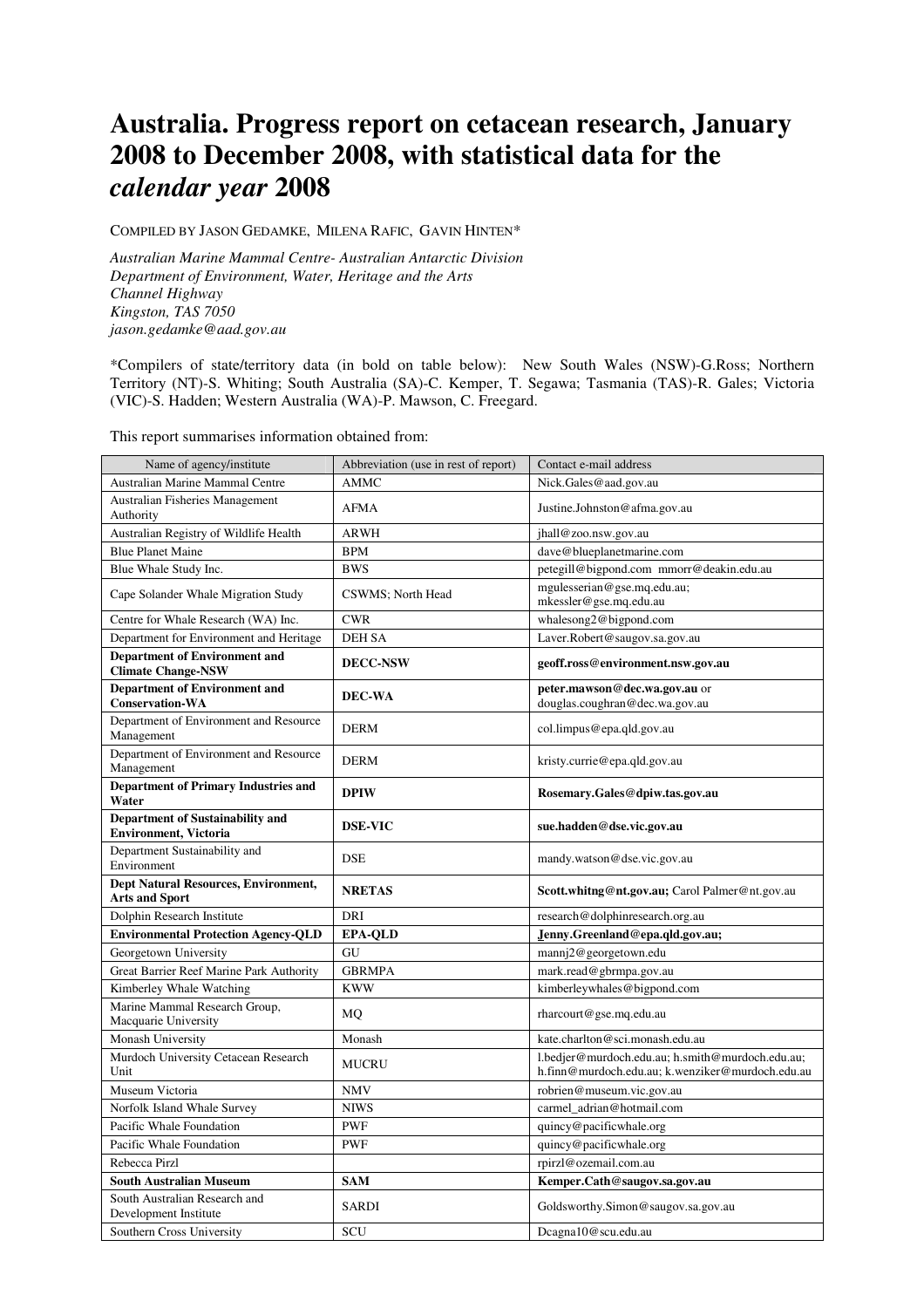| Southern Cross University Whale research<br>Centre                                                                                          | <b>SCUWRC</b> | dburns@scu.edu.au; cfury@scu.edu.au                                                  |  |  |  |
|---------------------------------------------------------------------------------------------------------------------------------------------|---------------|--------------------------------------------------------------------------------------|--|--|--|
| The National Research Centre for<br><b>Environmental Toxicology</b>                                                                         | EnTox         | c.waugh@uq.edu.au                                                                    |  |  |  |
| The Oceania Project                                                                                                                         | <b>TOP</b>    | wally@oceania.org.au                                                                 |  |  |  |
| University of New South Wales                                                                                                               | <b>UNSW</b>   | m.dalebout@unsw.edu.au                                                               |  |  |  |
| University of Queensland                                                                                                                    | UQ            | g.parra@uq.edu.au; i.ansmann@uq.edu.au;<br>alvaro berg@hotmail.com; d.neil@uq.edu.au |  |  |  |
| University of Tasmania                                                                                                                      | <b>UTAS</b>   | Karen. Evans@csiro. au                                                               |  |  |  |
| Western Australian Museum                                                                                                                   | <b>WAM</b>    | bannisj@bigpond.com                                                                  |  |  |  |
| Western Whale Research Pty Ltd                                                                                                              | <b>WWR</b>    | cb@it.net.au                                                                         |  |  |  |
| Whale and Dolphin Conservation Society                                                                                                      | <b>WDCS</b>   | bossley@internode.on.net                                                             |  |  |  |
| Whale Ecology Group - Deakin<br>University                                                                                                  | <b>WEG</b>    | simcka@deakin.edu.au;                                                                |  |  |  |
| Note: Data presented here are compiled from federal and state agencies, research organizations, and individual researchers who respond to a |               |                                                                                      |  |  |  |

Note: Data presented here are compiled from federal and state agencies, research organizations, and individual researchers who respond to a request for information. It is based upon submissions received, and as such, is not a complete record of research undertaken in Australia, and data that are reported are often based upon unpublished records.

# **1. SPECIES AND STOCKS STUDIED—**

| <b>IWC</b> common name                            | IWC recommended scientific name                       | Area/stock(s)                                 | Items referred to                                              |
|---------------------------------------------------|-------------------------------------------------------|-----------------------------------------------|----------------------------------------------------------------|
| <b>MYSTICETES</b>                                 |                                                       |                                               |                                                                |
| Blue whale (Antarctic                             | Balaenoptera musculus                                 | Southern hemisphere; QLD;                     | 2.1.1; 2.1.2; 2.2; 3; 3.1.1;                                   |
| and/or pygmy forms)                               | (brevicauda)                                          | SA; Scott Reef/Browse Basin                   | 3.1.3; 4.1; 8; 9                                               |
| Bryde's whale                                     | Balaenoptera edeni                                    | Southern hemisphere                           | 2.1.1; 6.3.2                                                   |
| Fin whale                                         | Baleanoptera physalus                                 | Southern Ocean                                | 2.1.1; 2.2                                                     |
| Humpback whale                                    | Megaptera novaeangliae                                | Breeding Stock D & E; Group                   | 2.1.1; 2.1.2; 2.2; 3.1; 3.1.1;                                 |
|                                                   |                                                       | IV & V                                        | 3.1.3; 3.2; 4.1; 4.3; 4.4; 5; 6.1;                             |
|                                                   |                                                       |                                               | 6.3.1; 6.3.2; 8; 9; 10; 11                                     |
| Minke whale, Antarctic                            | Balaenoptera bonaerensis                              | <b>East Antarctica</b>                        | 2.1.1; 2.2; 9                                                  |
| Minke whale, dwarf                                | Balaenoptera acutorostrata                            | Eastern Australia: TAS                        | 2.1.1; 2.1.2; 2.2; 3.1.1; 3.1.2;<br>4.3; 8; 9; 11              |
| Right whale, pygmy                                | Caperea marginata                                     | TAS; SA; S. Ocean                             | 2.1.1; 2.1.2; 2.2; 4.2; 4.3;<br>6.3.1; 8; 9; 11                |
| Right whale, Southern                             | Eubalaena australis                                   | NSW; SA; SE Australia                         | 2.1.1; 2.1.2; 2.2; 3.1.1; 4.1;                                 |
| Unid. baleen whale                                | Unidentified Mysticeti                                | <b>TAS</b>                                    | 6.3.1; 6.3.2; 9; 11<br>2.1.2                                   |
|                                                   |                                                       |                                               |                                                                |
| <b>ODONTOCETES</b>                                |                                                       | VIC:                                          |                                                                |
| Andrew's beaked whale                             | Mesoplodon bowdoini<br>Orcaella heinsohni             |                                               | 4.3<br>2.1.1; 2.2; 3.1.1; 4.1; 9                               |
| Australian Snubfin dolphin<br><b>Beaked Whale</b> |                                                       | NT; OLD                                       |                                                                |
| Bottlenose dolphin                                | Mesoplodon sp.<br>Tursiops truncatus                  | South Australia; worldwide                    | 4.3; 8; 9; 10; 11                                              |
|                                                   |                                                       | NT; TAS: Southern Ocean;<br>VIC; QLD; SA; NSW | 2.1.1; 2.1.2; 2.2; 3.1.1; 4.1;<br>4.2; 4.3; 7.3.1; 7.3.2; 8; 9 |
| Bottlenose Dolphin, Indo-<br>pacific              | Tursiops aduncas                                      | Australia; NSW; SA;                           | 3.1; 4.3; 5; 8; 9; 11.1; 11.2                                  |
| Common dolphin                                    | Delphinus delphis                                     | TAS; Southern Ocean; NSW;<br>SA; VIC; QLD     | 2.1.1; 2.1.2; 3.1.1; 3.1.2; 4.1;<br>4.2; 4.3; 7.3.2; 8; 9; 11  |
| Cuvier's beaked whale                             | Ziphius cavirostris                                   | worldwide; VIC, TAS                           | 4.3; 8; 9; 10; 11                                              |
| Dwarf sperm whale                                 | Kogia simis                                           | Southern hemisphere                           | 4.1; 4.3; 8                                                    |
| False killer whale                                | Pseudorca crassidens                                  | Australia                                     | 8                                                              |
| Gray's beaked whale                               | Mesoplodon gravi                                      | TAS; NSW                                      | 4.3; 8;                                                        |
| Indo-Pacific humpback<br>dolphin                  | Sousa chinensis                                       | NT; OLD; WA                                   | 2.1; 2.1.1; 2.2; 3.1.1; 4.1; 8; 9                              |
| Killer whale                                      | Orcinus orca                                          | TAS; SA; East Antarctica                      | 2.1.1; 2.1.2; 2.2                                              |
| Long-finned pilot whale                           | Globicephala melas                                    | Southern Ocean; TAS; SA                       | $2.1.1$ ; 2.2; 3.1.2; 3.1.3; 4.3; 8                            |
| Melon headed whale                                | Peponocephala electra                                 | Australia                                     | 7.3.2                                                          |
| Pantropical spotted dolphin                       | Stenella attenuata                                    | Australia; VIC                                | 4.3; 7.3.2                                                     |
| Pilot Whale                                       | Globicephala sp.                                      | South Australia; Australia                    | 2.1.2; 8                                                       |
| Pygmy Killer Whale                                | Feresa attenuate                                      | South Australia                               | 4.3:8                                                          |
| Pygmy sperm whale                                 | Kogia breviceps                                       | Southern hemisphere; VIC; SA                  | 4.3:8                                                          |
| Shepherd's beaked whale                           | Tasmacetus shepherdi                                  | Southern Ocean                                | 2.1.1; 2.2; 4.3; 8                                             |
| Short-finned pilot whale                          | Globicephala macrorhynchus                            | QLD; SA                                       | 4.3; 8                                                         |
| Sperm whale                                       | Physeter macrocephalus                                | TAS;; VIC; SA; NSW                            | 2.1.1; 2.1.2; 2.2; 4.3; 6.3.1; 8                               |
| Spinner dolphin                                   | Stenella longirostris                                 | Australian                                    | 8                                                              |
| <b>Straptooth Beaked Whale</b>                    | Mesoplodon layardii                                   | SA                                            | 4.2; 7.3.2                                                     |
| Striped dolphin                                   | Stenella coeruleoalba                                 | <b>TAS</b>                                    | 4.3; 8                                                         |
| Unid. beaked whale                                | Possible Mesoplodon bowdoini &<br>Ziphius Cavirostris | <b>VIC</b>                                    | 4.3:8                                                          |
| Unid. Dolphin                                     | Delphinidae                                           | SA; QLD; TAS                                  | 2.1.2; 8                                                       |
| Unid. Large cetacean                              |                                                       | SA                                            | 8                                                              |
| Unidentified whale                                |                                                       | Australia                                     | 6.3.1                                                          |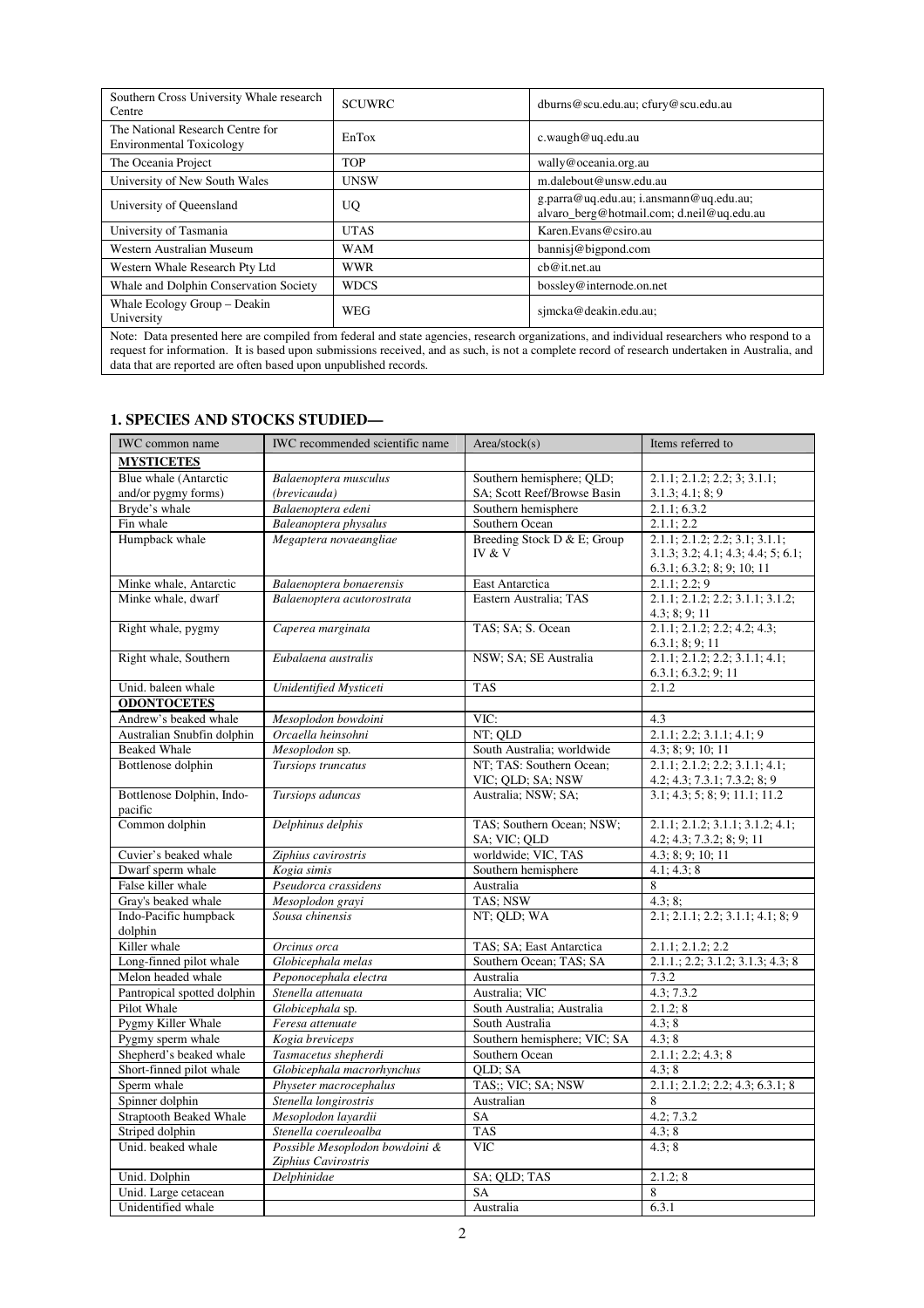# **2. SIGHTINGS DATA**

# **2.1 Field work**

2.1.1 Systematic—

| Target species                                                                  | Date                         | Area                                                                                                                                    | No. of sightings                                               | Contact person/institute and references                                             |
|---------------------------------------------------------------------------------|------------------------------|-----------------------------------------------------------------------------------------------------------------------------------------|----------------------------------------------------------------|-------------------------------------------------------------------------------------|
| Australian<br>Snubfin dolphin                                                   | 4/11/2008                    | Southern Great<br><b>Barrier Reef</b>                                                                                                   | 72                                                             | Daniele Cagnazzi SCUWRC                                                             |
| Australian<br>Snubfin; Indo-<br>Pacific<br>Humpback;<br>Bottle-nosed<br>dolphin | 2008 monthly<br>(ongoing)    | <b>Alligator Rivers</b><br>Region, Kakadu<br>National Park,<br>Darwin Harbour,<br>Cobourg Peninsula,<br>Northern Territory<br>Australia |                                                                | Carol Palmer, NRETAS, 08 8995 5011                                                  |
| Blue whale                                                                      | 1/9/08-14/12/08              | Geographe Bay                                                                                                                           | Approx 140                                                     | Chris Burton -land and small vessel surveys                                         |
| Blue whale                                                                      | 5 Apr 2008; 5<br>May 2008    | <b>Bonney Upwelling</b>                                                                                                                 | 9:4                                                            | Peter Gill/Margie Morrice, BWS                                                      |
| Bottlenose &<br>Common<br>dolphins $(*1)$                                       | 07/01/08-17                  | Port Phillip;<br>Western Port                                                                                                           | 20                                                             | Kate Charlton-Robb/Monash Sue Mason/DRI                                             |
| <b>Bottlenose</b><br>dolphin                                                    | Jan-Dec 2008                 | <b>Bunbury</b>                                                                                                                          | 259 group sightings<br>$(2008)$ 191 individuals<br>(2007/2009) | Holly Smith/MUCRU                                                                   |
| <b>Bottlenose</b><br>dolphin                                                    | 26 Nov 2008 -<br>22 Dec 2009 | Ningaloo, Western<br>Australia                                                                                                          | 16 groups (48<br>individuals)                                  | Kristel Wenziker/MUCRU                                                              |
| <b>Bottlenose</b><br>dolphin                                                    | July-Nov 2008                | Cockburn Sound                                                                                                                          | 85 groups (75<br>individuals)                                  | Hugh Finn/MUCRU                                                                     |
| <b>Bottlenose</b><br>dolphin                                                    | 4/11/2008                    | Southern Great<br><b>Barrier Reef</b>                                                                                                   | 131                                                            | Daniele Cagnazzi SCUWRC                                                             |
| Bottlenose<br>dolphin                                                           | 11/07-11/09/08               | Moreton Bay, QLD                                                                                                                        | 57                                                             | I. C. Ansmann (UQ)                                                                  |
| Bottlenose<br>dolphin $(*1)$                                                    | 14/01-14/11/08               | <b>Gippsland Lakes</b>                                                                                                                  | 39                                                             | Kate Charlton-Robb/Monash Sue Mason/DRI                                             |
| Humpback<br>whale                                                               | $11/08/08$ -<br>15/09/08     | WA - Pender Bay                                                                                                                         | 417 pods/750<br>individuals tracked by<br>theodolite           | S. McKay / WEG - Unpublished data (part of<br>PhD thesis to be submitted mid-2009). |
| Humpback<br>whale                                                               | 23/08/08-<br>13/11/08        | Norfolk Island                                                                                                                          | 114                                                            | A. Oosterman (NIWS); Oosterman (2009)                                               |
| Humpback<br>whale                                                               | $21/6 - 6/7/08$              | NSW - Byron Bay                                                                                                                         | 1183                                                           | D.Burns, SCUWRC                                                                     |
| Humpback<br>whale                                                               | $1/9 - 7/11/08$              | $NSW - Byron Bay$                                                                                                                       | 1217                                                           | K. Brown, SCUWRC                                                                    |
| Humpback<br>whale                                                               | 1/9/08-14/12/08              | Geographe Bay                                                                                                                           | Approx 950                                                     | Chris Burton - land and small vessel surveys                                        |
| Humpback<br>whale                                                               | 22/06/08-<br>22/08/08        | <b>Shark Bay</b>                                                                                                                        | 1122 pods/1759<br>animals                                      | J Bannister/WAM                                                                     |
| Humpback<br>whale                                                               | 19/06/08-<br>19/07/08        | Stradbroke Island.<br>Brisbane Australia                                                                                                | 28                                                             | C. Waugh, EnTox                                                                     |
| Humpback<br>whale                                                               | 27/09/08-<br>26/10/08        | Peregian beach,<br>Sunshine Coast,<br>QLD                                                                                               | 31                                                             | C. Waugh, EnTox                                                                     |
| Humpback<br>Whale $(*2)$                                                        | $16$ Aug $-3$ Sept<br>2008   | Lomaiviti Island<br>Group - Fiji                                                                                                        | 22                                                             | David Paton /BPM                                                                    |
| Humpback<br>Whale $(*3)$                                                        | $24/05/08 -$<br>31/07/08     | Cape Solander,<br>Sydney                                                                                                                | 1493                                                           | Maryrose Gulesserian (MQ)                                                           |
| Humpback<br>Whale $(*3)$                                                        | $26/5/08 -$<br>26/11/08      | North Head, Sydney                                                                                                                      | 955                                                            | Megan Kessler (MO)                                                                  |
| Humpback<br>Whale $(*4)$                                                        | $19/07 - 20/10$              | Kimberley- Aerial<br>Surveys                                                                                                            | 1508                                                           | C.Jenner/CWR, Jenner and Jenner 2009b                                               |
| Humpback<br>Whale $(*4)$                                                        | $04/07 - 17/08$ ,<br>2008    | NW Cape- Aerial<br><b>Surveys</b>                                                                                                       | 442                                                            | C.Jenner/CWR, Jenner and Jenner unpub. data                                         |
| Humpback<br>Whale $(*4)$                                                        | $20/09 - 04/10$              | Kimberley- Vessel<br>surveys                                                                                                            | 411                                                            | C.Jenner/CWR, Jenner and Jenner 2009d                                               |
| Humpback<br>whale $(*5)$                                                        | $23$ June $-30$<br>September | Logans Beach whale<br>viewing platform                                                                                                  | $\overline{4}$                                                 | Mandy Watson, DSE                                                                   |
| Humpback<br>whale $(*6)$                                                        | $5 - 8 - 08 - 15 - 10$<br>08 | Hervey Bay                                                                                                                              | 950                                                            | Trish & Wally Franklin, TOP                                                         |
| Humpback<br>Whale, P. Blue<br>Whale $(*4)$                                      | $03/08 - 05/10$ ,<br>2008    | Scott Reef-Aerial<br>Surveys                                                                                                            | 233, 2                                                         | C.Jenner/CWR, Jenner and Jenner 2009a                                               |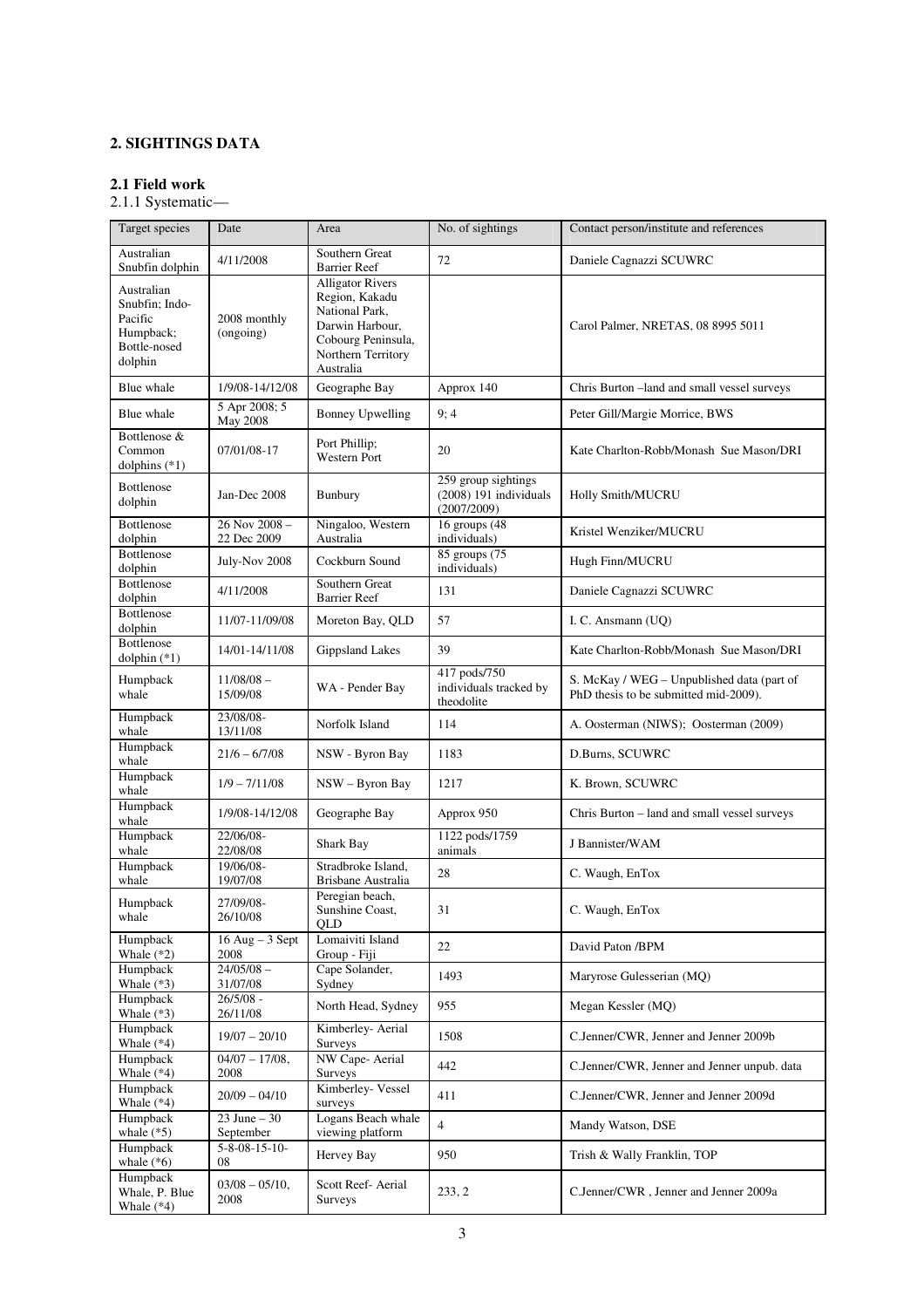| Humpback<br>Whale, P. Blue<br>Whale $(*4)$  | $09/06 -$<br>23/07/08; 17/10<br>$-30/11/08$ | <b>Browse Basin-</b><br>Vessel surveys              | 1150                                      | C.Jenner/CWR, Jenner and Jenner 2009c        |
|---------------------------------------------|---------------------------------------------|-----------------------------------------------------|-------------------------------------------|----------------------------------------------|
| Humpback<br>Whale, S. Right<br>Whale $(*4)$ | $05/09 - 17/10$                             | Exmouth Gulf-<br>Vessel surveys                     | 325, 4                                    | C.Jenner, W.Osborn/CWR, unpub. data          |
| Indo-pacific<br>dolphin                     | $26$ Nov $2008 -$<br>22 Dec 2008            | Ningaloo, Western<br>Australia                      | 3 groups (7<br>individuals)               | Kristel Wenziker/MUCRU                       |
| Indo-Pacific<br>humpback<br>dolphin         | 4/11/2008                                   | Southern Great<br><b>Barrier Reef</b>               | 123                                       | Daniele Cagnazzi SCUWRC                      |
| Indo-Pacific<br>humpback<br>dolphin         | 11/07-11/09/08                              | Moreton Bay, QLD                                    | 20                                        | I. C. Ansmann (UQ)                           |
| Indo-Pacific<br>humpback<br>dolphin         | 01/05/08-<br>31/08/08                       | Cardwell-<br>Townsville region,<br>QLD              | 50                                        | G. J. Parra (UQ)                             |
| Killer whale<br>$(*7)$                      | 11-31/12/2008                               | Antarctica-<br>Vincennes Bay                        | 300                                       | N. Kelly (AMMC)                              |
| Minke whale                                 | 23/08/08-<br>13/11/08                       | Norfolk Island                                      | 13                                        | A. Oosterman (NIWS); Oosterman (2009)        |
| Minke whale                                 | 1/9/08-14/12/08                             | Geographe Bay                                       | Approx 2                                  | Chris Burton - land and small vessel surveys |
| Minke whale.<br>Antarctic (*7)              | 11-31/12/2008                               | Antarctica-<br>Vincennes Bay                        | 68                                        | N. Kelly (AMMC)                              |
| Multi-species<br>$(*8)$                     | 2008                                        | Southern Ocean<br>west of Tasmania                  |                                           | K.Evans (UTAS)                               |
| P. Blue Whale.<br>Sperm Whale<br>$(*4)$     | $03/05 -$<br>22/05/08                       | Kangaroo Trough-<br><b>Vessel Surveys</b>           | 2, 27                                     | C.Jenner/CWR, Jenner and Jenner 2009e        |
| Snubfin dolphin                             | 1/05/2008                                   | Cardwell-<br>Townsville region,<br>North Queensland | 70                                        | G. J. Parra (UO)                             |
| Southern right<br>whale                     | Aug-08                                      | $C$ Leeuwin (WA) to<br>Ceduna (SA)                  | 702 animals, 236<br>cow/calf pairs        | J Bannister/WAM                              |
| Southern right<br>whale                     | 1/9/08-14/12/08                             | Geographe Bay                                       | Approx 4                                  | Chris Burton - land and small vessel surveys |
| Southern Right<br>whale $(*5)$              | $23$ June $-30$<br>September                | Logans Beach whale<br>viewing platform              | Approx 350 (includes<br>repeat sightings) | Mandy Watson, DSE                            |

#### Notes

*(\*1) Common and bottlenose dolphin populations surveys (DRI & MU).* During 2008, DRI collected dorsal fin photographs for use in photo-identification of individuals, and collected behavioural data, while our Monash University researcher collected biopsy samples. Researchers conducted 35 surveys from the DRI's research vessel. A total of 59 sightings of dolphins were made over this period.

*(\*2) 2008 Whale and Dolphin survey undertaken in the Lomaiviti Island Group, Fiji. (BPM).* During August and September of 2008 a systematic land and vessel-based whale and dolphin survey was undertaken of the Lomaiviti Island group, Fiji. This survey was the third systematic cetacean survey as part of the South Pacific Island Whale and Dolphin survey undertaken in Fiji. The major aim of the work was to compare the current status of humpback whales in the Lomaiviti Group of Fiji with that recorded by Dawbin in the 1950's.

A total of 19 days of surveys were conducted, with a mean of 10 hours survey effort per day. There were a total of 27 cetacean sightings comprising five different species. The species recorded included: humpback whales (10 pods), Short finned pilot whales (3 pods), false killer whales (1 pod), long snouted spinner dolphins (8 pods), bottlenose dolphins (1 pod). This is the first recent record of a confirmed sighting of bottlenose dolphin in Fijian waters.

*(\*3) Cape Solander Whale Migration Study (CSWMS).* Cape Solander: Between the 24<sup>th</sup> of May and the 31<sup>st</sup> of July 2008, trained volunteers recorded the species, pod size, time sighted, bearing, distance from shore and behaviour of all marine mammals observed passing Cape Solander in Botany Bay National Park, Sydney during daylight hours. A total of 63 days were surveyed during the 2008 northern migration season. In addition to humpback whales (1493), common and bottlenose dolphins (856) and minke whales (5) were sighted.

North Head: This new whale watching program seeks to extend the CSWMS to include volunteers at North Head and include the southern migration. Between the  $26<sup>th</sup>$  of May and the  $26<sup>th</sup>$  of November 2008, new volunteers recorded the species, pod size, time sighted, bearing, distance from shore and behaviour of all marine mammals observed passing North Head, Sydney between 9am and 3pm. A total of 112 days were surveyed during the 2008 migration season.

*(\*4) Centre for Whale Research (CWR) Surveys.* The Kangaroo Trough region (centred at S19.4, E114.5 to the north and west of the Monte Bellow Islands) in NW Australia was systematically searched for evidence of a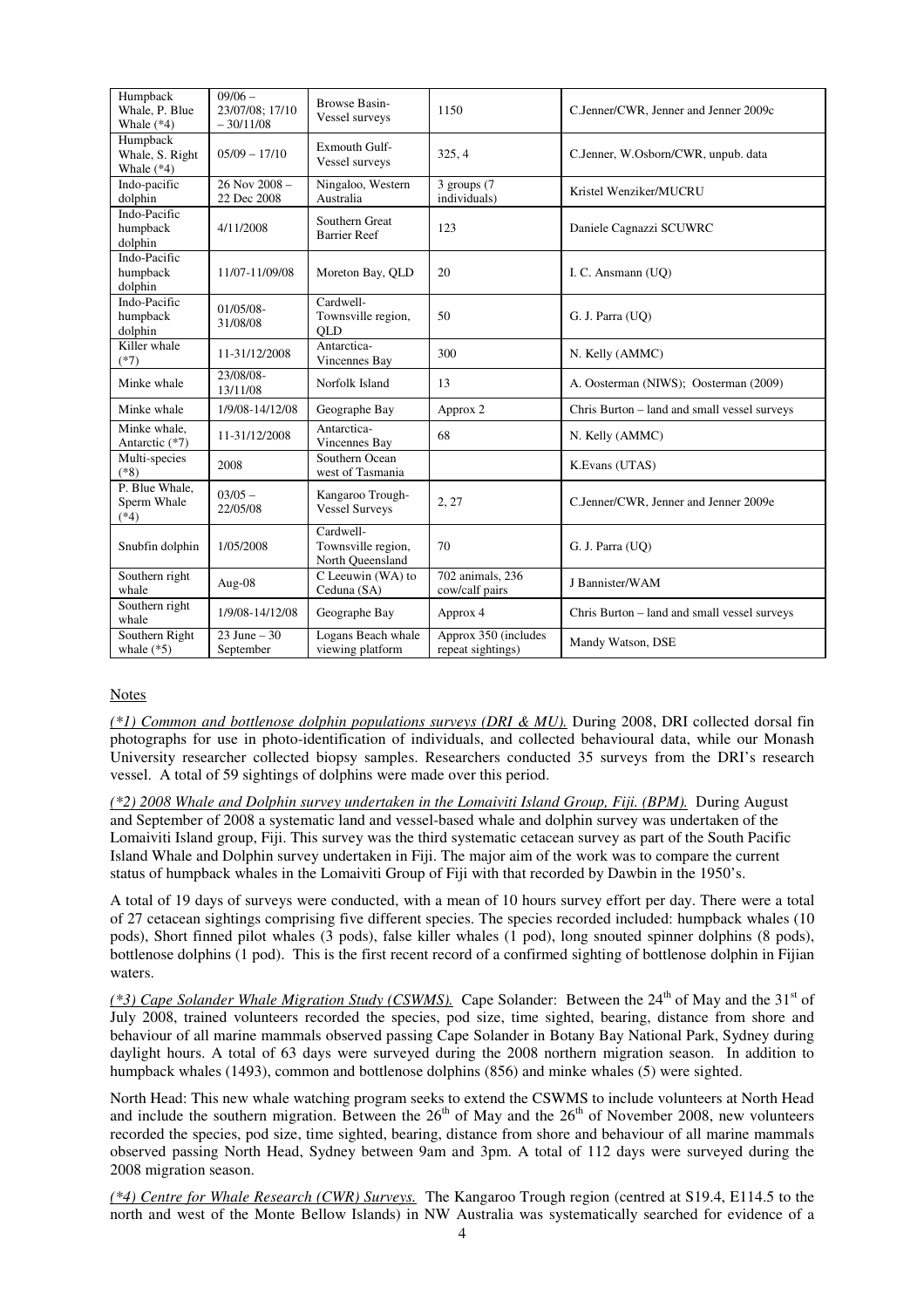pygmy blue whale migratory paths or feeding grounds during May, 2008. Two pygmy blue whales were sighted as well as 27 sperm whales and nine other species of cetaceans over a 20 day period. Oceanographic variables (biological and physical to 600m depth), seabird, fish and marine reptile sightings were recorded continuously during daylight hours across a  $23,000 \text{ km}^2$  grid area (25 km resolution) for future correlation and modelling with cetacean distribution and abundance.

A continuation of the above grid survey technique, focussed temporally on the expected northern and southern pygmy blue whale migrations (predicted by acoustic loggers in 2006 and 2007) was carried out at the Scott Reef and Browse Basin areas (centred at S14 E122.5) across 31,000 km<sup>2</sup>. A forty day period during the anticipated northern migration resulted in 1 pygmy blue whale sighting and a further 82 sightings involving 11 other species of cetaceans (approx. 512 individual cetaceans). The predicted southern migratory period resulted in 6 sightings of pygmy blue whales and 104 sightings of 9 other cetacean species (approx. 3,219 individual cetaceans).

Aerial surveys were carried out at NW Cape for the fifth season. Double-blind, "Distance-style", line transect methodology was used to sample northbound humpback whales. In fourteen flights flown at five day intervals, a total of 1172 whales were sighted. The data will be used to calculate an absolute estimate of abundance for Breeding Population D humpback whales and to contribute to a long term spatial analysis of humpback whale migratory reaction to oil and gas infrastructure.

 *(\*5) Logans Beach, Warnambool VIC surveys (DSE).* DSE undertook dedicated survey carried out by trained volunteers 4 hours per day (2 hrs AM, 2hrs PM) every day between June and October at Logans Beach, Warrnambool.

 $(*6)$  Long-term humpback whale study, Hervey Bay 1992-2008 (TOP). The Oceania Project conducted the 17<sup>th</sup> year of fieldwork of a long-term survey of humpback whales in Hervey Bay. The 2008 survey was undertaken from a 12-metre vessel for 60 days between August 10th and October 17th 2008 involving a total 480 hours of effort. Observations were made on 1218 individual Humpbacks in 494 pods. A total of approximately 7000 Photo-id photographs were obtained, 15 hours of behavioural DV-CAM video. A total of 148 x 15 min systematic samples of humpback song and social sounds were recorded. In addition 56 sloughed skin samples were obtained.

The Hervey Bay Fluke catalogue, reconciled within and between seasons, for the period 1992-2005 consists of 1961 flukes. The photo-id analysis and intra-, inter-season reconciliation for 2006, 2007 and 2008 will be completed by mid-2009. Statistical analysis of the 1992-2005 dataset has been completed for group characteristics and group behaviour. The 1992-2008 re-sight dataset will be completed and ready for CMR analysis by mid-2009.

*(\*7) Aerial survey for Antarctic minke whales(AMMC).* This aerial survey programme aims to discover whether Antarctic minke whales are in fact in the sea ice in east Antarctica (in waters where non-ice strengthened ships cannot access) in significant enough numbers to explain the overall population decline detected over the last few decades. A secondary motivation for this research is to provide a foundation for a habitat model for minke whales based on sea ice distribution and dynamics. Field work for this aerial survey programme has been running now for two summer seasons. The 2007/08 season tested the concept of flying aerial surveys using the CASA-212 aircraft from an Australian Antarctic station. In the second season (2008/09) a full survey was conducted over Vincennes Bay near Casey station in eastern Antarctica (66º 17′ S 110º 32′ E). During full aerial survey, in the 2008/09 season, a systematic survey design with north-south orientated transects was implemented, covering a wide range of sea ice concentrations and habitats. Although this aerial survey was targeting Antarctic minke whales, many killer whales were also observed (ecotype undecided). Analyses are ongoing.

*(\*8)Aerial surveys of Southern Ocean west of Tasmania (UTAS)*. The results presented are preliminary results from two projects focused on establishing the species assemblage, distribution and habitat preferences of cetaceans in the region of the Southern Ocean west of Tasmania. A final report summarising the results and analyses of data from these projects is due to be complete in March 2009. These projects involve regular aerial surveys utilising line transect methods throughout the area west of Tasmania from 40°S to 43°S and 143°E to 145°E predominantly throughout Commonwealth waters. In 2008, the species followed by the number of sightings are as follows: sperm whale  $(5)$ , pygmy blue whale  $(6)$ , fin whale  $(1)$ , Shepherds beaked whale  $(4)$ , pygmy right whale (1), long finned pilot whale (4), common dolphin (7), and bottlenose dolphin (1).

| Primary<br>species | Area                | Data<br>type/method | Collected by        | Platform                   | Location of archive (if<br>applicable) | Contact person/institute<br>and refs |
|--------------------|---------------------|---------------------|---------------------|----------------------------|----------------------------------------|--------------------------------------|
| Blue<br>whale      | Bonney<br>Upwelling | $Photo-ID$          | <b>SA Fisheries</b> | Fisheries patrol<br>vessel | <b>BWS. Portland</b>                   | Peter Gill/Margie<br>Morrice, BWS    |

*2.1.2 Opportunistic, platforms of opportunity*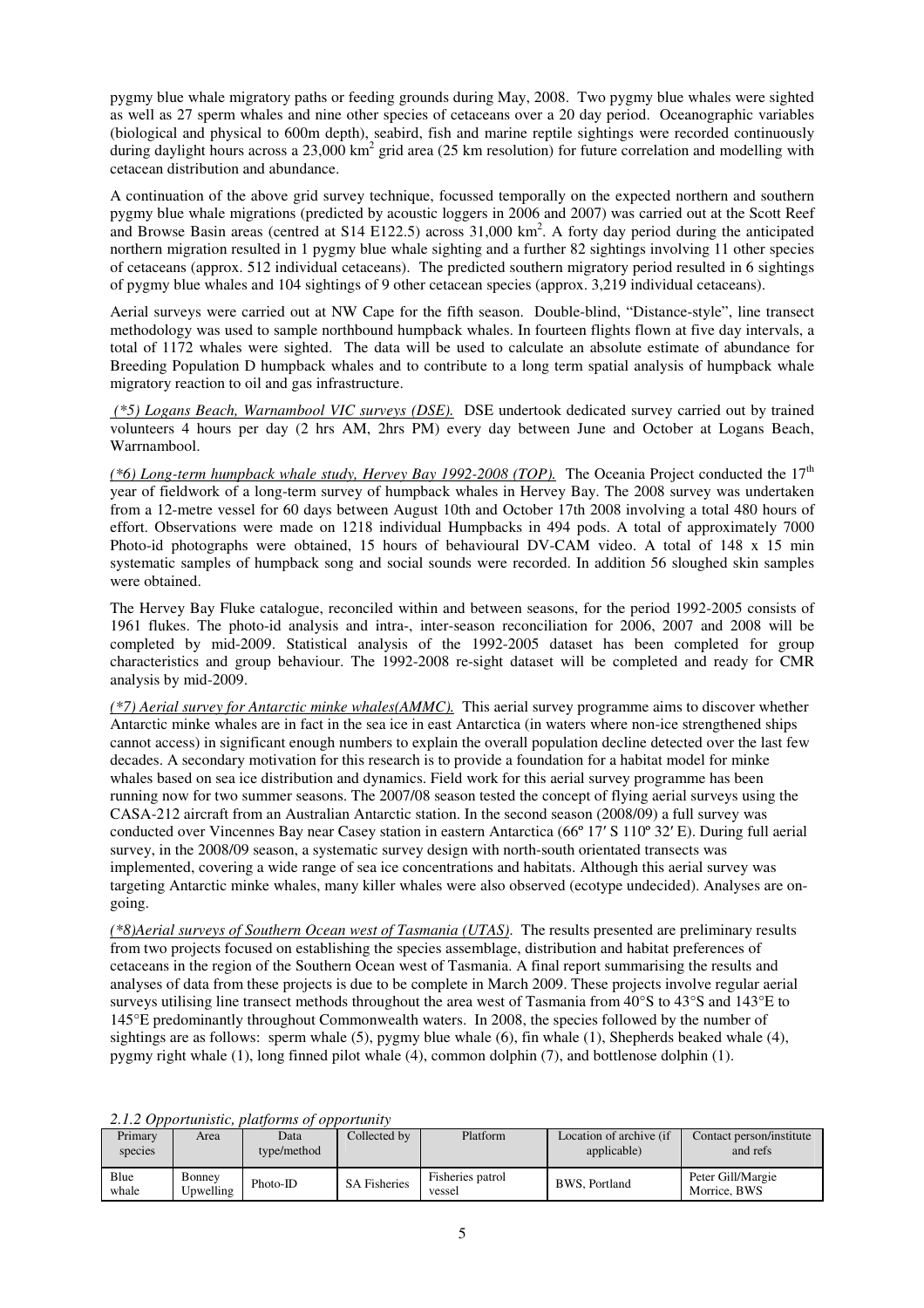| Humpback<br>whale            | $N=9$<br>Australia-<br>wide       | Whale sighting<br>form                                                                    | Fishery<br>observers                                              | <b>Commercial Fishing</b><br>Vessel                                                |                                                  | Justine Johnston, AFMA<br>$(*1)$                                              |
|------------------------------|-----------------------------------|-------------------------------------------------------------------------------------------|-------------------------------------------------------------------|------------------------------------------------------------------------------------|--------------------------------------------------|-------------------------------------------------------------------------------|
| Humpback<br>whale            | Ballina/<br><b>Byron</b><br>Bay   | Sightings &<br>photo-ID data                                                              | <b>Scientists</b>                                                 | University research<br>vessel                                                      | <b>SCUWRC</b>                                    | D.Burns, SCUWRC                                                               |
| Humpback<br>whale            | <b>Byron</b><br>Bay               | Sightings &<br>photo-ID data                                                              | Scientists                                                        | Whale watching<br>vessel                                                           | <b>SCUWRC</b>                                    | P. Beeman, SCUWRC                                                             |
| Humpback<br>whale            | Tweed<br>Heads                    | Photo-ID data                                                                             | Professional<br>photographer                                      | Whale watching<br>vessel                                                           | <b>SCUWRC</b>                                    | P. Beeman, SCUWRC                                                             |
| Humpback<br>whale            | Western<br>Victoria               | Sightings<br>(count, date,<br>time, location,<br>behaviour)                               | DSE staff,<br>trained<br>volunteers.<br>other reliable<br>sources | Loans Beach whale<br>viewing platform,<br>other locations along<br>Victorian coast | DSE, Warrnambool                                 | Mandy Watson, DSE<br>$(*5)$                                                   |
| Humpback<br>Whale<br>$(*2)$  | Sydney,<br><b>NSW</b>             | Photo-ID;<br>sightings,<br>animal<br>behaviour                                            | Dedicated<br>observer                                             | Whale watching<br>vessel                                                           | MQ                                               | Megan Kessler (MQ)                                                            |
| Humpback<br>whale $(*3)$     | Eden,<br><b>NSW</b>               | Photo-ID;<br>sightings                                                                    | Scientists                                                        | Whale watching<br>vessel                                                           | PWF (Hawaii)                                     | Q. Gibson (PWF)                                                               |
| Humpback<br>whale $(*6)$     | Hervey<br>Bay, QLD                | Photo-ID*;<br>sightings                                                                   | Scientists                                                        | Research vessel                                                                    | *PWF (Hawaii)                                    | Q. Gibson (PWF)                                                               |
| Humpback<br>whales           | Kimberley<br>Western<br>Australia | Visual &<br>acoustic from<br>boat & shore                                                 | crew                                                              | Kimberley Quest<br>whale watching<br>vessel                                        | R Costin and A<br>Sandes/KWW                     | R Costin and A<br>Sandes/KWW see report<br><b>Costin and Sandes</b><br>(2009) |
| Humpback<br>Whales<br>$(*4)$ | NW Shelf                          | Visual<br>sightings with<br>effort                                                        | crew                                                              | FPSO vessel                                                                        | C.Jenner/CWR, CWR<br>website oil and gas<br>link | Humpback Whales                                                               |
| Pilot<br>whale               | $N = 26$ .<br>Australia-<br>wide  | Whale sighting<br>form                                                                    | Fishery<br>observer                                               | <b>Commercial Fishing</b><br>Vessel                                                |                                                  | Justine Johnston, AFMA<br>$(*1)$                                              |
| Southern<br>Right<br>whale   | Western<br>Victoria               | Sightings<br>(count, date,<br>time, location,<br>behaviour)<br>photo-<br>identifications* | DSE staff,<br>trained<br>volunteers,<br>other reliable<br>sources | Loans Beach whale<br>viewing platform,<br>other locations along<br>Victorian coast | DSE, Warrnambool                                 | Mandy Watson, DSE<br>$(*5)$                                                   |
| Various<br>species<br>$(*7)$ | <b>SA</b>                         | Opportunistic                                                                             | Public                                                            | various                                                                            | SAM                                              | Cath Kemper (SAM)                                                             |
| Various<br>species<br>$(*8)$ | <b>TAS</b>                        | Sightings                                                                                 | Public/Staff                                                      | Biopsy vessel, shore,<br>whalewatching vessel                                      | <b>DPIW-TAS</b>                                  | Rosemary Gales (DPIW-<br>TAS)                                                 |

#### Notes

*(\*1) Australian Fisheries Management Authority.* In 2008, AFMA fisheries observers were present on board a total of 267 trips to a variety of fisheries including: the Great Australian Bight Trawl Fishery (5), South East Trawl Fishery (47), Torres Strait Prawn Fishery (2), Northern Prawn Fishery (10), Eastern Tuna and Billfish Fishery (156), Western Tuna and Billfish Fishery (3), Southern Bluefin Tuna Fishery (purse seine) (5), Gillnet Hook and Trap fishery (longline) (15), Gillnet Hook and Trap Fishery (gillnet) (4), Coral Sea Fishery (trap & Autoline) (2), Small Pelagic Fishery (6), the Bass Strait Central Zone Scallop Fishery (3), Macquarie Island Fishery (1), and and McDonald Island Fisheries (8).

 *(\*2) Watching Migrating Whales: Ensuring the sustainability of a growing whale-watch industry (MQ).* The Sydney whale watching vessel Ocean Dreaming (Bass & Flinders Cruises) was used as a platform of opportunity to record behaviour of humpback whales around whale watching vessels as they migrated past Sydney. Experimental approaches of whales were also undertaken with different numbers of vessels and different approach distances. Data collection will continue in 2009 with the aim of the project to determine with the current Australian approach distances are the most appropriate. Passengers aboard whale watching vessels and whale watchers at three shore based locations were surveyed using a willingness-to-pay method that considered the different aspects of whale watching, including vessel size, price and approach distance.

*(\*3) Pacific Whale Foundation (PWF).* PWF conducted vessel-based research onboard the Cat Balou, Eden, NSW from 21 September - 13 November 2008. Data was collected opportunistically in the form of digital photographs, digital audio recordings, and real time observations recorded on pre-formatted data sheets. In addition to photo-IDs reported here, we also received fluke photographs from Ros Butt, owner of Cat Balou, for the Eden whalewatch season, Sept. – Nov. 2008*.*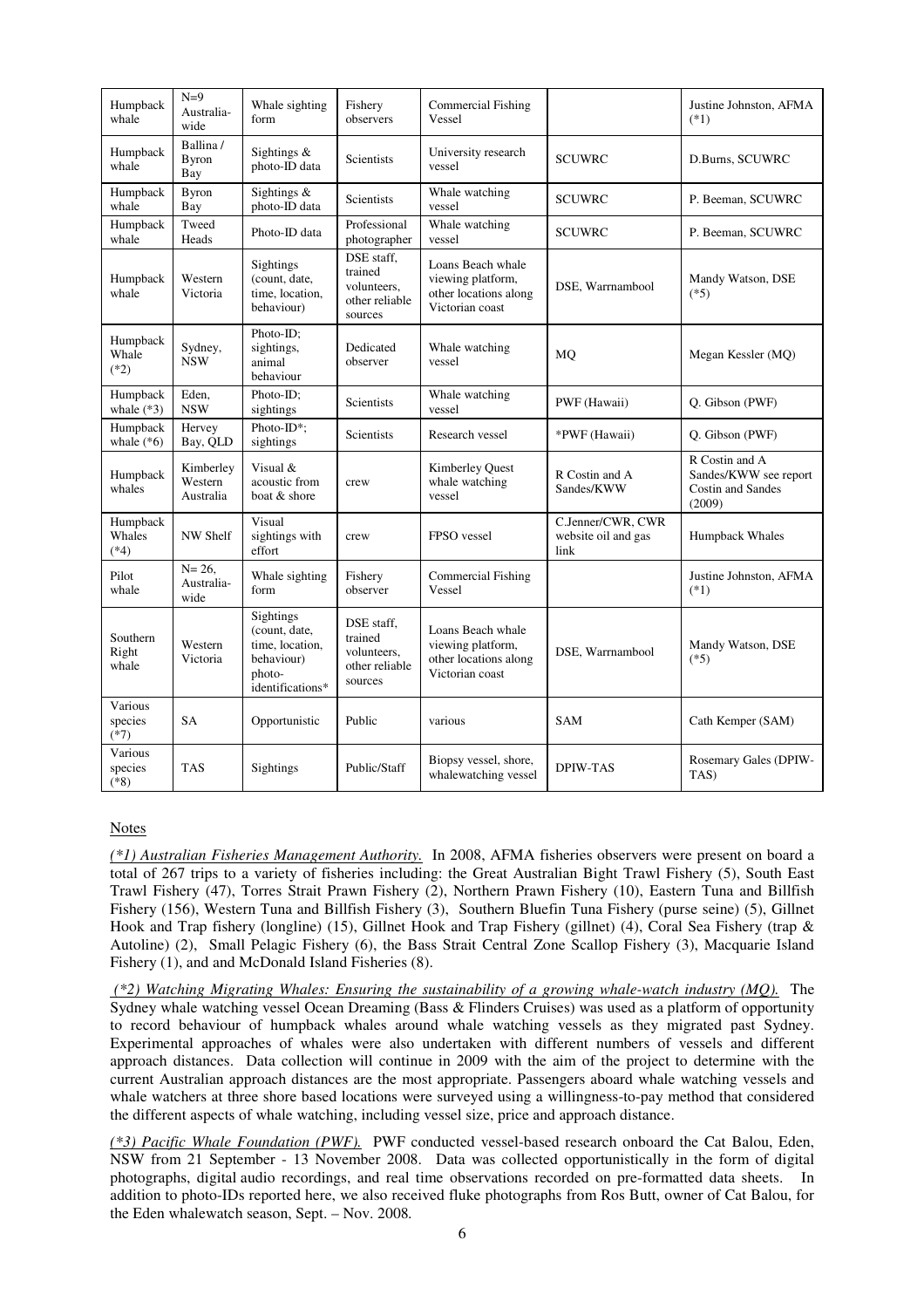*(\*4) Center for Whale Research (CWR)*. This is the 4<sup>th</sup> year of a programme involving BHP Billiton employees on their FPSO Griffin Venture near NW Cape, Western Australia. The programme aims to stimulate interest in the environment for oil and gas workers and won an industry award in 2006.

*(\*5) Department of Sustainability and Environment (DSE)*. DSE also collected sightings data from across Victoria via network of volunteers.

*(\*6) Pacific Whale Foundation (PWF).* PWF annually conducts vessel-based research in Hervey Bay to document the use of Hervey Bay Marine Park by humpback whale mothers with calf.Observations were conducted from a 6.2 m XL Naiad (rigid hull inflatable) from 5 August - 15 October 2008. Data was collected opportunistically in the form of digital photographs, digital audio recordings, and real time observations recorded on pre-formatted data sheets.

*(\*7) South Australia Museum (SAM).* Public reports include S. right, blue, humpback, killer, and pilot whales, and common dolphins.

 *(\*8) Department of Primary Industry and Water Whale Hotline (DPIW-TAS).* DPIW manages a comprehensive sightings database facilitated by the Whale Hotline (0427 whales). The hotline provides a single point of call to report whale sightings and strandings within Tasmania. Due to the variety of sources (agency staff undertaking dedicated cetacean work, whale-watching and eco-tour operators, maritime professionals and the general public), sightings are scored for their reliability based on key criteria such as experience of observer, features described and the availability of images relating to the sighting. Sighting events are an aggregate of sightings from multiple observers that relate to the same discrete individuals, considering the time between sightings, pod size, direction of travel and the presence of identifying features. Reported sightings include: minke (1 sighting, 2 animals), pygmy right (1,2), southern right (49, 93), humpback (92, 252), killer (10, 64), sperm (1,1), and unidentified baleen whales (8,29), common (9, 369), bottlenose (14, 258) and unidentified dolphins (9, 87).

| $2.2$ Analyses/development of techniques |                                   |                                |                                                   |                                                                                         |                                                                 |  |  |
|------------------------------------------|-----------------------------------|--------------------------------|---------------------------------------------------|-----------------------------------------------------------------------------------------|-----------------------------------------------------------------|--|--|
| Target species                           | Date                              | Area                           | Methods/effort                                    | Parameters/factors<br>measured                                                          | Contact<br>person/institute; refs                               |  |  |
| <b>Bottlenose</b><br>dolphin             | Jan $08 -$<br>Dec 2008            | Bunbury. Western<br>Australia  | Line transect survey/ Photo<br>identification     | Population estimate;<br>sighting frequency;<br>habitat use                              | Holly Smith/MUCRU                                               |  |  |
| <b>Bottlenose</b><br>dolphin             | 26 Nov<br>$2008 - 22$<br>Dec 2008 | Ningaloo, Western<br>Australia | Line transect survey/ Photo<br>identification     | Population estimate;<br>sighting frequency;<br>habitat use                              | Kristel<br>Wenziker/MUCRU                                       |  |  |
| <b>Bottlenose</b><br>dolphin             | July-Nov<br>2008                  | Cockburn Sound                 | Photo-identification surveys                      | Distribution/sighting<br>frequency                                                      | Hugh Finn/MUCRU                                                 |  |  |
| Humpback<br>whale                        | 23/08/08-<br>13/11/08             | Norfolk Island                 | Land-based survey; vessel<br>survey               | Numbers observed,<br>behaviour, weather<br>statistics                                   | A. Oosterman<br>(NIWS); Oosterman<br>(2009)                     |  |  |
| Humpback<br>whale                        | 23/08/08-<br>13/11/08             | Norfolk Island                 | Land-based survey; vessel<br>survey               | Numbers observed.<br>behaviour, weather<br>statistics                                   | A. Oosterman<br>(NIWS); Oosterman<br>(2009)                     |  |  |
| Humpback<br>whale $(*1)$                 | 21/9/08-<br>13/11/08              | East Australia- Eden           | Photo-ID surveys                                  | Distribution; Abundance;<br>Calving rates/intervals                                     | Q. Gibson, PWF                                                  |  |  |
| Humpback<br>whale $(*1)$                 | $5/8/08 -$<br>15/10/08            | East Australia-<br>Hervey Bay  | Photo-ID surveys                                  | Distribution; Abundance;<br>Calving rates/intervals                                     | Q. Gibson, PWF                                                  |  |  |
| Humpback<br>Whale $(*2)$                 | 2007                              | Kimberley                      | Aerial Line transect survey<br>Distance modelling | Relative and Absolute<br>population estimates                                           | Jenner et al., 2008b                                            |  |  |
| Indo-pacific<br>dolphin                  | 26 Nov<br>$2008 - 22$<br>Dec 2008 | Ningaloo, Western<br>Australia | Line transect survey/ Photo<br>identification     | Population estimate;<br>sighting frequency;<br>habitat use                              | Kristel<br>Wenziker/MUCRU                                       |  |  |
| Inshore<br>bottlenose<br>dolphin         | 5/09/200<br>8                     | Shoalwater Military<br>Area    | Line transect survey                              | Distribution; sighting<br>frequency                                                     | Daniele Cagnazzi<br><b>SCUWRC</b>                               |  |  |
| Killer whales                            | $11 -$<br>31/12/20<br>08          | Antarctica-<br>Vincennes Bay   | Line transect survey;<br>double-platform          | Distribution; sighting<br>frequency; school size;<br>sea ice concentrations;<br>habitat | N. Kelly/AMMC;<br>Hedley et al. (2007a),<br>Kelly et al. (2008) |  |  |
| Minke whale                              | 23/08/08-<br>13/11/08             | Norfolk Island                 | Land-based survey; vessel<br>survey               | Numbers observed.<br>behaviour, weather<br>statistics                                   | A. Oosterman<br>(NIWS); Oosterman<br>(2009)                     |  |  |
| Minke whale.<br>Antarctic                | $11 -$<br>31/12/20<br>08          | Antarctica-<br>Vincennes Bay   | Line transect survey;<br>double-platform          | Distribution; sighting<br>frequency; school size;<br>sea ice concentrations;<br>habitat | N. Kelly/AMMC;<br>Hedley et al. (2007a),<br>Kelly et al. (2008) |  |  |

# **2.2 Analyses/development of techniques**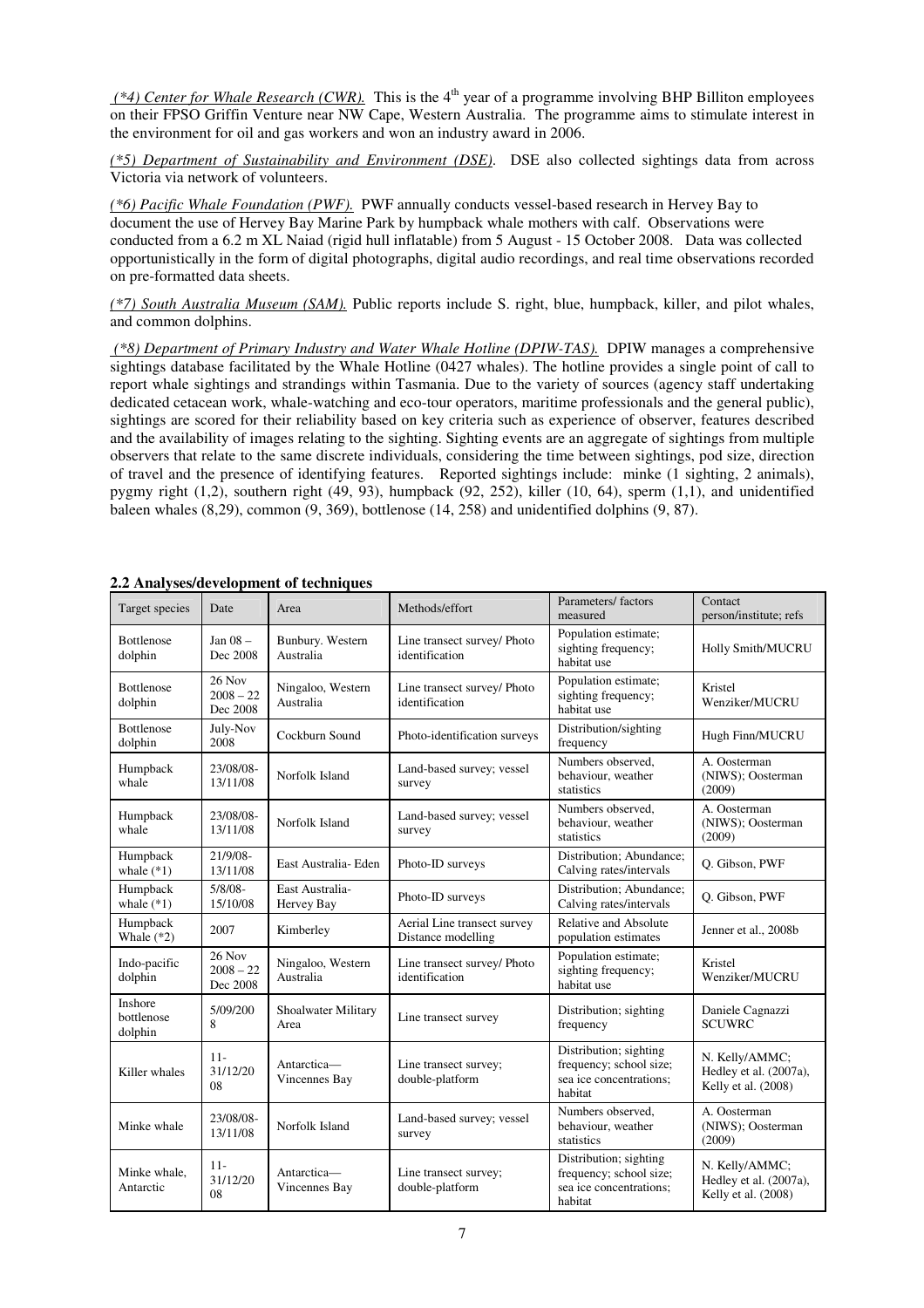| P. Blue Whale<br>$(*2)$ | $2000 -$<br>2005 | Perth Canyon                                             | Mark Recapture Photo-<br><b>Identification Abundance</b><br>Estimate | Mark recapture resights<br>from photo-id catalogue                                                               | Jenner/CWR,<br>Double/AAD, Jenner<br>et. al., 2008a |
|-------------------------|------------------|----------------------------------------------------------|----------------------------------------------------------------------|------------------------------------------------------------------------------------------------------------------|-----------------------------------------------------|
| Southern right<br>whale | Aug- $08$        | Southern Australia -<br>C Leeuwin (WA) to<br>Ceduna (SA) | Aerial survey                                                        | Annual percentage<br>increase rate: All animals<br>6.38 (95% CI 2.88,<br>10.39); $C/c$ prs 6.61<br>(1.89, 11.54) | J Bannister (WAM),<br>Ref: Bannister 2008a          |
| Various<br>species      | 2008             | Southern Ocean<br>west of TAS                            | Line transect survey- aerial                                         | Distribution; sighting<br>frequency                                                                              | K. Evans (UTAS)—<br>See section 2.1.1 $(*8)$        |

## Notes

 *(\*1) Pacific Whale Foundation (PWF).* PWF conducted vessel-based research onboard the Cat Balou, Eden, NSW from 21 September - 13 November 2008. For the 2008 season, 217.3 hours were spent on the water in Eden during 51 days of field effort. A total of 318 groups (including affiliations and disaffiliations) of whales were observed comprised of 909 animals (769 non-calves and 140 calves). Mean pod size was 2.9 whales. 88.7 hours were spent observing whales (40.8% of field effort), with approximately 18 (total) animals observed each day. Using photographic identification techniques, 399 unique whales were identified*.* 

For the 2008 season, 584.3 hours were spent on the water in Hervey Bay during 67 days of field effort. A total of 663 groups (including affiliations and disaffiliations) of whales were observed comprised of 1,632 animals (1385 non-calves and 247 calves). Mean pod size was 2.5 whales. 269.7 hours were spent observing whales (46% of field effort), with approximately 16 (total) animals observed each day. Using photographic identification techniques, 686 unique whales were identified.

*(\*2) Centre for Whale Research.* Between January and April over six consecutive years (2000 to 2005) photographs of the dorsal fin and lateral bodies of pygmy blue whales were collected at the Perth Canyon, Western Australia. The morphology was sufficiently variable to enable individual recognition and from 1600 survey hours (mean = 266 hours each year) 208 individuals were identified from the 271 photographed sightings. Twenty-three individuals were resighted between years but only two whales were resighted in three or more of the six years. A POPAN open population model estimated the population size to be between 569 and 1,147 individuals. A closed, time-dependent, model with individual heterogeneity yielded a population size estimate of 712 to 1,754 individuals. We consider additional photo-ID data from Geographe Bay (WA) and the Bonney Upwelling (southern Australia) to assess the likelihood that these population size estimates relate to the proposed pygmy blue whale population in the eastern Indian Ocean and Australian waters.

Six aerial surveys designed using Distance Sampling protocols were used to estimate the absolute number of humpback whales using the Kimberely calving grounds during the peak of season in 2007. A point estimate of 12376 whales (range 9978,15342) was considered the best estimate and included calculations of whales unavailable to the sighting aircraft for counting due to being submerged.

## **3. MARKING DATA**

#### **3.1 Field work**

| <b>Species</b>                | Feature                        | Area/stock                            | No. photo-<br>id'd   | Catalogue<br>(Y/N) | Catalogue total | Contact person/institute;<br>refs               |
|-------------------------------|--------------------------------|---------------------------------------|----------------------|--------------------|-----------------|-------------------------------------------------|
| Australian<br>Snubfin dolphin | Dorsal fin                     | Southern Great<br><b>Barrier Reef</b> | 58                   | Y                  | 58              | Daniele Cagnazzi<br><b>SCUWRC</b>               |
| Australian<br>Snubfin dolphin | Dorsal fin                     | N OLD                                 | $20+$                | Y                  | 100             | G. J. Parra (UO)                                |
| Blue whale                    | Lateral/dor<br>sal fin         | Southern Australia                    | 4                    | Y                  | 57              | Peter Gill/Margie<br>Morrice, BWS               |
| Blue whale                    | lateral                        | Geographe Bay,<br>Western Australia   | 14                   | Y                  | 170             | Chris Burton – land and<br>small vessel surveys |
| <b>Bottlenose</b><br>dolphin  | Dorsal fin                     | Port Phillip                          | Analysis<br>underway | Y                  | 110             | Sue Mason/DRI, Kate<br>Charlton-Robb /Monash    |
| <b>Bottlenose</b><br>dolphin  | Dorsal<br>fin/body<br>scarring | Bunbury                               | 191                  | Y                  | 191             | <b>Holly Smith/MUCRU</b>                        |
| <b>Bottlenose</b>             | Dorsal                         | Ningaloo, Western                     | 48                   | Y                  | 48              | Kristel                                         |

*3.1.1 Natural marking data (e.g. photo-id)*  Provide this in the form of a table, e.g.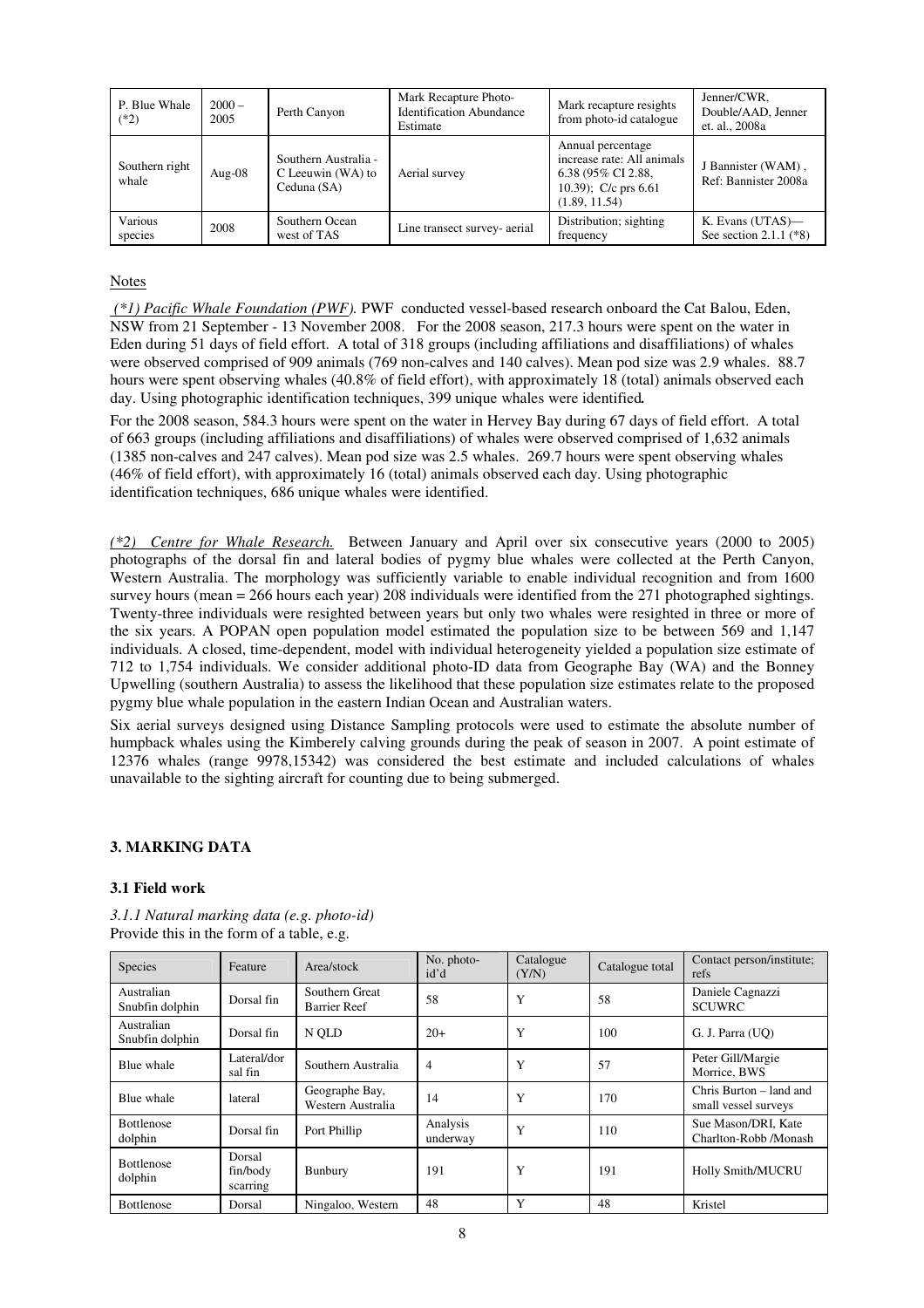| dolphin                                      | fin/body                                   | Australia                                                |                                                                                                    |             |                                                                                                        | Wenziker/MUCRU                                             |
|----------------------------------------------|--------------------------------------------|----------------------------------------------------------|----------------------------------------------------------------------------------------------------|-------------|--------------------------------------------------------------------------------------------------------|------------------------------------------------------------|
|                                              | scarring<br>Dorsal                         |                                                          |                                                                                                    |             |                                                                                                        |                                                            |
| <b>Bottlenose</b><br>dolphin                 | fin/body<br>scarring                       | Cockburn Sound                                           | 75                                                                                                 | Y           | 100                                                                                                    | Hugh Finn/MUCRU                                            |
| <b>Bottlenose</b><br>dolphin                 | Dorsal fin                                 | Southern Great<br><b>Barrier Reef</b>                    | 201                                                                                                | Y           | 189                                                                                                    | Daniele Cagnazzi<br><b>SCUWRC</b>                          |
| Bottlenose<br>dolphin                        | Dorsal fin                                 | Moreton Bay, QLD                                         | 146                                                                                                | Y           | 146                                                                                                    | I. C. Ansmann (UQ)                                         |
| Common dolphin                               | Dorsal fin                                 | Port Phillip                                             | 30                                                                                                 | $\mathbf Y$ | 30                                                                                                     | Sue Mason/DRI                                              |
| Humpback whale<br>$(*1)$                     | Fluke                                      | Area/Group V<br><b>Breading Stock</b><br>E2/E3           | 9                                                                                                  | Y           | 12                                                                                                     | David Paton (BPM)/Fiji<br>Fluke id Catalogue 2002-<br>2008 |
| Humpback whale                               | Fluke                                      | Norfolk Island                                           | 3                                                                                                  | Y           | 8                                                                                                      | A. Oosterman (NIWS);<br>Oosterman (2009)                   |
| Humpback whale                               | Fluke,<br>Dorsal                           | WA-Pender Bay,<br>Group D                                | To be<br>estimated                                                                                 | Pending     | Pending                                                                                                | S. McKay / WEG                                             |
| Humpback Whale                               | Fluke                                      | Group V, Sydney<br>Coast                                 | $4000+$<br>photographs,<br>$#$ individuals<br>unknown                                              |             |                                                                                                        | Megan Kessler (MQ)                                         |
| Humpback whale                               | Fluke                                      | Group $E(i)$                                             | 6                                                                                                  | Y           | 636                                                                                                    | D.Burns, SCUWRC                                            |
| Humpback whale                               | Fluke                                      | Group E (i)                                              | 103                                                                                                | Y           | 103                                                                                                    | P. Beeman, SCUWRC                                          |
| Humpback whale                               | Fluke                                      | Geographe Bay,<br>Western Australia                      | 20                                                                                                 | N           | 2000                                                                                                   | Chris Burton - land and<br>small vessel surveys            |
| Humpback whale                               | Lateral                                    | Geographe Bay,<br>Western Australia                      | 30                                                                                                 | N           | 2500                                                                                                   | Chris Burton - land and<br>small vessel surveys            |
| Humpback whale                               | Fluke and<br>lateral body                  | <b>Exmouth Gulf</b>                                      | 325                                                                                                | Y           | 2099                                                                                                   | C.Jenner/W. and P<br>Osborn CWR                            |
| Humpback whale                               | Fluke                                      | East coast TAS (V)                                       | $\overline{7}$                                                                                     | Y           | 96                                                                                                     | R.Gales, DPIW                                              |
| Humpback whale                               | Dorsal fin                                 | East coast TAS (V)                                       | $\overline{7}$                                                                                     | $\mathbf Y$ | 90                                                                                                     | R.Gales, DPIW                                              |
| Humpback whale                               | Flukes/L<br>& R<br>Dorsal/Late<br>ral Body | AreaV/Hervey Bay                                         | 1218                                                                                               | Y           | 1961 (1992-<br>2005), Approx<br>2771 (1992-<br>2008)                                                   | Trish & Wally Franklin,<br><b>TOP</b>                      |
| Humpback whale<br>$(*2)$                     | Flukes                                     | Hervey Bay, QLD<br>(Group V/B.S. E)                      | 686                                                                                                | Y           | 4,591 (thru<br>'07)                                                                                    | Q. Gibson, PWF                                             |
| Humpback whale<br>$(*2)$                     | Flukes                                     | Eden, NSW (Group<br>V/B.S. E)                            | 399                                                                                                | $\mathbf Y$ | 4,591 (thru<br>'07)                                                                                    | Q. Gibson, PWF                                             |
| Indo-Pacific<br><b>Bottlenose</b><br>Dolphin | Dorsal fin                                 | SA                                                       |                                                                                                    |             |                                                                                                        | Bossley, WDCS                                              |
| Indo-pacific<br>humpback dolphin             | Dorsal<br>fin/body<br>scarring             | Ningaloo                                                 | 7                                                                                                  | Y           | 7                                                                                                      | Kristel<br>Wenziker/MUCRU                                  |
| Indo-pacific<br>humpback dolphin             | Dorsal fin                                 | Southern Great<br><b>Barrier Reef</b>                    | 71                                                                                                 | Y           | 71                                                                                                     | Daniele Cagnazzi<br><b>SCUWRC</b>                          |
| Indo-Pacific<br>humpback dolphin             | Dorsal fin                                 | Moreton Bay, QLD                                         | $40+$                                                                                              | Y           | 60                                                                                                     | G. J. Parra (UQ)                                           |
| Indo-Pacific<br>humpback dolphin             | Dorsal fin                                 | N QLD                                                    | $20+$                                                                                              | Y           | 100                                                                                                    | G. J. Parra (UQ)                                           |
| P. Blue Whale                                | Dorsal fin                                 | Perth Canyon/<br><b>Browse Basin</b>                     | $7-Jun$                                                                                            | Y           | 258                                                                                                    | C.Jenner/CWR                                               |
| S. Right Whale<br>$(*3)$                     | Callosity                                  | Exmouth Gulf                                             | 4                                                                                                  | Y           | 5                                                                                                      | C.Jenner/W. and P<br>Osborn CWR                            |
| Southern right<br>whale                      | Callosity<br>pattern                       | SE Australia                                             | 9                                                                                                  | Y           | $100 +$<br>(catalogue<br>being updated)                                                                | Mandy Watson, DSE                                          |
| Southern right<br>whale                      | Head<br>callosity<br>pattern               | Southern Australia -<br>C Leeuwin (WA) to<br>Ceduna (SA) | 309 digital<br>photos<br>selected for<br>matching to<br>existing<br>catalogue for<br>individual id | N           | Currently 5338<br>images from<br>1976-2008,<br>with ca 1200<br>individuals<br>identified to ca<br>2006 | J Bannister (WAM),<br>Ref: Bannister 2008a                 |
| Southern right<br>whale                      | $Callosity -$<br>aerial                    | SE Aus                                                   | 8                                                                                                  | Y           | 84                                                                                                     | R.Gales, DPIW                                              |
| Southern right<br>whale                      | $Callosity -$<br>lateral                   | SE Aus                                                   | $\overline{4}$                                                                                     | Y           | $\overline{4}$                                                                                         | R.Gales, DPIW                                              |
| $(*1-3)$ See section 3.2 below               |                                            |                                                          |                                                                                                    |             |                                                                                                        |                                                            |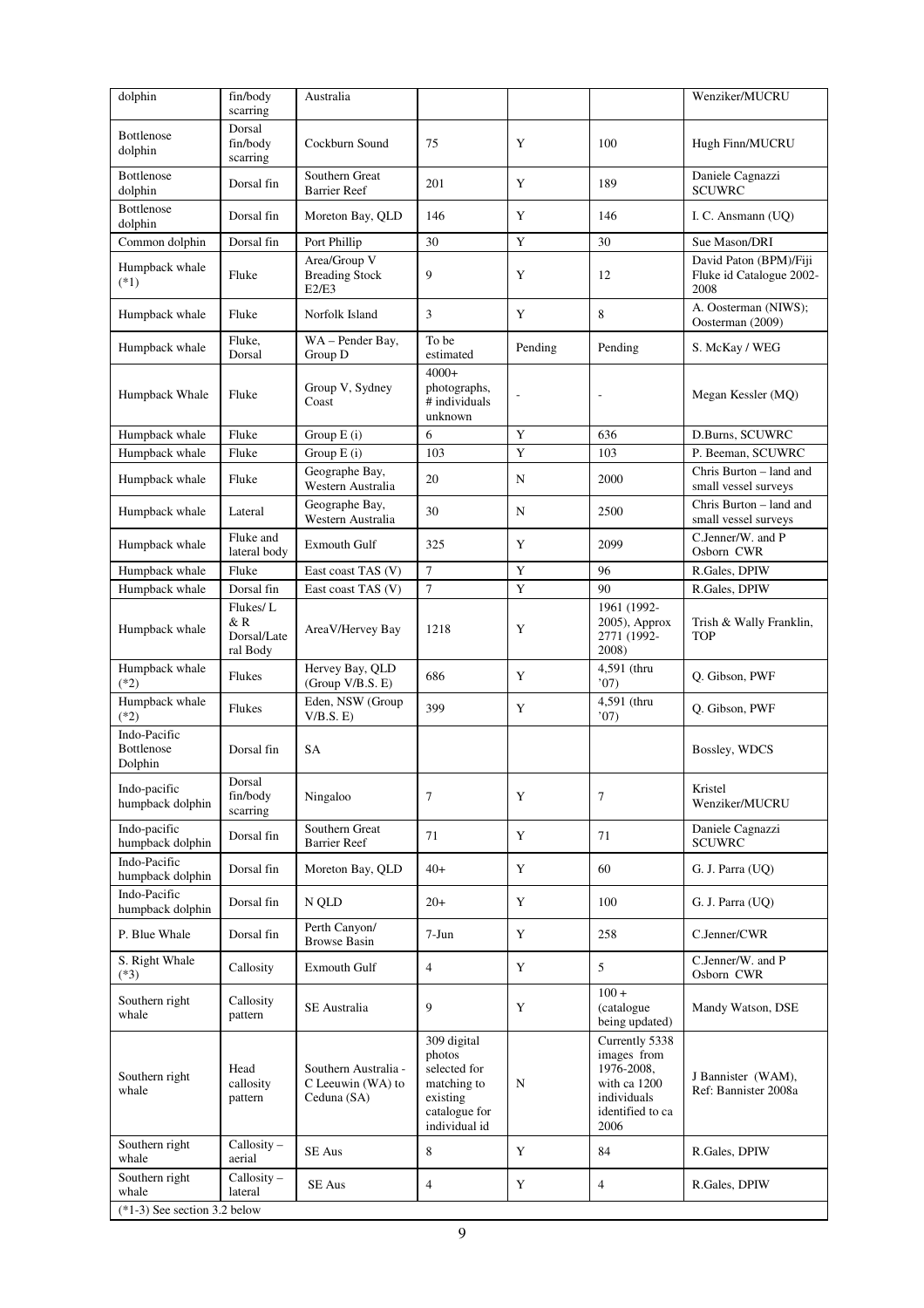## *3.1.2. Artificial marking data*

DPIW-TAS attach approved floy "spaghetti" tags on individuals released at stranding events. In 2008, tags were place on 1 minke whale (female released alive), 12 Long-finned pilot whales (7 female, 4 male released alive, 1 dead male), and 1 common dolphin (female released alive). Please contact R. Gales, DPIW for further information.

| 3.1.3 Telemetry data         |                  |                              |                              |                                           |  |
|------------------------------|------------------|------------------------------|------------------------------|-------------------------------------------|--|
| Species                      | Tag type         | No. successfully<br>deployed | Maximum time<br>transmitting | Contact person/institute; refs            |  |
| Blue whale                   | Satellite        | 5                            | 11 days                      | N. Gales, Australian Marine Mammal Centre |  |
| Humpback<br>whale            | <b>Satellite</b> | 22                           | 154 days                     | N. Gales, Australian Marine Mammal Centre |  |
| Long-finned<br>Pilot Whale   | Satellite        | 5                            | 31 days                      | $R.Gales – DPIW (*4)$                     |  |
| $(*4)$ See section 3.2 below |                  |                              |                              |                                           |  |
|                              |                  |                              |                              |                                           |  |

*3.1.3 Telemetry data* 

#### **3.2 Analyses/development of techniques**

 *(\*1) Blue Planet Marine (BPM).* The fluke id catalogue has been fully reconciled between years and no resights between years have been recorded. The 3 fluke ids from 2002, 2003 and 2005 have been matched against the other Oceania catalogues held by the South Pacific Whale Research Consortium members with no matches recorded. It is proposed that the 2008 fluke ids will also be matched against the Oceania catalogues.

*(\*2)Pacific Whale Foundation (Eden and Byron Bay).* Fluke identification photograph matches are used to generate Capture-Mark-Recapture profiles for individuals across years and field sites. Reproductive parameters (i.e. calving rates and intervals) were calculated based upon mark-recapture data (obtained via photo-ID) from eastern Australia from 1984 – 2007. Analyses of rates of interchange across several sites within eastern Australia are currently underway.

*(\*3) Centre for Whale Research.* Two different cow/calf southern right whale pairs were photo-identified inside Exmouth Gulf (S22°) in 2008. One cow had been sighted inside Exmouth Gulf in 2005 with another calf, and previously photo-identified by S. Burnell at the Head of the Bight in 1996 (Jenner *et al.*, unpubl. data).

*(\*4)DPIW-TAS* are currently developing further satellite tagging units for future deployment in consultation with AMMC. The results are currently being written up and will be reported in the following years IWC report.

#### **4. TISSUE/BIOLOGICAL SAMPLES COLLECTED**

|  |  |  | 4.1 Biopsy samples (summary only) |  |
|--|--|--|-----------------------------------|--|
|--|--|--|-----------------------------------|--|

| Species                       | Area/stock             | Calendar year/<br>Archived<br>No.<br>$season - no.$<br>(Y/N)<br>analysed<br>collected |   | Total holdings            | Contact person/institute |                                                 |
|-------------------------------|------------------------|---------------------------------------------------------------------------------------|---|---------------------------|--------------------------|-------------------------------------------------|
| Australian Snubfin            |                        | 2008                                                                                  |   | $\mathcal{P}$             |                          | Carol Palmer NRETAS                             |
| Australian Snubfin<br>dolphin | Southern<br><b>GBR</b> | 6                                                                                     | Y | $\Omega$                  | 6                        | Daniele Cagnazzi SCUWRC                         |
| Australian Snubfin<br>dolphin | North QLD              | 23                                                                                    | Y | 23                        | 35                       | G. J. Parra (UO)                                |
| Bottlenose dolphin            | <b>VIC</b>             | 43                                                                                    | Y | Currently<br>underwa<br>V | 112                      | Kate Charlton-Robb/ Monash<br>University $(*1)$ |
| Bottlenose dolphin            | Mandurah               | 2008                                                                                  | Y | $\Omega$                  | 19                       | Simon Allen/MUCRU, Lars<br>Bejder/MUCRU         |
| Bottlenose dolphin            | Augusta                | 2008                                                                                  | Y | $\Omega$                  | $\overline{7}$           | Simon Allen/MUCRU, Lars<br>Bejder/MUCRU         |
| Bottlenose dolphin            | <b>Busselton</b>       | 2008                                                                                  | Y | $\Omega$                  | 6                        | Simon Allen/MUCRU, Lars<br>Bejder/MUCRU         |
| Bottlenose dolphin            | Pilbara                | 2008                                                                                  | Y | 47                        | 47                       | Simon Allen/MUCRU, Lars<br>Bejder/MUCRU         |
| Bottlenose dolphin            | Southern<br>GBR &      | 50                                                                                    | Y | $\Omega$                  | 50                       | Daniele Cagnazzi SCUWRC                         |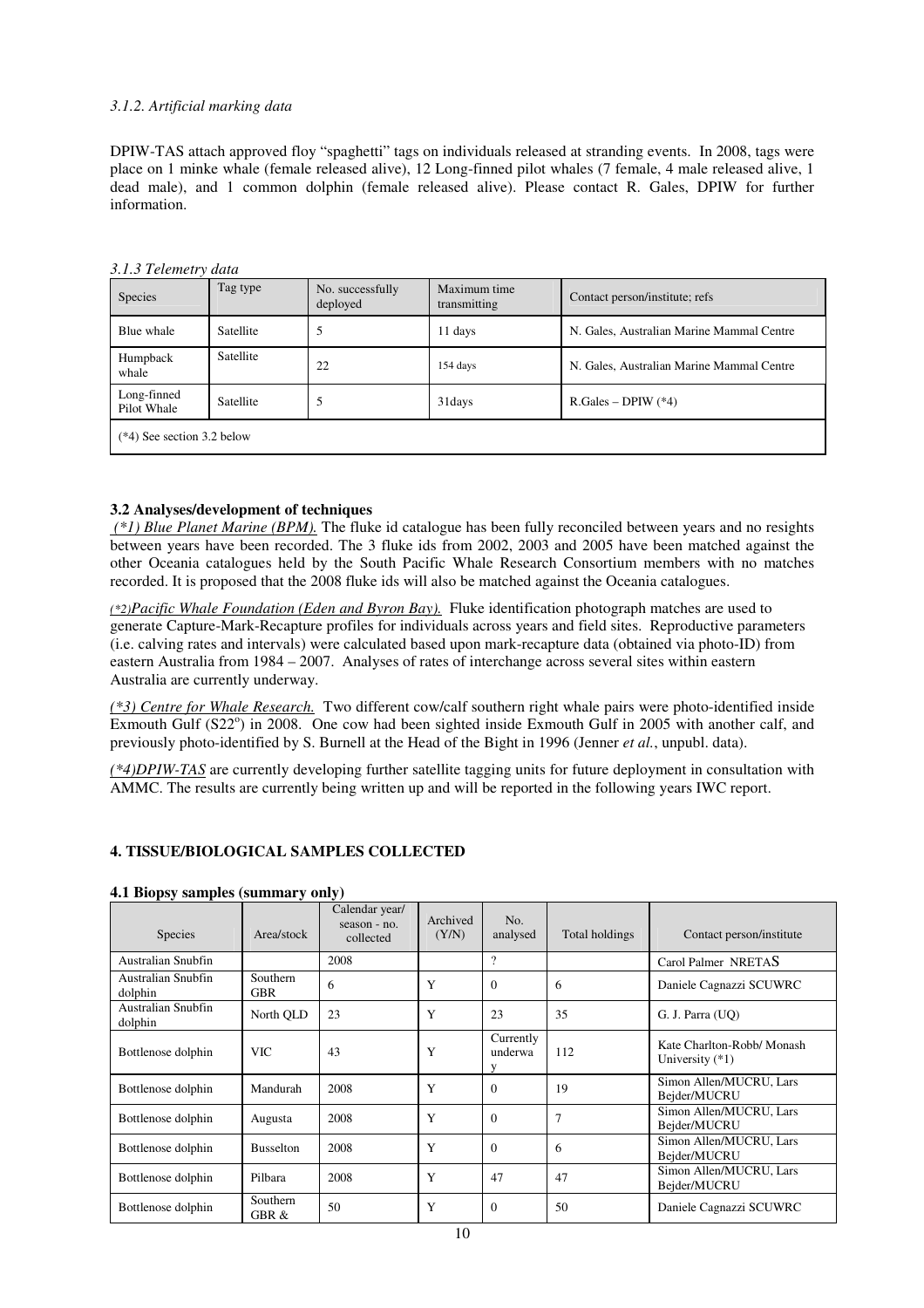|                                                     | Hervey Bay                                 |                |                |                  |                          |                                                                                        |
|-----------------------------------------------------|--------------------------------------------|----------------|----------------|------------------|--------------------------|----------------------------------------------------------------------------------------|
| Bottlenose dolphin                                  | Moreton<br>Bay, QLD                        | 18             | Y              |                  | 66                       | I. C. Ansmann (UO)                                                                     |
| <b>Bottlenose Dolphin</b>                           | <b>TAS</b>                                 | 13             | Y              | $\Omega$         | 13                       | R.Gales - DPIW                                                                         |
| <b>Bottle-nosed Dolphin</b>                         |                                            | 2008           |                | $\gamma$         |                          | Carol Palmer NRETAS                                                                    |
| Common Dolphin                                      | <b>TAS</b>                                 | 8              | Y              | $\Omega$         | 8                        | R.Gales - DPIW                                                                         |
| Dwarf Sperm Whale                                   | <b>Scott Reef</b>                          | 2008           | $\mathbf N$    | $\Omega$         | $\mathbf{1}$             | C. Jenner/CWR                                                                          |
| Humpback whale                                      | Group V<br>Breeding<br>Stock E(ii)         | $2008 - 1$     | N              | 0(1)<br>pending) | $\overline{7}$           | M. Anderson/SCU; W.<br>Franklin/SCU                                                    |
| Humpback whale                                      | WA-<br>Exmouth<br>Gulf                     | 2007/223       | Y              | 223              | 223                      | Mike Double/AMMC                                                                       |
| Humpback whale                                      | NSW-Eden                                   | 2008/64        | Y              | 57               | 64                       | Natalie Schmitt/AMMC                                                                   |
| Humpback whale                                      | <b>TAS</b>                                 | 2006/2007/63   | Y              | 63               | 63                       | Mike Double/AMMC                                                                       |
| Humpback whale                                      | Stock E-<br>Hervey Bay                     | 56             | Y              | 846              | 1451                     | Wally Franklin, TOP                                                                    |
| Humpback whale                                      | Group E                                    | 59             | Y              | $\Omega$         | 59                       | C. Waugh, EnTox                                                                        |
| Humpback whale                                      | Group V                                    | 12             | $\overline{Y}$ | $\Omega$         | 78                       | R.Gales - DPIW                                                                         |
| Humpback whale<br>(**sloughed skin<br>samples only) | Area/Group<br>V Breading<br>Stock<br>E2/E3 | $\overline{c}$ | Y              | $\Omega$         | $\overline{2}$           | Debbie Steele, Molecular<br>Ecology and Evolution Group,<br><b>Auckland University</b> |
| Indo-Pacific<br>humpback dolphin                    |                                            | 2008           |                | $\gamma$         |                          | Carol Palmer NRETAS                                                                    |
| Indo-Pacific<br>humpback dolphin                    | Southern<br>GBR &<br>Hervey Bay            | 71             | Y              | $\Omega$         | 71                       | Daniele Cagnazzi SCUWRC                                                                |
| Indo-Pacific<br>humpback dolphin                    | Moreton<br>Bay, QLD                        | 3              | Y              | 3                | 23                       | G. J. Parra (UO)                                                                       |
| Indo-Pacific<br>humpback dolphin                    | North QLD                                  | 9              | Y              | $\mathbf{Q}$     | 23                       | G. J. Parra (UQ)                                                                       |
| S. right whale                                      | Sydney                                     | 1              | Y              | $\Omega$         | $\overline{\phantom{a}}$ | Rob Harcourt (MQ)                                                                      |
| S. right whale                                      | <b>SE Aus</b>                              | 1              | Y              | $\Omega$         | 3                        | R.Gales - DPIW                                                                         |

## **4.2 Samples from directed catches (commercial, aboriginal and scientific permits) or bycatches**

| <b>Species</b>                                                                                                                                                                                                                                                                                                                                                                                                                                                                                                          | Area/stock     | Tissue type $(s)$         | No.<br>collected | Archived<br>(Y/N) | No.<br>analysed | Contact person/institute   |  |  |  |  |
|-------------------------------------------------------------------------------------------------------------------------------------------------------------------------------------------------------------------------------------------------------------------------------------------------------------------------------------------------------------------------------------------------------------------------------------------------------------------------------------------------------------------------|----------------|---------------------------|------------------|-------------------|-----------------|----------------------------|--|--|--|--|
| <b>Bottlenose Dolphin</b>                                                                                                                                                                                                                                                                                                                                                                                                                                                                                               | S.A.           | Genetic<br>tissues $(*3)$ |                  | 1Y                | $\Omega$        | C. Kemper/S.A. Museum (*2) |  |  |  |  |
| Bottlenose dolphin                                                                                                                                                                                                                                                                                                                                                                                                                                                                                                      | Pilbara        | Skin/blubber              | 2                | Y                 | $\overline{2}$  | Simon Allen/MUCRU          |  |  |  |  |
| Common dolphins                                                                                                                                                                                                                                                                                                                                                                                                                                                                                                         | Sunshine Coast | Skin biopsy               | $\overline{4}$   | y                 | $\Omega$        | ODPI&F                     |  |  |  |  |
| Common Dolphin                                                                                                                                                                                                                                                                                                                                                                                                                                                                                                          | S.A.           | Genetic<br>tissues $(*3)$ | 9                | 9Y                |                 | C. Kemper/S.A. Museum (*2) |  |  |  |  |
| Pygmy Right Whale                                                                                                                                                                                                                                                                                                                                                                                                                                                                                                       | S.A.           | Genetic<br>tissues $(*3)$ |                  | 1Y                |                 | C. Kemper/S.A. Museum (*2) |  |  |  |  |
| <b>Straptooth Beaked</b><br>Whale                                                                                                                                                                                                                                                                                                                                                                                                                                                                                       | S.A.           | Genetic<br>tissues $(*3)$ |                  | 1Y                |                 | C. Kemper/S.A. Museum (*2) |  |  |  |  |
| (*1). DNA of these samples will be subject to mitochondrial DNA control region and cytochrome b region sequencing, along with<br>genotyping at several microsatellite markers. New DNA regions are also being investigated<br>(*2)This list includes: Entanglement in net or line, or entanglement probable, or accidental or intentional anthropogenic injury probable<br>(*3) Genetic tissues, (blood, liver, kidney, muscle, skin) reproductives, stomach and intestines, toxic contaminants (liver, kidney, muscle, |                |                           |                  |                   |                 |                            |  |  |  |  |
|                                                                                                                                                                                                                                                                                                                                                                                                                                                                                                                         |                |                           |                  |                   |                 |                            |  |  |  |  |

blubber). Complete sets of tissue samples were not collected from all animals because of the state of decomposition in some cases.

## **4.3 Samples from stranded animals**

| Species                                 | Area/stock                              | Tissue type $(s)$                    | No.<br>collected        | Archived<br>(Y/N) | No.<br>analysed | Contact person/institute |
|-----------------------------------------|-----------------------------------------|--------------------------------------|-------------------------|-------------------|-----------------|--------------------------|
| Andrew's beaked<br>whale                | Vic:<br>Warrnambool,<br>Killarney Beach | Skin, skeleton<br>blubber,<br>muscle | $2 =$ adult<br>and calf | Y                 | $\overline{c}$  | R.O'Brien/NMV            |
| Andrew's Beaked<br>whales               | SW Victoria                             | Entire<br>specimen                   |                         | $\mathbf v$       | $\overline{0}$  | Mandy Watson, DSE        |
| <b>Beaked Whale</b><br>(Mesoplodon sp.) | <b>SA</b>                               | skin                                 |                         | 1Y                | $\Omega$        | C. Kemper, SAM $(*3)$    |
| Blue whale                              | Townsville                              | Skin, blubber                        |                         | $\mathbf{v}$      |                 | C. Waugh, EnTox          |
| Blue whale                              | Townsville                              | Skeleton and                         |                         |                   |                 | Col Limpus-DERM          |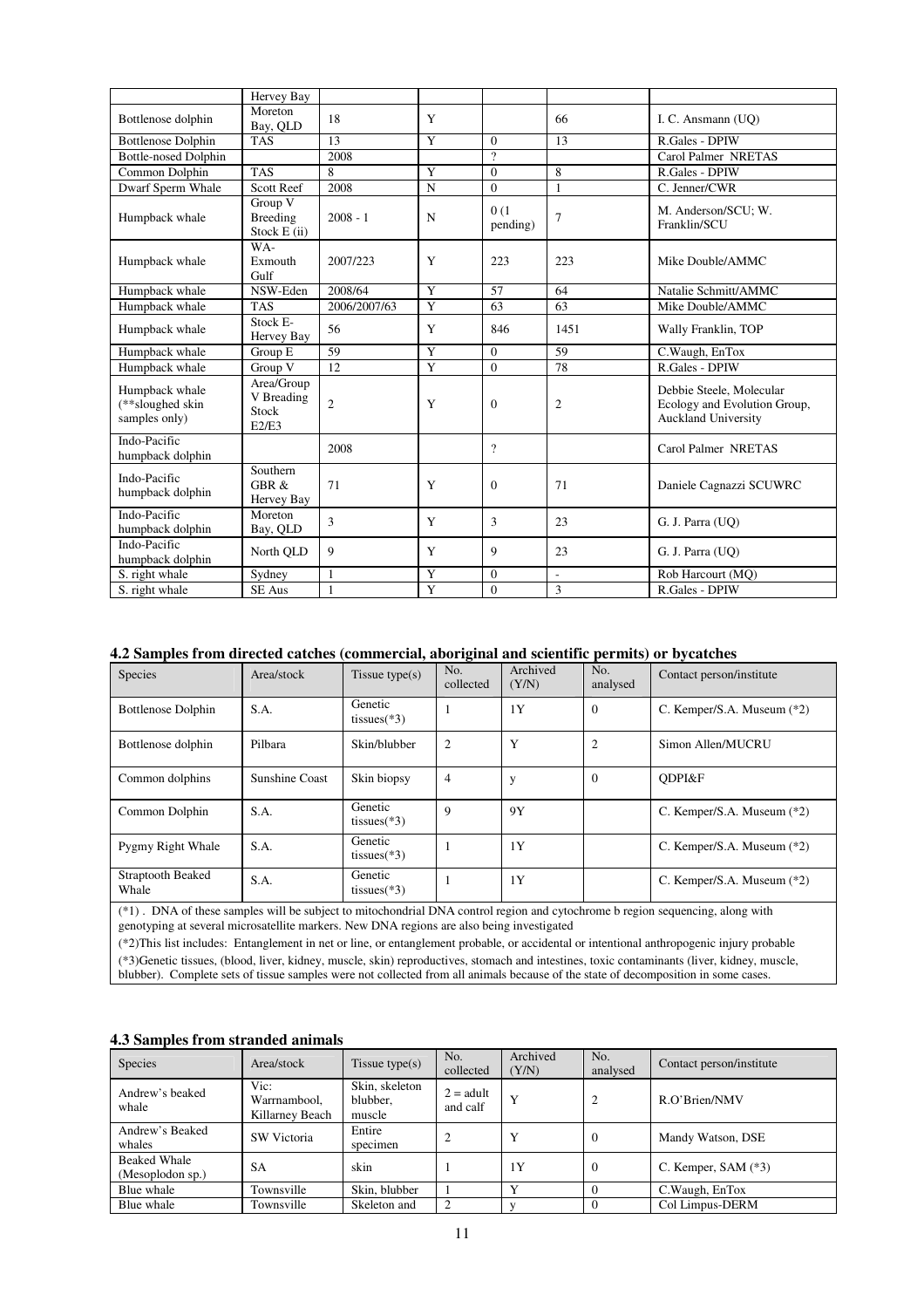|                                           |                            | tissue                                                                                    |                 |             |                       |                                           |
|-------------------------------------------|----------------------------|-------------------------------------------------------------------------------------------|-----------------|-------------|-----------------------|-------------------------------------------|
| <b>Bottlenose Dolphin</b>                 | <b>TAS</b>                 | Skin, blubber,                                                                            | $2(*)$          | Y           | $\overline{0}$        | R. Gales. DPIW                            |
|                                           |                            | skull, muscle                                                                             |                 | Y           | $\mathbf{1}$          |                                           |
| <b>Bottlenose Dolphin</b>                 | Curl Curl, NSW             | Full tissue set<br>Skin, blubber,                                                         | 1               |             |                       | Jane Hall, ARWH                           |
| Bottlenose dolphin                        | Bunbury                    | tooth, organs                                                                             | 3               | Y           | 3                     | Lars Bejder/MUCRU                         |
| Bottlenose dolphin                        | Coastal Victoria           | Skin, blubber,<br>kidney, liver,<br>melon                                                 | $\tau$          | Y           | Currently<br>underway | Kate Charlton-Robb / Monash<br>University |
| Bottlenose dolphin                        | Coastal Victoria           | Skin, blubber,<br>kidney, liver,<br>melon                                                 | $\tau$          | Y           | Currently<br>underway | Kate Charlton-Robb / Monash<br>University |
| <b>Bottlenose Dolphin</b>                 | SA                         | $(*2)$                                                                                    | $\overline{c}$  | 2Y          | $\boldsymbol{0}$      | C. Kemper, SAM (*3)                       |
| Common Dolphin                            | Avoca Beach,<br><b>NSW</b> | Full tissue set                                                                           | $\mathbf{1}$    | Y           | $\mathbf{1}$          | Jane Hall, ARWH                           |
| Common Dolphin                            | Northern NSW               | Skin, blubber,<br>liver, kidney,<br>teeth, lung,<br>internal and<br>external<br>parasites | 1               | Y           | $\boldsymbol{0}$      | cfury@scu.edu.au                          |
| Common Dolphin                            | <b>TAS</b>                 | Skin, Blubber,<br>Muscle, Liver,<br>Kidney,<br>Faeces,<br>Stomach, Skull                  | $4$ (*1)        | Y           | $\overline{0}$        | R. Gales. DPIW                            |
| Cuvier's Beaked<br>whale                  | SW Victoria                | Skin, blubber                                                                             | 1 each          | Y           | $\boldsymbol{0}$      | Stan Williams, DSE                        |
| Cuvier's Beaked<br>Whale                  | <b>TAS</b>                 | Skin, blubber,<br>Muscle, Jaw<br>Stomach,<br>Liver, Kidney                                | $1$ $(*1)$      | Y           | 0                     | R. Gales. DPIW                            |
| Cuvier's beaked whale                     | Vic:<br>Warrnambool        | Skin, blubber,<br>muscle,<br>skeleton                                                     | $1$ juv         | Y           | $\mathbf{1}$          | R.O'Brien/NMV                             |
| Dwarf Sperm Whale                         | <b>Scott Reef</b>          | Skin/blubber/h<br>ead                                                                     | $\mathbf{1}$    | N           | $\overline{0}$        | C. Jenner/CWR                             |
| Grays Beaked Whale                        | <b>TAS</b>                 | Skin, blubber,<br>Muscle, Teeth<br>Stomach, Skull                                         | $1$ (*1)        | Y           | $\overline{0}$        | R. Gales. DPIW                            |
| Humpback Whale                            | The Basin,<br><b>NSW</b>   | Full tissue set                                                                           | $\mathbf{1}$    | Y           | $\mathbf{1}$          | Jane Hall, ARWH                           |
| Humpback Whale                            | Northern NSW               | Skin, blubber,<br>umbilical cord                                                          | $\mathbf{1}$    | Y           | $\overline{0}$        | cfury@scu.edu.au                          |
| Humpback whale                            | Group E                    | Skin, blubber                                                                             | $\mathbf{1}$    | Y           | $\overline{0}$        | C.Waugh, EnTox                            |
| Indian Ocean<br>Bottlenose                | Northern NSW               | Skin, blubber,<br>liver, kidney,<br>teeth, lung,<br>milk, parasites                       | 3               | Y           | 0                     | cfury@scu.edu.au                          |
| Indo-Pacific<br><b>Bottlenose Dolphin</b> | SA                         | $(*2)$                                                                                    | $7\phantom{.0}$ | 7Y          | $\overline{0}$        | C. Kemper, SAM $(*3)$                     |
| Indo-Pacific<br>humpback dolphin          | Mackay                     | Gut sample                                                                                | $\mathbf{1}$    | Y           | $\boldsymbol{0}$      | Col Limpus-DERM                           |
| Indo-Pacific<br>humpback dolphin          | Moreton Bay                | Skin biopsy                                                                               | $\mathbf{1}$    | $\mathbf Y$ | $\overline{0}$        | Col Limpus-DERM                           |
| Long-finned Pilot<br>Whale                | <b>TAS</b>                 | Skin, blubber,<br>Muscle, Teeth<br>Stomach, skull                                         | $224$ (*1)      | Y           | $\boldsymbol{0}$      | R. Gales. DPIW                            |
| Long-finned Pilot<br>Whale                | SA                         | skin, blubber                                                                             | $\mathbf{1}$    | 1Y          | $\boldsymbol{0}$      | C. Kemper, SAM (*3)                       |
| Minke whale                               | TAS                        | Skin                                                                                      | $1$ (*1)        | Y           | $\boldsymbol{0}$      | R. Gales. DPIW                            |
| Pygmy Killer Whale                        | SA                         | $(*2)$                                                                                    |                 | 1Y          | $\overline{0}$        | C. Kemper, SAM (*3)                       |
| Pygmy Right Whale                         | <b>TAS</b>                 | Skin, blubber,<br>Muscle, Jaw<br>Stomach,<br>Liver, Kidney                                | $1$ (*1)        | Y           | 0                     | R. Gales. DPIW                            |
| Pygmy Sperm whale                         | SW Victoria                | Skin, blubber                                                                             | 1 each          | $\mathbf Y$ | $\boldsymbol{0}$      | Steve McDougall, DSE                      |
| Shepherd's beaked<br>whale                | Shark Bay                  | Skin, blubber                                                                             | $\mathbf{1}$    | $\mathbf Y$ | $\boldsymbol{0}$      | Lars Bejder/MUCRU                         |
| Short-beaked<br>Common Dolphin            | SA                         | $(*2)$                                                                                    | $\tau$          | 7Y          | $\overline{0}$        | C. Kemper, SAM (*3)                       |
| Short-finned Pilot<br>Whale               | SA                         | $(*2)$                                                                                    | $\mathbf{1}$    | 1Y          | $\boldsymbol{0}$      | C. Kemper, SAM (*3)                       |
| Sperm Whale                               | <b>TAS</b>                 | Skin, blubber,<br>Muscle,<br>Stomach, Jaw                                                 | $1$ (*1)        | Y           | $\boldsymbol{0}$      | R. Gales. DPIW                            |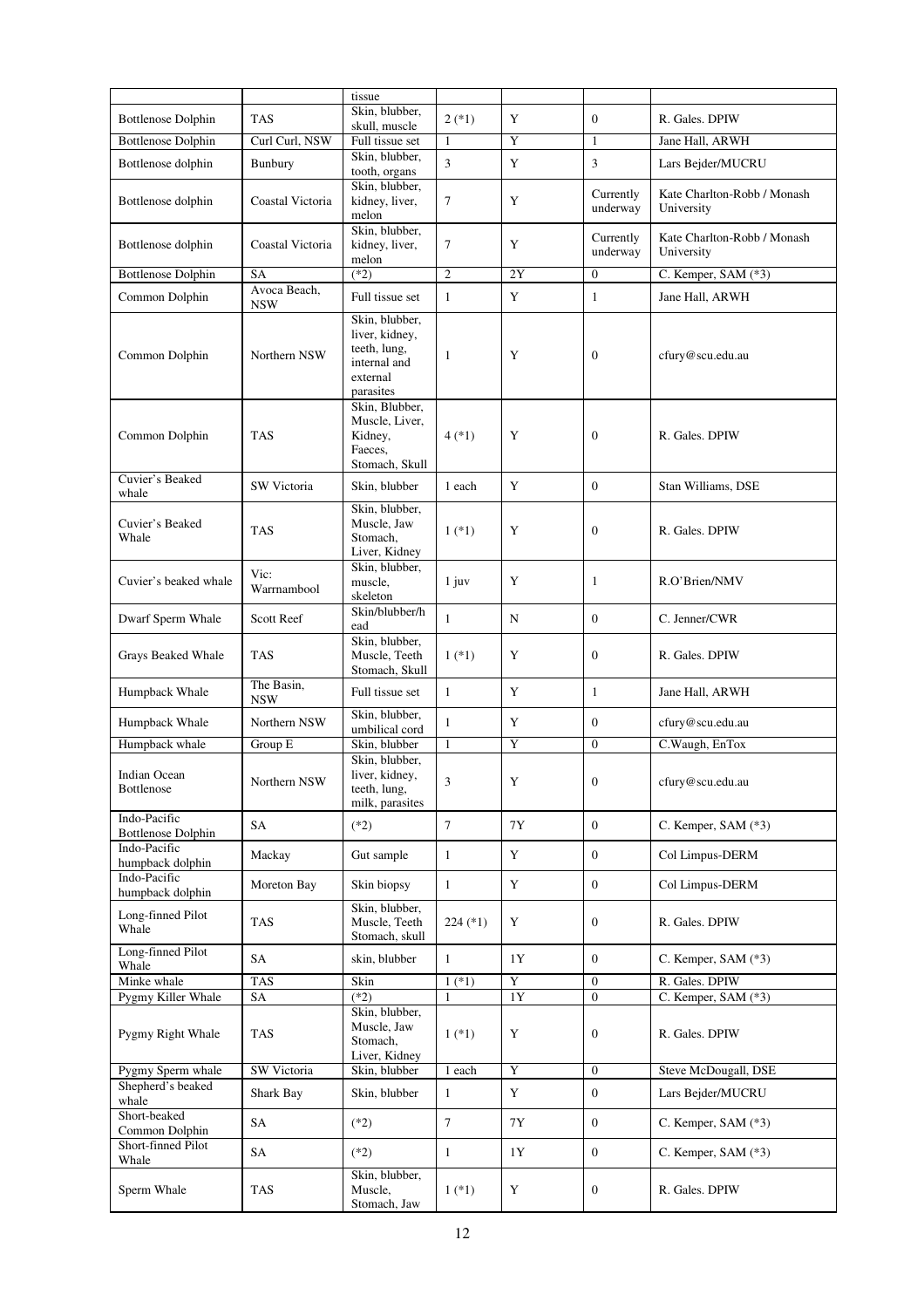| Striped dolphin                             | Bunbury                             | Skin, blubber                             |       |         |                       | Lars Bejder/MUCRU                         |
|---------------------------------------------|-------------------------------------|-------------------------------------------|-------|---------|-----------------------|-------------------------------------------|
| Unid: Pantropical<br>spotted dolphin $(*1)$ | Vic: Waratah<br>Bay, Sandy<br>Point | Skin, blubber,<br>muscle.<br>skeleton     | adult | $\bf v$ |                       | R.O'Brien/NMV                             |
| Unidentified dolphin                        | Wollongong,<br>NSW                  | Pancreas                                  |       |         |                       | Jane Hall, ARWH                           |
| Unknown delphinid<br>species                | Sandy Point                         | Skin, blubber,<br>kidney, liver,<br>melon |       |         | Currently<br>underway | Kate Charlton-Robb / Monash<br>University |
|                                             |                                     | .                                         | .     |         |                       |                                           |

(\*1) No. Collected refers to total number of animals sampled, but not all tissues were taken from each animal (\*2) Genetic tissues, (blood, liver, kidney, muscle, skin) reproductives, stomach and intestines, toxic contaminants (liver, kidney, muscle, blubber)

(\*3) Samples collected by C. Kemper/S.A. Museum includes strandings of the following types: Unknown; Diseased; Live stranding; Other natural causes.

#### **4.4 Analyses/development of techniques**

*Bottlenose dolphin genetic analyses (Monash University)*. The samples collected during 2008 are currently being processed in the genetics laboratory at Monash University, as a part of the continuing PhD research conducted by Kate Charlton-Robb. DNA of these samples will be subject to mitochondrial DNA control region and cytochrome b region sequencing, along with genotyping at several microsatellite markers. New DNA regions are also being investigated.

*Ecology and population genetics of Australian humpback (Sousa chinensis) and bottlenose (Turiops spp.) dolphins in Moreton Bay Marine Park. (UQ- Dr Guido Parra; Inna Ansmann).* This research aims to investigate: ecology and population genetics of Moreton Bay dolphin populations; information on population sizes, inter- and intra specific relationships; & information on delphinid diet compositions, feeding behaviours and trophic level. Research methods involve Taking biopsy samples for DNA analysis photographic identification

*Humpback whale DNA analysis (SCU)*. DNA analysis of sloughed skin Samples being undertaken by Megan Anderson and Wally Franklin, at the Centre for Animal Conservation Genetics, Southern Cross University, under the Supervision of Professor Peter Baverstock. Analysis of total holdings will be completed and up to date by end of 2009. (Anderson et al. 2001; Elphinstone et al. 2003)

*Humpback whale population structure-AMMC.* Through the isolation and characterization of SNPs (Single Nucleotide Polymorphisms), and the application of microsatellite loci, population substructure within breeding stocks  $D \& E$  and also the distribution of these breeding stocks in Antarctic waters will be investigated.

*Population genetics of provisioned and non provisioned bottlenose (Turiops spp.) dolphins in Moreton Bay Marine Park.- Dr. David Neil (UQ)*. The research aims to investigate the genetic relationships within the provisioned dolphin sub-population and the relationship of that sub population to the wider Moreton Bay dolphin population. Research methods involve taking of skin-swab genetic samples from provisioned dolphins at Tangalooma resort; taking of biopsy samples from non-provisioned dolphins using PAXARMS biopsy method and photographic identification

*Status of spinner and bottlenose dolphins in SE Qld waters.- Simon Allen (MUCRU)*. The purpose of this research is to document the existence and range of spinner and bottlenose dolphins in coastal waters, and further knowledge of inter-specific associations of delphinids in the marine environment. Research methods involve taking biopsy samples for DNA extraction and photographic identification.

## **5. POLLUTION STUDIES**

*Contaminant loads in bottlenose dolphins (Monash University- Alissa Monk).* During 2008, a range of contaminants were detected in beach cast dead and live dolphins from coastal Victoria. Of the contaminants detected, only mercury concentrations were at levels that were of concern. The total mercury in dead adult animals from coastal Victoria was on average 2.6 times higher than the values for the live animals (one factor ANOVA for a comparison between live and dead animals;  $F(1,24)=18.13$ ,  $p<0.001$ ), giving evidence that mercury may be a major contributing factor to dolphin deaths. For the beach-cast animals, liver values ranged from 160 to 840 mg/kg, while in live animals the range was estimated between 124 and 346 mg/kg (combined data from this study and data from previous published studies to form a regression between liver and blubber levels,  $n=7$ , R2=0.194, p<0.05, liver level = 57.06 x blubber level + 106.0). This study has found that mercury levels fall within a range (between 100 to 400mg/kg) whereby there are negative health effects for small cetaceans and gives strong evidence that the concentrations of mercury could compromise the health and survival of these genetically unique coastal dolphin populations.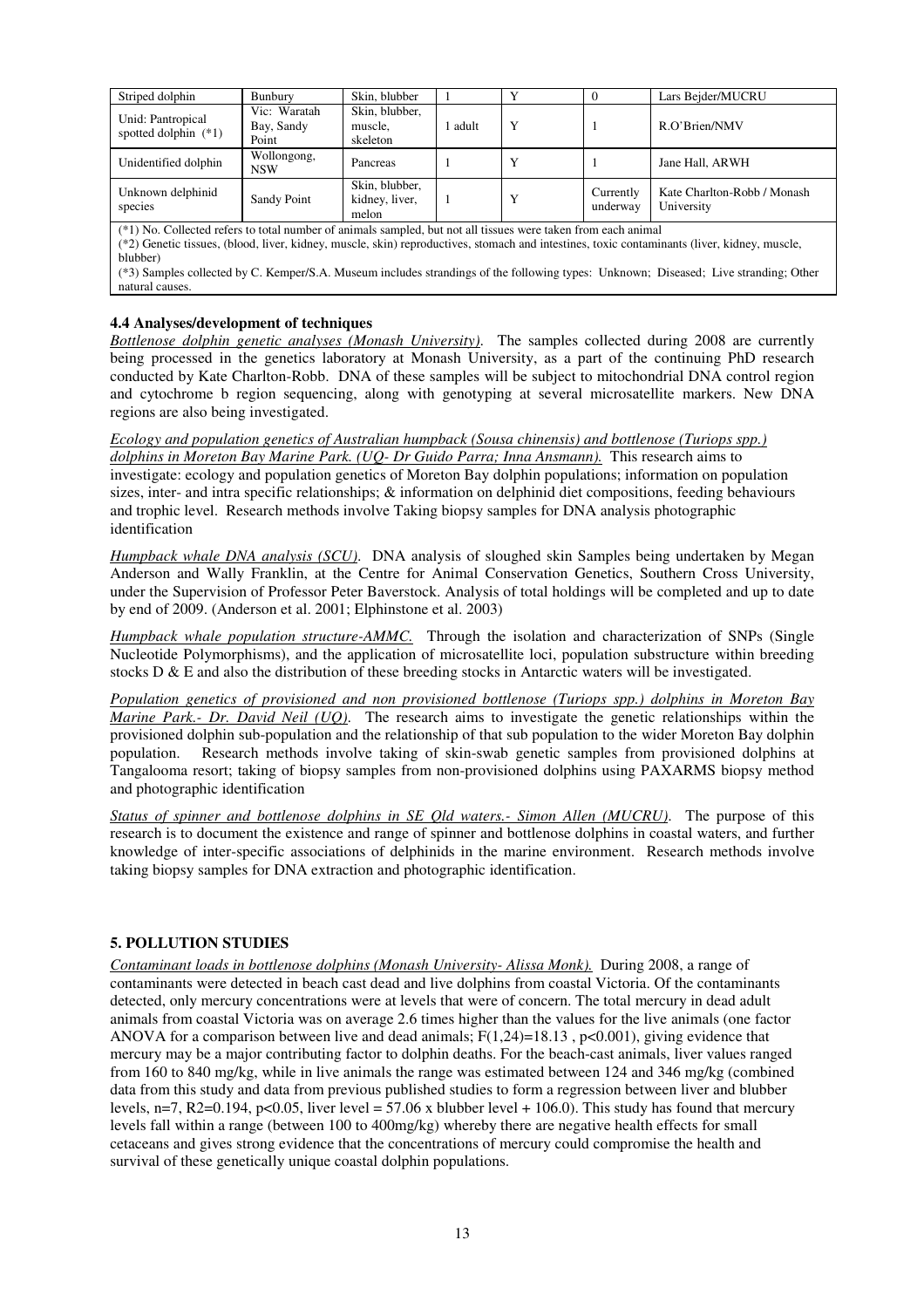*Heavy metal and PCB levels in South Australia dolphins.* The study (reported in the 2007 report) conducted by Trish Lavery (Flinders University) and Ikuko Tomo (SAM) on PCBs, heavy metals, bone structure and lung nematode infections in SA dolphins did not reveal any conclusive relationships. This is likely due to the small sample sizes and complex nature of toxic contaminants and other variables.

An Honour's student at Flinders University (Lailie Maloney) is undertaking a study of PCBs and bone structure in SA dolphins. The results of this are not yet known. The South Australian Museum and Trish Lavery would like to continue studies of PCBs on the hundreds of samples archived, provided sufficient funding is available. The results of Trish Lavery and the SAM's research on bone structure and heavy metals in Indo-Pacific Bottlenose Dolphins were published during 2008 (Lavery et al., 2009).

*Persistent organic pollutants in southern ocean food webs-- Dr. Susan Bengtson Nash & Courtney Waugh (EnTox, UQ)*. This research aims to: examine levels of a persistent and toxic organochlorine (OC) compound found in humpback whales; examine the relationship between OC compound levels and migration-based weight (blubber) loss and; & examine the relationship between OC compound concentrations throughout different layers of blubber. Research methods involve the taking of deep-core biopsy samples from the dorsal surface of humpback whales and tissue and muscle samples (approximately 10cm x cm) from stranded whale carcasses.

## **6. STATISTICS FOR LARGE CETACEANS**

#### **6.1 Corrections to earlier years' statistics for large whales**  Nil

#### **6.2 Direct catches of large whales (commercial, aboriginal and scientific permits) for the calendar year 2008 or the season 2007/08**  Nil

#### **6.3 Anthropogenic mortality of large whales for the calendar year 2008 or the season 2007/08**

*6.3.1 Observed or reported ship strikes of large whales (including non-fatal events)*  Type of vessel, e.g. High-speed Ferry (HSF), Large Cargo (LC), Military (M), Fishing Vessel (FV), Passenger Carrying Excursion (PC), Other (O). Fate: whale swam away (X), appeared seriously injured (I), killed (D).

| Whale<br>species         | <b>Sex</b>          | No.            | Date           | Location                                                        | Vessel<br>type                    | Speed | Fate        | How<br>observed       | Contact person/ institute<br>and refs             |
|--------------------------|---------------------|----------------|----------------|-----------------------------------------------------------------|-----------------------------------|-------|-------------|-----------------------|---------------------------------------------------|
| S. Right<br>whale        | $F$ ( $\&$<br>calf) | $\mathbf{1}$   | 21/8/08        | 34:18S<br>115:13E                                               | U                                 | U     | $\mathbf x$ | M                     | D. Coughran<br>DEC-WA                             |
| Pygmy<br>Right<br>Whale  | M                   | $\mathbf{1}$   | 12/1/08        | <b>Lincoln National</b><br>Park. 34 48 27 S,<br>135 52 29 E     | U                                 | U     | D           | SAM<br>post<br>mortem | C. Kemper, SAM                                    |
| Humpback<br>Whale        | M                   | 1              | 20/09/0<br>8   | 20nm East Coffs<br>Harbour                                      | $\mathbf{U}$                      | U     | D           | DA                    | <b>Geoffrey Ross</b>                              |
| Humpback<br>Whale        | U                   | $\mathbf{1}$   | 26/10/0<br>8   | <b>Byron Coast, NSW</b>                                         | $\mathbf{U}$                      | U     | D           | DA                    | Geoffrey Ross                                     |
| Humpback<br>Whale        | U                   | $\mathbf{1}$   | 26/10/0<br>8   | Richard River, NSW                                              | U                                 | U     | D           | DA                    | Geoffrey Ross                                     |
| Sperm<br>whale $(*1)$    | U                   | 1              | < 6/10/<br>08  | 12 Apostles, Great<br>Ocean Rd, Western<br>Victoria             | U                                 | U     | D           | $\Omega$              | Mandy Watson, DSE                                 |
| Unid.<br>whale $(*2)$    | U                   | $\mathbf{1}$   | 16/08/2<br>008 | Between Hayman<br>Island and mainland<br>$-20.0779$<br>148.8903 | Large<br>comme<br>rcial<br>vessel | ~50Kn | U           | Public                | <b>DERM</b> Whitsundays<br>office<br>07 49 677355 |
| Unid.<br>whale           | U                   | $\overline{c}$ | 17/08/2<br>008 | Fraser Isl. -24.6525<br>153.2515                                | Yacht                             | U     | X           | Crew on<br>yacht      | Col Limpus, Jenny<br>Greenland, EPA-QLD           |
| Unid.<br>whale $(*3)$    | $\mathbf{U}$        | $\mathbf{1}$   | 07/10/<br>2008 | Off Gladstone,<br>$-23.8871$<br>151.5167                        | <b>MSO</b><br>Pilot<br>Boat       | U     | U           | Crew on<br>boat       | Col Limpus, Jenny<br>Greenland, EPA-QLD           |
| Humpback<br>Whale $(*4)$ | U                   | 1              | 08/09.<br>2008 | 19.3227°S/<br>147.5917°E                                        | 9m Rib                            | U     | X.          |                       | DERM Townsville office<br>07 47225224             |

(\*1) DSE reported a beach washed sperm whale believed to have died as result of ship strike based on photographs of injuries and discussions with Cath Kemper. Not possible to access whale due to location. Photographs available

(\*2) Another whale was seen nudging the injured whale shortly after strike. A lot a blood in the water.

(\*3) Not seen after collision

(\*4) Vessel's bow struck glancing blow to whale while vessel was coming down the face of a wave.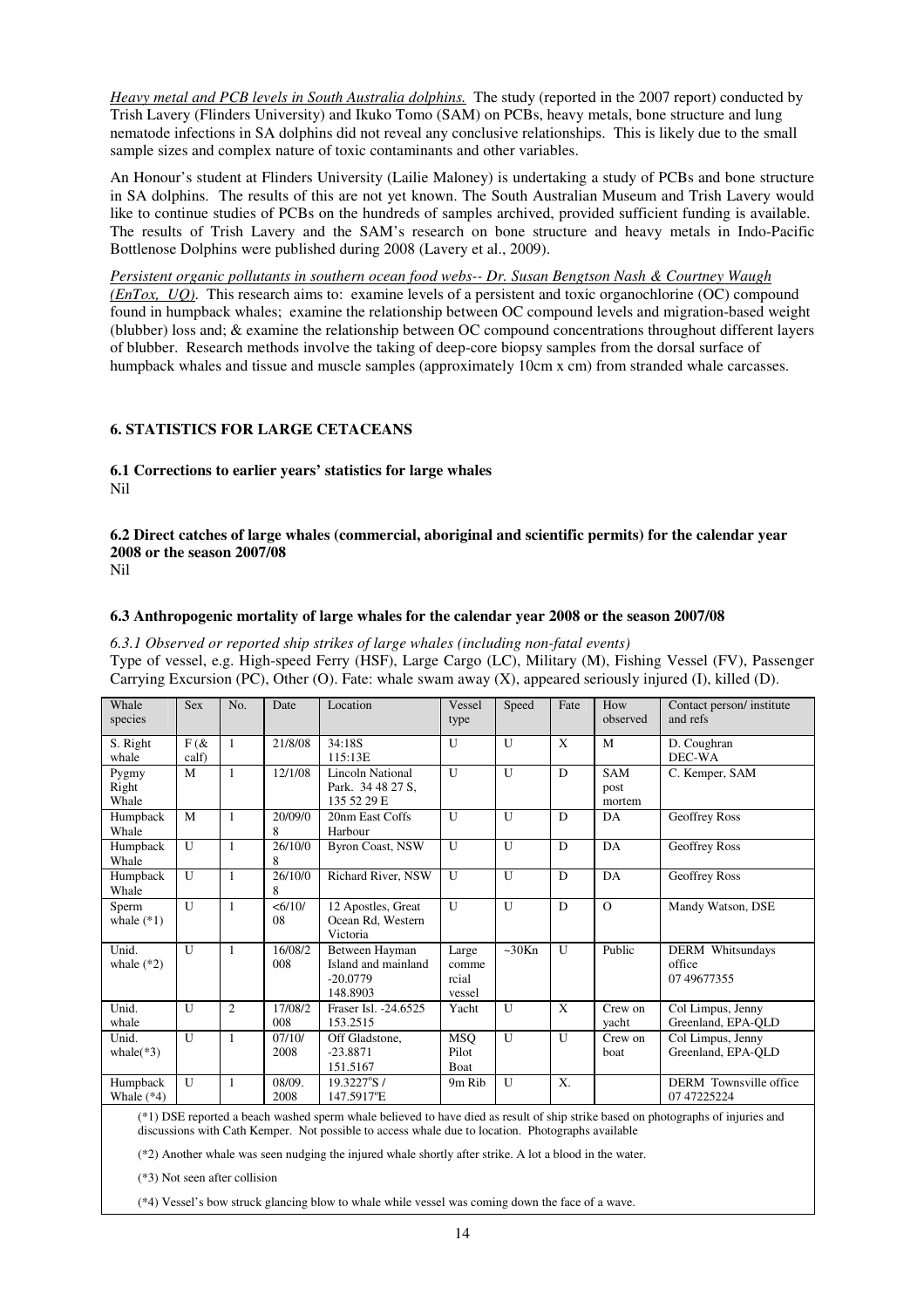#### *6.3.2 Fishery bycatch of large whales*

Fate of whale:  $R$  = released alive, D = discarded dead or seriously injured,  $K$  = kept for sale or specimen. How observed:  $M$  = records collected as part of a planned cetacean monitoring programme,  $F$  = records collected by onboard fishery monitoring scheme,  $V =$  records collected by fishermen through vessel logbooks,  $A =$  anecdotal reports from any reliable source, with a further distinction of DA if the latter were documented (e.g. photos, rescue teams). Internationally recognised standard gear description codes from FAO are used where possible.

| Whale<br>species        | Sex                | No.                  | Date           | Location                                                                                                                                                                                                        | Fate         | Targeted fish<br>species | Gear                                            | How<br>observed?                                      | Source or<br>contact     |
|-------------------------|--------------------|----------------------|----------------|-----------------------------------------------------------------------------------------------------------------------------------------------------------------------------------------------------------------|--------------|--------------------------|-------------------------------------------------|-------------------------------------------------------|--------------------------|
| Bryde's<br>whale        |                    | $\mathbf{1}$         | 20/3/08        | 30:31S<br>114:45E                                                                                                                                                                                               | $\mathbb{R}$ | Lobster                  | <b>FPO</b>                                      | M                                                     | D. Coughran<br>DEC-WA    |
| Humpback<br>Whale       | U<br>Sub-<br>adult | 1                    | 11/08/2<br>008 | <b>Gold Coast</b>                                                                                                                                                                                               | $R^*$        | U                        | Rope,<br>$>20m$ ,<br>$6-8mm$<br>diam.,<br>green | Spotted by<br>Sea World<br>whale<br>watching<br>boat. | Sea World<br>07 55882218 |
| Humpback<br>Whale       | U<br>Imm<br>ature  | $\mathbf{1}$         | 27/09/2<br>008 | Currumbin Beach,<br>Gold Coast,<br>$-27.1273$<br>153.4946                                                                                                                                                       | $\mathbf{R}$ | Shark                    | <b>NSC</b>                                      | <b>Shark</b><br>Control<br>Contractor                 | ODPI&F                   |
| Humpback<br>whale       |                    | $\mathbf{1}$         | 27/7/08        | Off Darcy Island                                                                                                                                                                                                | $\mathbb{R}$ | Pearl                    | <b>MIS</b>                                      | $\mathbf F$                                           | D. Coughran<br>DEC-WA    |
| Humpback<br>whale       |                    | $\mathbf{1}$         | 29/7/08        | 24:42S<br>113:06E                                                                                                                                                                                               | $\mathbb{R}$ | Lobster                  | <b>FPO</b>                                      | M                                                     | D. Coughran<br>DEC-WA    |
| Humpback<br>whale       |                    | 1(wit)<br>h<br>calf) | 25/8/08        | 23:02S<br>113:46                                                                                                                                                                                                | U            | Lobster                  | <b>FPO</b>                                      | M                                                     | D. Coughran<br>DEC-WA    |
| Humpback<br>Whale       | $\mathbf{U}$       | $\mathbf{1}$         | 23/06/0<br>8   | Sydney, NSW                                                                                                                                                                                                     | U            | U                        | <b>FIX</b>                                      | A                                                     | G. Ross<br>DECC-NSW      |
| Humpback<br>Whale       | U                  | $\mathbf{1}$         | 15/03/0<br>8   | Point Plomer, NSW                                                                                                                                                                                               | U            | U                        | <b>FIX</b>                                      | A                                                     | G. Ross<br>DECC-NSW      |
| Humpback<br>Whale       | U                  | $\mathbf{1}$         | 24/07/0<br>8   | Dead Cow Beach,<br><b>NSW</b>                                                                                                                                                                                   | D            | U                        | <b>FIX</b>                                      | DA                                                    | G. Ross<br>DECC-NSW      |
| Humpback<br>Whale       | U                  | $\mathbf{1}$         | 30/08/0<br>8   | Lennox Head, NSW                                                                                                                                                                                                | D            | U                        | <b>FIX</b>                                      | DA                                                    | G. Ross<br>DECC-NSW      |
| Humpback<br>Whale       | U                  | $\mathbf{1}$         | 01/09/0<br>8   | Mid North Coast,<br><b>NSW</b>                                                                                                                                                                                  | $\mathbb{R}$ | U                        | <b>FIX</b>                                      | DA                                                    | G. Ross<br>DECC-NSW      |
| Humpback<br>Whale       | $\mathbf{U}$       | $\mathbf{1}$         | 13/09/0<br>8   | Smokey Cape, NSW                                                                                                                                                                                                | $\mathbb{R}$ | U                        | <b>FIX</b>                                      | DA                                                    | G. Ross<br>DECC-NSW      |
| Humpback<br>Whale       | $\mathbf{U}$       | $\mathbf{1}$         | 7/10/08        | Tweed, NSW                                                                                                                                                                                                      | U            | $\mathbf{U}$             | <b>FIX</b>                                      | A                                                     | G. Ross<br>DECC-NSW      |
| Humpback<br>Whale       | $\mathbf{U}$       | $\mathbf{1}$         | 11/10/0<br>8   | Scotts Head, NSW                                                                                                                                                                                                | $\mathbf{U}$ | $\mathbf{U}$             | <b>FIX</b>                                      | DA                                                    | G. Ross<br>DECC-NSW      |
| Humpback<br>Whale       | $\mathbf{U}$       | $\mathbf{1}$         | 18/10/0<br>8   | Point Plomer, NSW                                                                                                                                                                                               | $\mathbf{U}$ | $\mathbf{U}$             | <b>FIX</b>                                      | DA                                                    | G. Ross<br>DECC-NSW      |
| Humpback<br>Whale       | U                  | $\mathbf{1}$         | 8/11/08        | Green Cape, NSW                                                                                                                                                                                                 | U            | U                        | <b>FIX</b>                                      | DA                                                    | G. Ross<br>DECC-NSW      |
| Humpback<br>Whale       | U                  | $\mathbf{1}$         | 30/08/0<br>8   | Sydney South, NSW                                                                                                                                                                                               | U            | U                        | <b>FIX</b>                                      | DA                                                    | G. Ross<br>DECC-NSW      |
| Southern<br>Right whale |                    | $\mathbf{1}$         | 2/6/08         | 31:49S<br>115:43                                                                                                                                                                                                | $\mathbb{R}$ | Amateur                  | <b>FPO</b>                                      | M                                                     | D. Coughran<br>DEC-WA    |
|                         |                    |                      |                | *. Rope entangled around tail stock and right fluke. Fluke end had been severed off entirely, plus fluke was cut 90% thru a further ~30cm<br>in toward stock. Rope was cut from whale. Freed whale headed north |              |                          |                                                 |                                                       |                          |

#### **7. STATISTICS FOR SMALL CETACEANS**

It was first agreed to include this information in a Commission resolution in 1976 (IWC, 1977, p.31)). Furthermore, in 2005 (IWC, 2006, Annex J) it was agreed that these data should be brought into line with those reported for large cetaceans. **Therefore,** t**his Section should be completed using the same guidelines as given in Section 6 above,** *Statistics for large cetaceans.* 

## **7.1 Corrections to earlier years' statistics for small cetaceans**

Nil

**7.2 Direct catches of small cetaceans for the calendar year 2008 or the season 2007/08**  Nil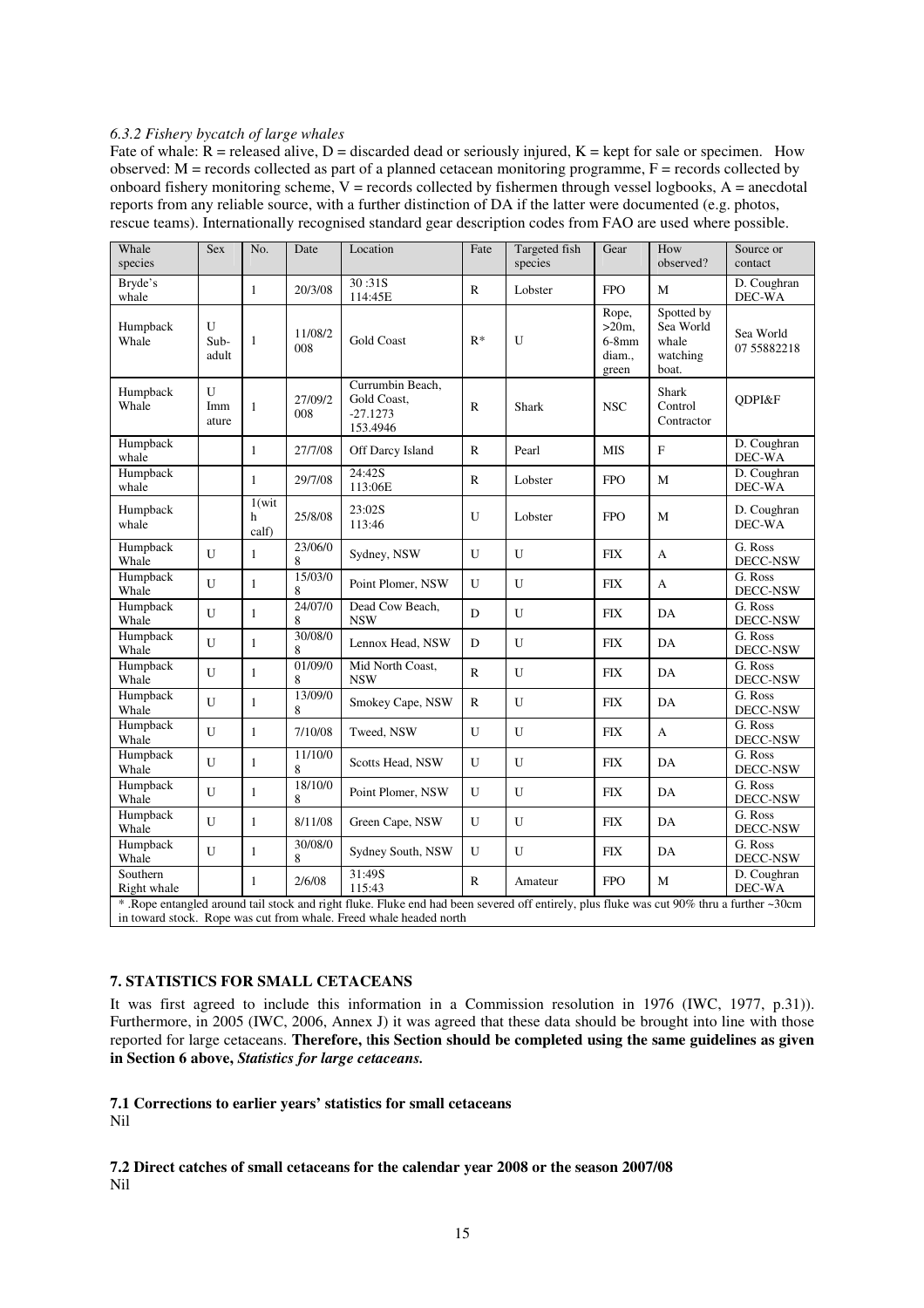# **7.3 Anthropogenic mortality of small cetaceans for the calendar year 2008 or the season 2007/08**

| Species               | <b>Sex</b> | No. | Date           | Location    | Vessel<br>type                          | Speed | Fate | How<br>observed                                      | Contact person/ institute<br>and refs |
|-----------------------|------------|-----|----------------|-------------|-----------------------------------------|-------|------|------------------------------------------------------|---------------------------------------|
| Bottlenose<br>dolphin | U          |     | 30/10/2<br>008 | Bunbury, WA | Small<br>runabout,<br>outboard<br>motor | U     | X    | <b>B</b> oat<br>survey<br>during<br>line<br>transect | <b>Holly Smith/MUCRU</b>              |

*7.3.1 Observed or reported ship strikes of small cetaceans (including non fatal events)* 

# *7.3.2 Fishery bycatch of small cetaceans*

| Species                                 | <b>Sex</b>   | No.          | Date              | Location                              | Fate                   | Targeted fish<br>species | Gear                                 | How<br>observed?          | Source or contact        |
|-----------------------------------------|--------------|--------------|-------------------|---------------------------------------|------------------------|--------------------------|--------------------------------------|---------------------------|--------------------------|
| Australian<br>Snubfin<br>dolphin        | U            | 1            | 23/12/08          | $-26.4237$<br>153.0843                | R                      | Shark                    | <b>NSC</b>                           | $\boldsymbol{\mathrm{F}}$ | <b>ODPI&amp;F</b>        |
| Australian<br>Snubfin<br>dolphin        | F            | 1            | 15/07/08          | $-26.3798$<br>153.0626                | R                      | <b>Shark</b>             | <b>NSC</b>                           | $\boldsymbol{\mathrm{F}}$ | QDPI&F                   |
| Australian<br>Snubfin<br>dolphin        | М            | 1            | 28/07/08          | $-26.3992$<br>153.0675                | D                      | Shark                    | <b>NSC</b>                           | $\mathbf{F}$              | QDPI&F                   |
| <b>Bottlenose</b><br>dolphin            | $\mathbf{F}$ | $\mathbf{1}$ | 22/03/08          | $-28.0097$<br>153.4382                | $\mathbb{R}$           | <b>Shark</b>             | <b>NSC</b>                           | $\mathbf F$               | QDPI&F                   |
| <b>Bottlenose</b><br>dolphin            | U            | 1            | 24/01/08          | $-28.0017$<br>153.4387                | $\mathbf D$            | <b>Shark</b>             | $_{\rm NSC}$                         | $\rm F$                   | QDPI&F                   |
| Bottlenose<br>dolphin                   | U            | 1            | 24/03/08          | $-28.0265$<br>153.4411                | $\mathbf D$            | <b>Shark</b>             | <b>NSC</b>                           | $\boldsymbol{\mathrm{F}}$ | QDPI&F                   |
| Bottlenose<br>dolphin                   | M            | $\mathbf{1}$ | 20/05/08          | $-26.3923$<br>153.0655                | D                      | Shark                    | <b>NSC</b>                           | $\boldsymbol{\mathrm{F}}$ | QDPI&F                   |
| Bottlenose<br>dolphin                   | $\mathbf F$  | 1            | 26/05/08          | $-26.3923$<br>153.0655                | D                      | Shark                    | <b>NSC</b>                           | $\boldsymbol{\mathrm{F}}$ | QDPI&F                   |
| Bottlenose<br>dolphin                   | $\mathbf{F}$ | $\mathbf{1}$ | 25/04/08          | $-25.8949$<br>153.0954                | D                      | <b>Shark</b>             | <b>NSC</b>                           | $\boldsymbol{\mathrm{F}}$ | <b>ODPI&amp;F</b>        |
| Bottlenose<br>dolphin                   | U            | $\mathbf{1}$ | 21/05/08          | $-25.8987$<br>153.0977                | D                      | Shark                    | <b>NSC</b>                           | $_{\rm F}$                | ODPI&F                   |
| Bottlenose<br>Dolphin                   | M            | $\mathbf{1}$ | 26/2/08           | Arno Bay, SA<br>33 55 S, 136<br>$35E$ | D                      | Kingfish<br>aquaculture  | <b>MIS</b><br>(aquacult<br>ure cage) | F, SAM<br>post<br>mortem  | C. Kemper, SAM           |
| Bottlenose<br>dolphin                   | 1M/1<br>F    | $\sqrt{2}$   | Oct <sub>08</sub> | Pilbara                               | D                      | Large finfish            | Otter<br>trawl                       | Observer/re<br>searcher   | Simon<br>Allen/MUCRU     |
| Common<br>Dolphin                       | U            | 1            | 27/10/08          | Sydney                                | D                      | <b>Sharks</b>            | $_{\rm NSC}$                         | А                         | Geoffrey Ross<br>DEC-NSW |
| Pantropical<br>spotted<br>dolphin       | U            | 3            | 24/01/08          | $-28.0017$<br>153.4387                | D                      | <b>Shark</b>             | <b>NSC</b>                           | F                         | QDPI&F                   |
| Common<br>dolphin                       | $\mathbf{F}$ | $\mathbf{1}$ | 30/09/08          | $-27.9633$<br>153.4357                | R                      | Shark                    | <b>NSC</b>                           | $\rm F$                   | QDPI&F                   |
| Common<br>dolphin                       | ${\bf F}$    | $\mathbf{1}$ | 11/10/08          | $-28.0564$<br>153.4486                | $\mathbb{R}$           | <b>Shark</b>             | <b>NSC</b>                           | F                         | QDPI&F                   |
| Common<br>dolphin                       | 1XF<br>1XM   | $\sqrt{2}$   | 11/01/08          | $-26.3815$<br>153.0891                | D                      | <b>Shark</b>             | $_{\rm NSC}$                         | F                         | QDPI&F                   |
| Common<br>dolphin                       | U            | $\mathbf{1}$ | 06/03/08          | $-27.9734$<br>153.4360                | D                      | Shark                    | <b>NSC</b>                           | $\boldsymbol{\mathrm{F}}$ | QDPI&F                   |
| Common<br>dolphin                       | U            | 1            | 04/04/20<br>08    | $-26.3939$<br>153.0657                | D                      | <b>Shark</b>             | $_{\rm NSC}$                         | $\boldsymbol{\mathrm{F}}$ | QDPI&F                   |
| Common<br>dolphin                       | M            | $\mathbf{1}$ | 04/04/08          | $-26.3505$<br>153.0612                | $\mathbf D$            | Shark                    | <b>NSC</b>                           | $\rm F$                   | ODPI&F                   |
| Common<br>dolphin                       | U            | $\mathbf{1}$ | 30/04/08/         | $-25.8987$<br>153.0977                | D                      | Shark                    | $_{\rm NSC}$                         | ${\bf F}$                 | QDPI&F                   |
| $\overline{\mathrm{Common}}$<br>dolphin | $\mathbf F$  | $\mathbf{1}$ | 01/05/08          | $-27.9734$<br>153.4360                | D                      | Shark                    | $_{\rm NSC}$                         | ${\bf F}$                 | QDPI&F                   |
| Common<br>dolphin                       | $_{\rm F}$   | $\mathbf{1}$ | 05/05/08          | $-28.0017$<br>153.4387                | D                      | Shark                    | $_{\rm NSC}$                         | $\mathbf F$               | QDPI&F                   |
| Common<br>dolphin                       | F            | $\mathbf{2}$ | 22/09/08          | $-26.3939$<br>153.0657                | 1 <sub>xD</sub><br>1XR | Shark                    | <b>NSC</b>                           | $\mathbf F$               | ODPI&F                   |
| Common<br>dolphin                       | F            | $\mathbf{1}$ | 05/10/08          | $-26.3939$<br>153.0657                | D                      | Shark                    | <b>NSC</b>                           | F                         | ODPI&F                   |
| Common<br>dolphin                       | $_{\rm F}$   | $\mathbf{1}$ | 13/11/08          | $-28.0498$<br>153.2758                | D                      | Shark                    | <b>NSC</b>                           | ${\bf F}$                 | QDPI&F                   |
| Common<br>dolphin                       | $\mathbf M$  | $\mathbf{1}$ | 14/11/08          | $-27.9734$<br>153.4360                | D                      | Shark                    | <b>NSC</b>                           | ${\bf F}$                 | ODPI&F                   |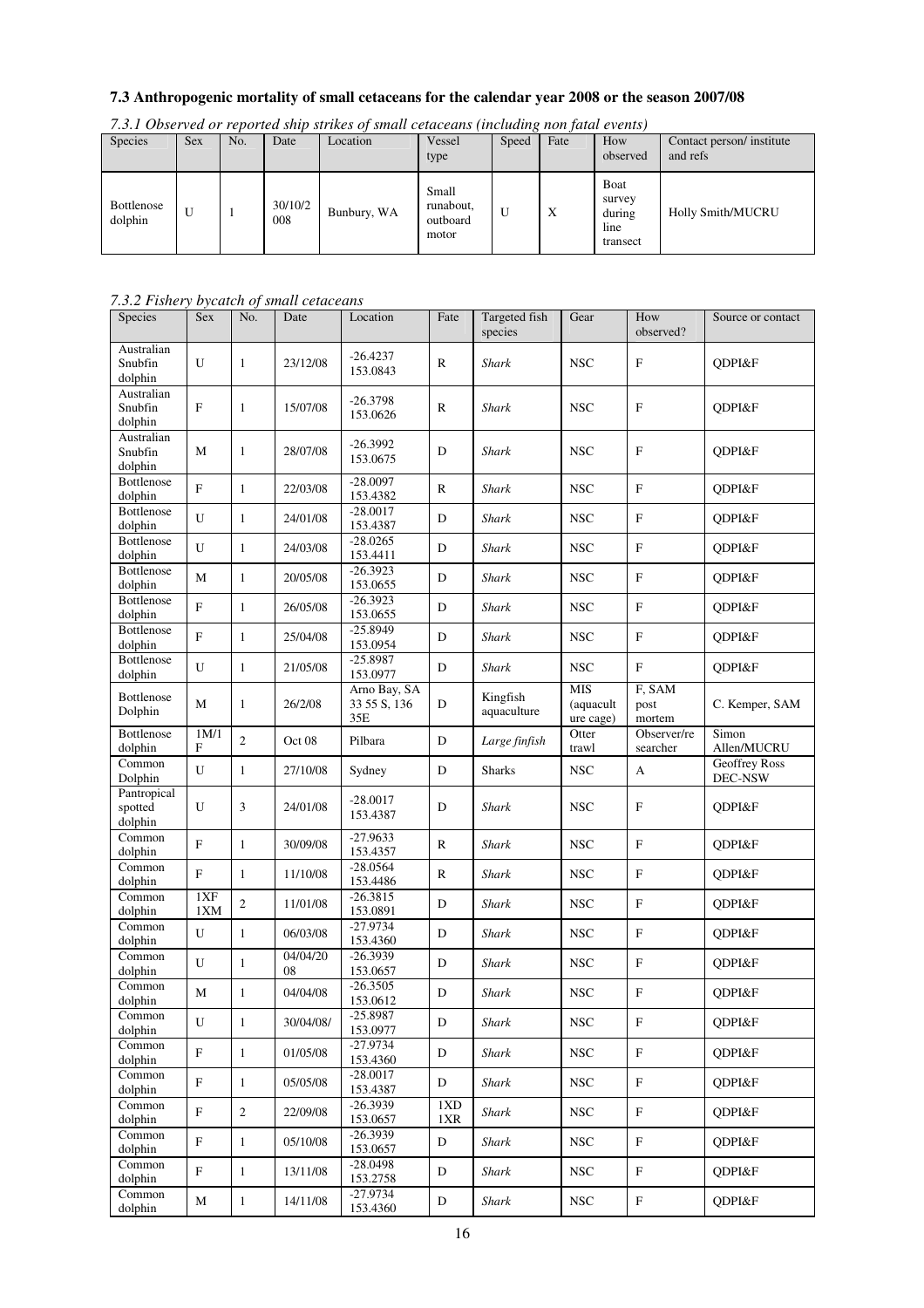| Common<br>dolphin                     | M            | 1            | 09/12/08 | $-27.9734$<br>153.4360                 | D | <b>Shark</b>                 | <b>NSC</b>          | $\mathbf{F}$             | <b>ODPI&amp;F</b>                  |
|---------------------------------------|--------------|--------------|----------|----------------------------------------|---|------------------------------|---------------------|--------------------------|------------------------------------|
| Common<br>dolphin                     | $\mathbf{F}$ | 1            | 23/12/08 | $-28.0498$<br>153.2758                 | D | <b>Shark</b>                 | <b>NSC</b>          | $\mathbf F$              | ODPI&F                             |
| Common<br>dolphin                     | F            | 1            | 22/01/08 | $-28.1511$<br>153.5100                 | D | <b>Shark</b>                 | <b>NSC</b>          | $\mathbf F$              | ODPI&F                             |
| Common<br>dolphin                     | F            | 1            | 20/10/08 | $-26.8086$<br>153.1460                 | D | <b>Shark</b>                 | <b>NSC</b>          | $\mathbf F$              | ODPI&F                             |
| Dolphin                               | F            | 1            | 18/1     | $32^{\circ}07'S$ :<br>131°50'E         | D | <b>Shark</b>                 | <b>GNS</b>          | V                        | <b>AFMA</b><br>Justin Johnston     |
| Dolphin                               | U            | $\mathbf{1}$ | 7/2      | 36° 12'S:<br>136°76'E                  | D | Shark                        | <b>GNS</b>          | V, F                     | <b>AFMA</b><br>Justin Johnston     |
| Dolphin                               | U            | 1            | 9/2      | $41^{\circ}07'S$ :<br>148° 56'E        | D | Finfish                      | <b>PTB</b>          | V, F                     | <b>AFMA</b><br>Justin Johnston     |
| Dolphin                               | $\mathbf{U}$ | $\mathbf{1}$ | 15/03    | 36°152'S;<br>138°007'E                 | R | <b>Shark</b>                 | <b>GNS</b>          | $\mathbf{F}$             | <b>AFMA</b><br>Justin Johnston     |
| Dolphin                               | U            | 1            | 19/4     | $34^{\circ}11'S$ :<br>135°09'E         | D | Shark                        | <b>GNS</b>          | V                        | <b>AFMA</b><br>Justin Johnston     |
| Dolphin                               | $\mathbf{U}$ | 1            | 22/6     | $35^{\circ}44^{\circ}S$ :<br>138°35'E  | D | <b>Shark</b>                 | <b>GNS</b>          | V                        | <b>AFMA</b><br>Justin Johnston     |
| Melon<br>headed<br>whale              | U            | 1            | 26/6     | $25^{\circ}41^{\prime}$ S:<br>155°37'E | D | Tuna                         | LL                  | V                        | <b>AFMA</b><br>Justin Johnston     |
| Short-<br>beaked<br>Common<br>Dolphin | 4M,<br>4F    | 8            | 2008     | Lower<br>Spencer Gulf                  | D | <b>SA</b> Sardine<br>Fishery | <b>PS1/PS2</b>      | F, SAM<br>post<br>mortem | C. Kemper, SAM;<br>D. Hamer, SARDI |
| Straptooth<br><b>Beaked</b><br>Whale  | F            | 1            | 8/4/08   | 7.0 km WNW<br>Salt Creek.<br><b>SA</b> | D | Southern<br>Rock Lobster     | 7 buoys<br>and rope | SAM post<br>mortem       | C. Kemper, SAM                     |

# **8. STRANDINGS**

# *New South Wales*

Cetaceans are brought to the Australian Registry of Wildlife Health for post mortem at the discretion of the appropriate NSW Coordinator for the Department of Environment and Climate Change.

| <b>Species</b>                     | No.<br>strandings | No. post<br>mortems | Contact person(s)/ Institute(s)                                                            | Contact email address(es)                                 |
|------------------------------------|-------------------|---------------------|--------------------------------------------------------------------------------------------|-----------------------------------------------------------|
| Greys Beaked Whale                 |                   |                     | Geoffrey Ross, NSW DECC                                                                    | geoff.ross@environment.nsw.gov.au                         |
| Sperm Whale                        |                   |                     | Geoffrey Ross, NSW DECC                                                                    | geoff.ross@environment.nsw.gov.au                         |
| Humpback Whale                     |                   |                     | Geoffrey Ross, NSW DECC                                                                    | geoff.ross@environment.nsw.gov.au                         |
| Common Dolphin                     | 6                 | 4                   | Geoffrey Ross, NSW DECC<br>Jane Hall, ARWH/Mike Cannon,<br>Cannon & Ball Veterinary Clinic | geoff.ross@environment.nsw.gov.au<br>jhall@zoo.nsw.gov.au |
| <b>Bottlenose Dolphin</b>          |                   |                     | Geoffrey Ross, NSW DECC<br>Jane Hall, ARWH                                                 | geoff.ross@environment.nsw.gov.au<br>jhall@zoo.nsw.gov.au |
| Indo pacific Bottlenose<br>Dolphin |                   | 0                   | Geoffrey Ross, NSW DECC                                                                    | geoff.ross@environment.nsw.gov.au                         |

## *Queensland*

The Queensland marine wildlife stranding and mortality database ("StrandNet") summarises all records of sick, injured or dead marine wildlife reported to EPA.

Most records of individual strandings are supplied by EPA and Great Barrier Reef Marine Park Authority (GBRMPA) staff, including those reported via the statewide stranding hotline 1300 130 372. Other records are received directly via members of the public and organisations such as Sea World and Underwater World.

| <b>Species</b>              | No.<br>strandings | No. post<br>mortems    | Contact person(s)/ Institute(s) | Contact email address(es)                                    |
|-----------------------------|-------------------|------------------------|---------------------------------|--------------------------------------------------------------|
| Humpback whale              | 8                 | Col Limpus<br>$\theta$ |                                 | col.limpus@epa.qld.gov.au;<br>jenny.greenland@epa.qld.gov.au |
| Minke Whale                 |                   | 0                      | Col Limpus                      | As above                                                     |
| <b>Blue Whale</b>           |                   | $_{0}$                 | Col Limpus                      | As above                                                     |
| Common dolphin              |                   |                        | Col Limpus                      | As above                                                     |
| Unidentified dolphin        | 9                 | 0                      | Col Limpus                      | As above                                                     |
| Short-Finned pilot<br>whale |                   | $\Omega$               | Col Limpus                      | As above                                                     |
| False killer whale          |                   | $\Omega$               | Col Limpus                      | As above                                                     |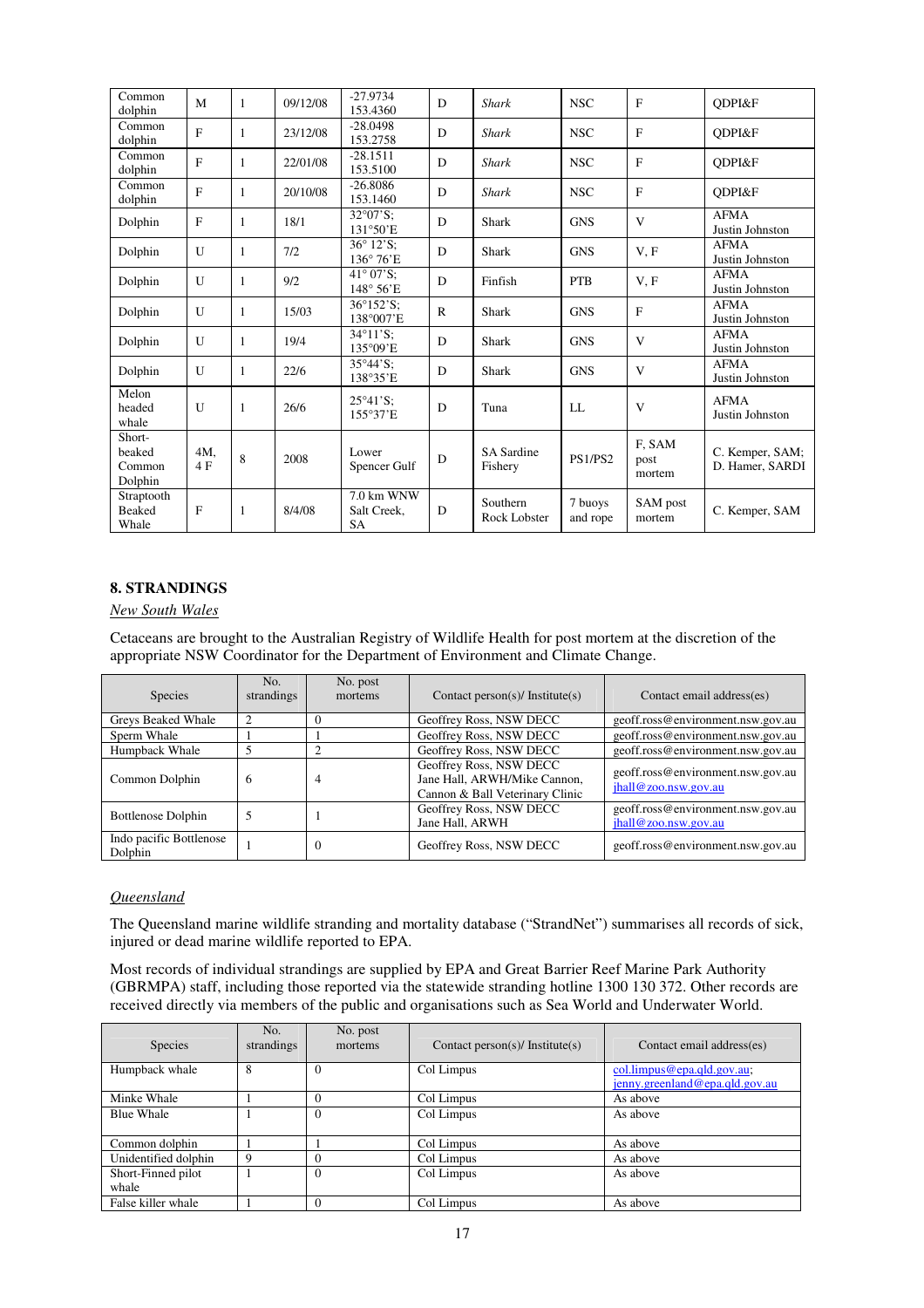| Indo-Pacific humpback |  | Col Limpus | As above |
|-----------------------|--|------------|----------|
| dolphin               |  |            |          |
| Bottlenose dolphin.   |  | Col Limpus | As above |
| Unidentified whale    |  | Col Limpus | As above |

#### *South Australia*

The 2008 stranding list below does not include the records included in anthropogenic categories above. A network of DEH SA, PIRSA and community members report to SAM, even when carcasses are not collected. The contact person for this data is C. Kemper, SAM.

| Species                               | No.<br>strandings | No. post<br>mortems | Contact person(s)/ Institute(s) | Contact email address(es)    |
|---------------------------------------|-------------------|---------------------|---------------------------------|------------------------------|
| Large Whale                           |                   | $\mathbf{0}$        | C. Kemper/S.A. Museum           | Kemper.Cath@saugov.sa.gov.au |
| Pygmy Right Whale                     |                   |                     | C. Kemper/S.A. Museum           | Kemper.Cath@saugov.sa.gov.au |
| Dolphin                               |                   | $\Omega$            | C. Kemper/S.A. Museum           | Kemper.Cath@saugov.sa.gov.au |
| <b>Bottlenose Dolphin</b>             | 8                 | 3                   | C. Kemper/S.A. Museum           | Kemper.Cath@saugov.sa.gov.au |
| Indo-Pacific Bottlenose<br>Dolphin    | 8                 | 7                   | C. Kemper/S.A. Museum           | Kemper.Cath@saugov.sa.gov.au |
| <b>Short-beaked Common</b><br>Dolphin | 11                | $\overline{7}$      | C. Kemper/S.A. Museum           | Kemper.Cath@saugov.sa.gov.au |
| Pilot Whale                           |                   | $\theta$            | C. Kemper/S.A. Museum           | Kemper.Cath@saugov.sa.gov.au |
| Short-finned Pilot<br>Whale           |                   | $\Omega$            | C. Kemper/S.A. Museum           | Kemper.Cath@saugov.sa.gov.au |
| Long-finned Pilot<br>Whale            |                   | $\Omega$            | C. Kemper/S.A. Museum           | Kemper.Cath@saugov.sa.gov.au |
| Pygmy Killer Whale                    |                   |                     | C. Kemper/S.A. Museum           | Kemper.Cath@saugov.sa.gov.au |
| Pygmy Sperm Whale                     |                   | $\Omega$            | C. Kemper/S.A. Museum           | Kemper.Cath@saugov.sa.gov.au |
| Sperm Whale                           | $\overline{c}$    | $\Omega$            | C. Kemper/S.A. Museum           | Kemper.Cath@saugov.sa.gov.au |
| <b>Beaked Whale</b>                   |                   | $\Omega$            | C. Kemper/S.A. Museum           | Kemper.Cath@saugov.sa.gov.au |

#### *Tasmania*

Due to the high incidences of strandings in Tasmania, DPIW have a 24hr / 7days week marine mammal hotline number (0427WHALES) for the public to report strandings and sightings of cetaceans. Strandings are joint managed by the Tasmanian Parks and Wildlife Service (incident control and operational) and DPIW (animal management, rescue and sample collection). The agencies are responsible for strandings throughout Tasmanian, covering 4,882 kms of coastline. No other "networks" are involved with stranding management as with other states. For more information please contact Rosemary Gales, DPIW.

| <b>Species</b>                               | No.<br>strandings | No. post<br>mortems   | Contact<br>person(s)<br>Institute(s) | Contact email address(es)      |
|----------------------------------------------|-------------------|-----------------------|--------------------------------------|--------------------------------|
| Ziphius cavirostris (Cuvier's beaked whale)  |                   |                       | R.Gales / DPIW                       | Rosemary.gales@dpiw.tas.gov.au |
| Unidentified dolphin                         |                   | A11<br>released       | R.Gales / DPIW                       | Rosemary.gales@dpiw.tas.gov.au |
| Tursiops truncatus (Bottlenose dolphin)      | 2                 | 5                     | R.Gales / DPIW                       | Rosemary.gales@dpiw.tas.gov.au |
| Stenella coeruleoalba (Striped dolphin)      |                   | All<br>released       | R.Gales / DPIW                       | Rosemary.gales@dpiw.tas.gov.au |
| Balaenoptera acutorostrata (Minke whale)     | 2                 | 1(1<br>released)      | R.Gales / DPIW                       | Rosemary.gales@dpiw.tas.gov.au |
| Delphinus delphis (Common dolphin)           | 5                 | 4(1)<br>released)     | R.Gales / DPIW                       | Rosemary.gales@dpiw.tas.gov.au |
| Globicephala melas (Long-finned pilot whale) | 2                 | 224 (43)<br>released) | R.Gales / DPIW                       | Rosemary.gales@dpiw.tas.gov.au |
| Mesoplodon grayi (Gray's beaked whale)       |                   |                       | R.Gales / DPIW                       | Rosemary.gales@dpiw.tas.gov.au |
| Physeter macrocephalus (Sperm whale)         |                   | л.                    | R.Gales / DPIW                       | Rosemary.gales@dpiw.tas.gov.au |
| Caperea marginata (Pygmy right whale)        |                   |                       | R.Gales / DPIW                       | Rosemary.gales@dpiw.tas.gov.au |

## *Victoria*

Strandings along the Victorian coastline were attended by Kate Charlton-Robb (Monash University), David Donnelly (DRI) and members representing Victorian Strandings Network, Zoos Victoria and the Melbourne Museum. Specimens (skulls) collected will be incorporated into the Melbourne Museum IWC report.

DSE provides opportunistic reports for Western Victoria during 2008. Photographs available.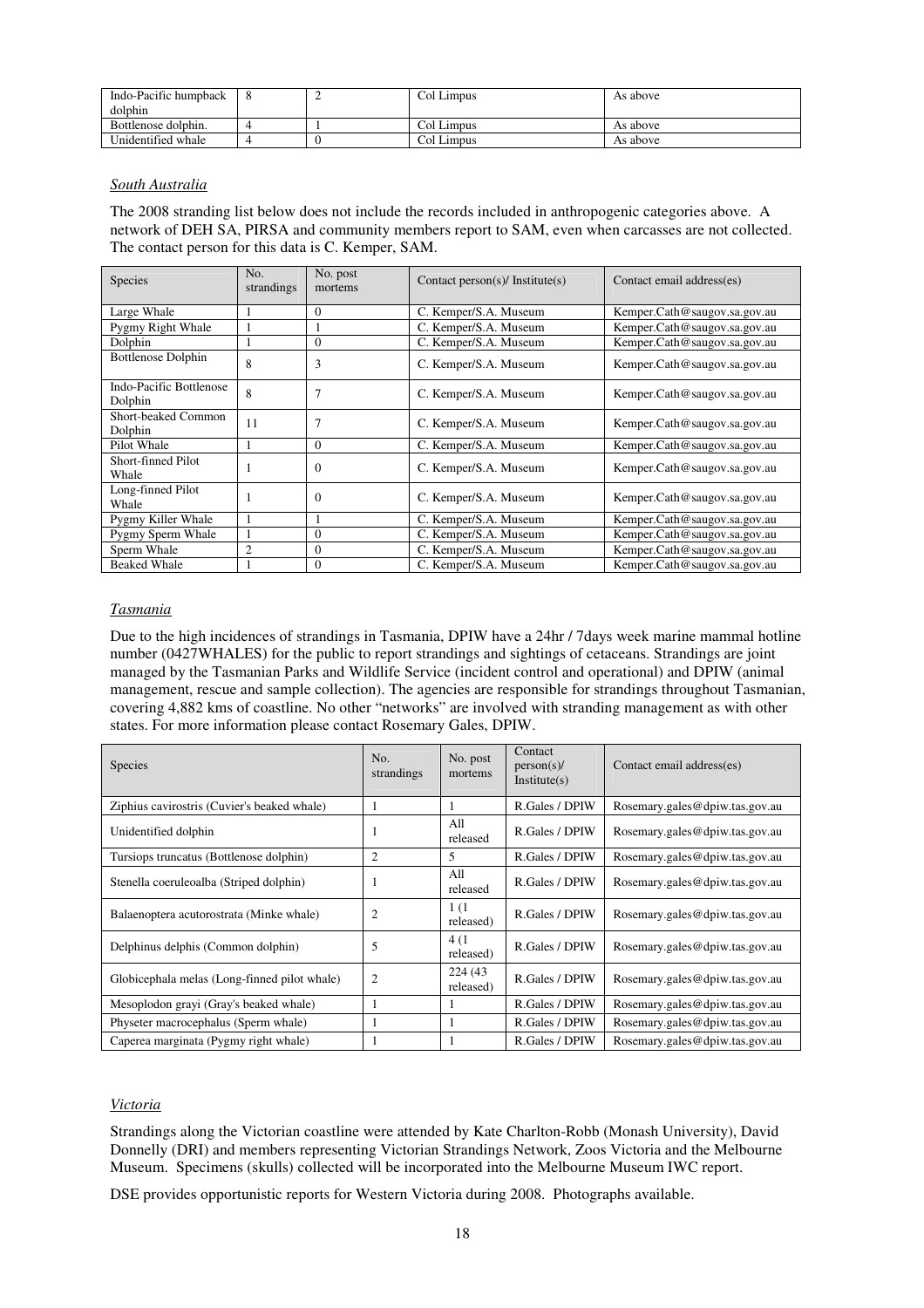| Species               | No.<br>strandings | No. post mortems                | Contact person(s)/ Institute(s) | Contact email address(es)       |
|-----------------------|-------------------|---------------------------------|---------------------------------|---------------------------------|
| Bottlenose dolphin    |                   | 7 (gross post<br>mortems only)  | Kate Charlton-Robb/ Monash      | Kate.charlton@sci.monash.edu.au |
| Unknown delphinid sp  |                   | 1 (gross post)<br>mortems only) | Kate Charlton-Robb/ Monash      | Kate.charlton@sci.monash.edu.au |
| Andrew's Beaked whale | 2                 |                                 | Mandy Watson, DSE               | Mandy.watson@dse.vic.gov.au     |
| Cuvier's Beaked whale |                   |                                 | Stan Williams, DSE              | Stan.williams@dse.vic.gov.au    |
| Pygmy Sperm whale     |                   |                                 | Steve, McDougall, DSE           | Steve.mcdougall@dse.vic.gov.au  |

#### *Western Australia*

Opportunistic stranding reports are received by DEC-WA offices from staff members and members of the public. Wherever possible a site visit is arranged to assist the animal to return to sea, to confirm identification and to determine the cause of death (if applicable). Stranding reports are entered into a centralised database once identification has been confirmed. Identification is undertaken by experienced staff in person if possible. If not possible, then less experienced observers are requested to provide photographs, measurements, teeth counts and/or DNA.

#### Murdoch University Cetacean Research Unit

Response is opportunistic and when individuals are recovered necropsy is performed at Murdoch University Veterinary School. If carcass is fresh, gross internal examination with pathology and histology analyses are performed. If carcass has advanced decomposition, then only morphometrics and genetic samples (skin/blubber) are taken according to DEC-WA and DEWHA protocols.

| Species                    | No.<br>strandings | No. post<br>mortems | Contact person(s)/ Institute(s) | Contact email address(es)      |
|----------------------------|-------------------|---------------------|---------------------------------|--------------------------------|
| Bottlenose dolphin         | 4                 |                     | D. Coughran, DEC-WA             | douglas.coughran@dec.wa.gov.au |
| Dwarf Sperm whale          |                   |                     | D. Coughran, DEC-WA             | douglas.coughran@dec.wa.gov.au |
| Humpback whale             | $13(*)1)$         |                     | D. Coughran, DEC-WA             | douglas.coughran@dec.wa.gov.au |
| Pygmy Sperm whale          | 2                 |                     | D. Coughran, DEC-WA             | douglas.coughran@dec.wa.gov.au |
| Sperm whale                |                   |                     | D. Coughran, DEC-WA             | douglas.coughran@dec.wa.gov.au |
| Spinner dolphin            |                   |                     | D. Coughran, DEC-WA             | douglas.coughran@dec.wa.gov.au |
| Bottlenose dolphin         | $4(*)2)$          | 3                   | <b>MUCRU</b>                    | h.smith@murdoch.edu.au         |
| Striped dolphin            |                   | $\Omega$            | MUCRU                           | h.smith@murdoch.edu.au         |
| Shepherd's beaked<br>whale |                   | $\mathbf{0}$        | MUCRU                           | 1.bejder@murdoch.edu.au        |

(\*1) Two of the 13 humpback whales stranded were euthanased

(\*2) details for 4 bottlenose dolphins as follows:

- January 4 year old calf was found Koombana Bay stranded with fatal shark bite wound, necropsy performed.
- April Adult female found Leschenault Estuary necropsy performed cause of death inconclusive, neonate found genetic sample taken no necropsy performed decomposition advanced.
- August juvenile/adult Male found Collie River necropsy performed death attributed to severe infection and lung abscess.
- December 2008 striped dolphin calf found Buffalo Beach north of Bunbury advanced decomposition, genetic samples and morphometrics taken no necropsy performed

#### *Northern Territory*

A major activity in 2008 in the Northern Territory was the establishment of Wildlife Watch (1800 453 941) by NRETAS which is a combination of a stranding hotline, wildlife interactions (eg fisheries in NT waters) and wildlife sightings reporting system. Ray Chatto is the lead person and can be contacted on the above number.

#### **9. OTHER STUDIES AND ANALYSES-**

*Assessment of mortality of dolphins in North Spencer Gulf (Kemper, Tomo SAM, Hamer SARDI, Bossley and Warhurst WDCS, Miller Flinders University, Gibbs Macquarie University)***.** The mortality of dolphins in North Spencer Gulf has been monitored since 1990. Since 2001 a substantial increase in deaths has been noted and some of these are known entanglements in kingfish aquaculture farms near Whyalla. A multidisciplinary research project is being planned that will involve assessing this mortality and the abundance of common and bottlenose dolphins in the region. The aquaculture industry will be approached to support this study.

*Beaked whale conservation genetics and molecular systematics- Dalebout/UNSW.* M. L. Dalebout (UNSW) continued her research on the molecular systematics and conservation genetics of beaked whales (Family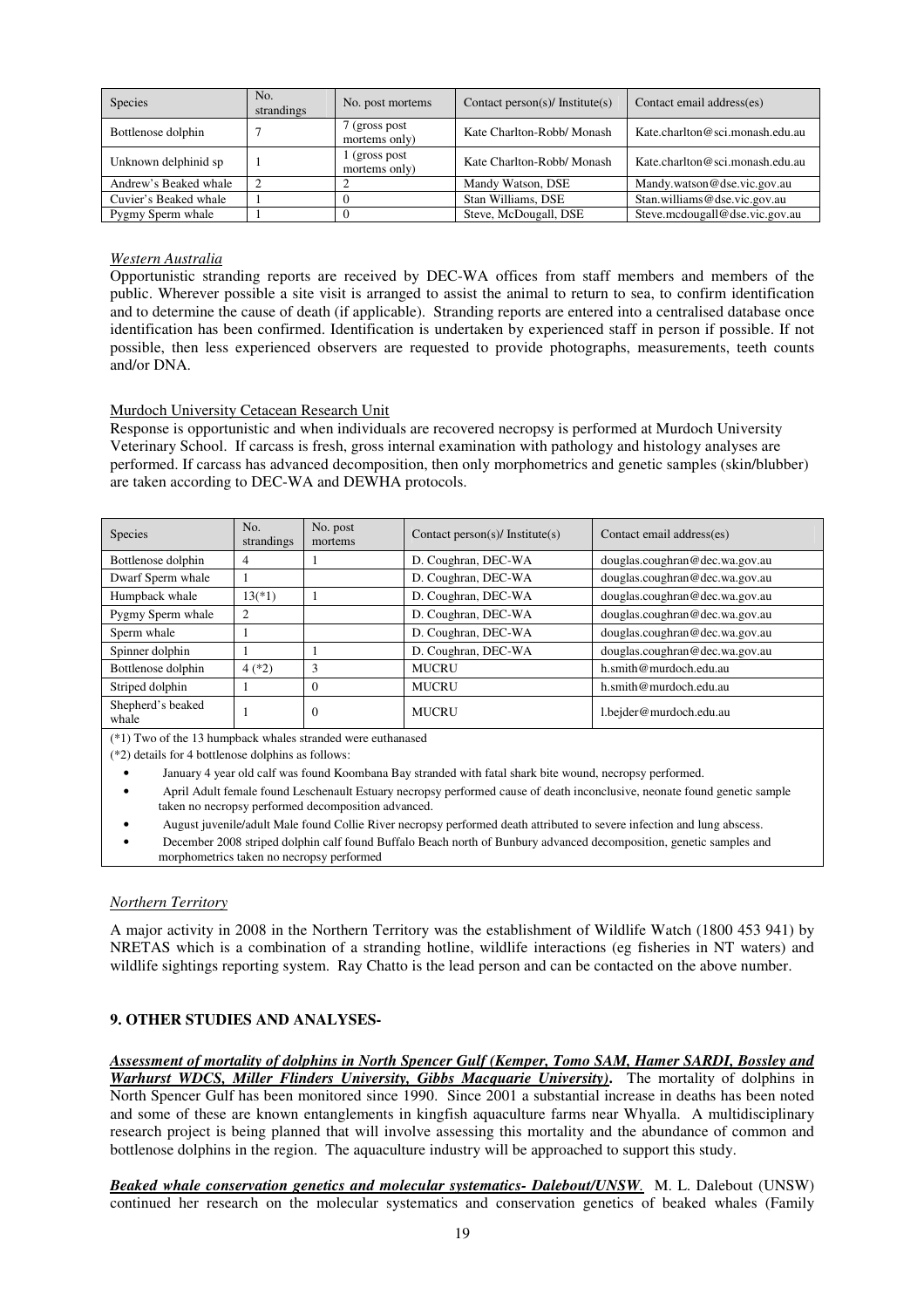Ziphiidae). Sequences from seven non-coding nuclear genes (introns; 3348 base pairs) were used to construct a robust and highly resolved phylogeny for 13 of the 14 recognised *Mesoplodon* species (missing *M. traversii*), which was then used as a framework to test predictions from four hypotheses seeking to explain patterns of tusk morphology and/or the processes that have driven the diversification of this genus (Dalebout *et al.* 2008).

Work is also ongoing regarding the divergent mtDNA lineage identified by Dalebout *et al.* (2007) from specimens in the tropical Indo-Pacific; related to *M. ginkgodens* (ginkgo-toothed beaked whale), this lineage may represent a previously-unrecognised species. Molecular and morphological work are in progress determine the taxonomic status of the specimens concerned (Dalebout *et al.* In prep.).

For *Ziphius cavirostris* (Cuvier's beaked whale), a large-scale project expanding on the work of Dalebout *et al.*  (2005) is in progress. Over 500 specimens have been sampled for the current study, representing populations throughout the worldwide distribution of this species (approx. 75% of samples are from museum collections). Mitochondrial DNA markers are being used to look at regional population structure with the aim of identifying appropriate units for conservation. DNA sequences have been obtained from the majority of samples and analyses are in progress (Dalebout *et al.* In prep.).

## *Bottlenose dolphin studies, WA.*

- Dr J. Mann Behaviour and communication in bottlenose dolphins in Shark Bay
- Ecology of Indo-pacific humpback dolphins and bottlenose dolphins in Ningaloo Marine Park. PhD project
- Dr. B. Sherwin Genetic study of bottlenose dolphins.
- H. Smith Behavioural variation in the bottlenose dolphin associated with managed ecotourism interaction, Shark Bay and Bunbury, WA. PhD project

*Cause/circumstance of death of SA cetaceans (Kemper, Tomo SAM, Byard University of Adelaide, Adelaide Mount Lofty NRM).*The Dolphin Trauma Group continues to study dead dolphins from Gulf St Vincent Bioregion and has been awarded funding as part of a Caring For Our Country grant to study marine debris in Gulf St Vincent. This is due to start in mid 2009. The marine mammal component will be directed by C. Kemper, SAM and will entail studying the carcasses of dead cetaceans as well as summarizing samples and pathology collected during the last 18 years. Some toxic contaminant research may also be undertaken related to this project.

*Climate variability and southern right whale reproduction (Rebecca Pirzl).* Australian southern right whale annual calf output and anomalous (>3 year) calving intervals were analysed in relation to variability in summer and winter Southern Oscillation Index (SOI), Southern Annular Mode (SAM) and sea ice extent (SIE), with lags of up to 6 years. Warm (El Nino) events were associated with reduced calf production 2.5-3 years later and extended intervals between successful calving events were linked to variability in SAM.

*Development of the computer-based fluke-matching software 'Fluke Matcher'***.** Dr Eric Kniest (University of Newcastle), Daniel Burns and Prof. Peter Harrison continued the development of the computer-based flukematching software 'Fluke Matcher'. This software increases the efficiency of matching humpback whale flukes and is based on the transformation of fluke images to scale and orientate each fluke using five standard control points. Each fluke is entered into the database and includes measurement of various characteristics of the fluke including the shape (angles and distances), percentage of black in various regions of the fluke, thickness of the black band along the trailing edge, and positions of various features on the fluke including spots, lines and scars to identify the individual. The database can be queried to search for matching flukes, with the results being displayed in order from most likely to least likely match. The system has been tested using 440 photographs of 194 whales collected in Hervey Bay (E Aust) from 1994-2006. Results showed the system greatly increases efficiency of matching humpback whale fluke photographs. The description and results of tests of the system have been included in a manuscript that has been submitted to a peer-reviewed journal for publication.

A grant from the Australian Marine Mammal Centre for 2009 to further increase efficiency and finalise the development of the program, as well as to produce a user manual, will result in 'Fluke Matcher' being made freely available to interested parties at the completion of the project.

*Dwarf minke whale project (JCU)***.** For details please contact Dr Alastair Birtles, Team Leader for the Minke Whale Project, James Cook University, Tourism Program, QLD 4811, tel: 07 4781 4736.

*Impacts of vessels on Humpback Whale behaviour – Cape Solander, Sydney, NSW.* Maryrose Gulesserian from the Marine Mammal Research Group, Macquarie University completed her third and final season of data collection, to assess the impacts of vessels on migratory humpback whale behaviour. Whales were tracked during their northern migration using a theodolite and real-time tracking software, *Cyclopes©,* from Cape Solander in Botany Bay National Park, Sydney. Whales are tracked before, during and after encounters with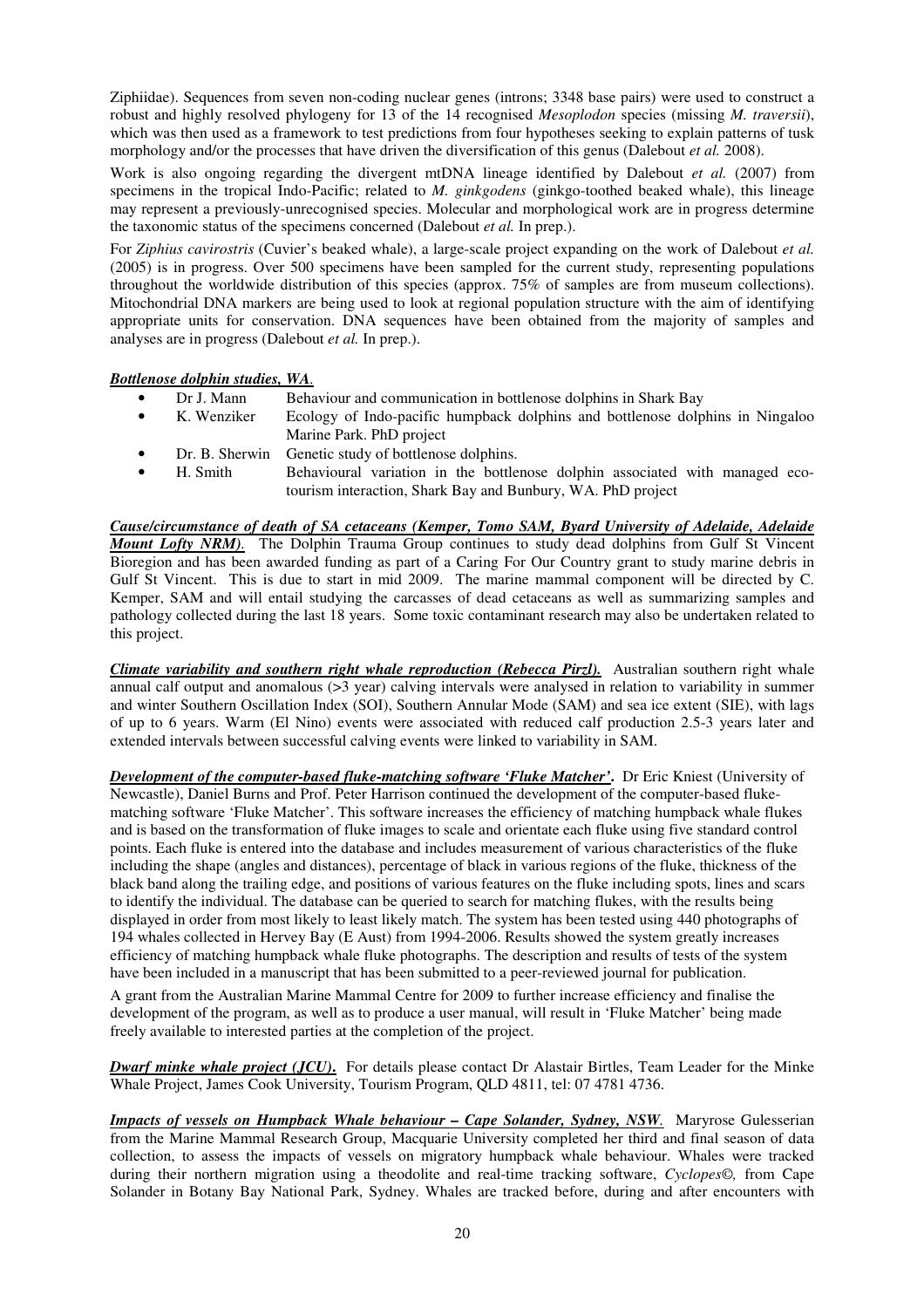vessels. In 2008, 174 pods were tracked over a sampling period of 49 days. Data such as direction of travel, speed and pod size were also recorded.

The 2008 season also saw the addition of an extra component, as the construction of Sydney's desalination plant commenced within the study area. The positioning of the intake and outlet pipelines overlapped the main migratory corridor off the study site, raising concerns about the possible impacts that the underwater construction may have on the whales. Therefore, in addition to investigating whale-vessel interactions, all construction activities were monitored and tracked for separate analysis. The data will form the basis of a manuscript exploring the behavioural reactions of migrating humpback whales to underwater construction activities.

*Investigating dolphin mortality in the South Australian Sardine Fishery (Hamer, Tomo, Kemper and Gibbs, SARDI)*. This project is assessing the injuries and biology of Short-beaked Common Dolphins that have died in the fishery and been collected for necropsy  $(n = 27)$ . It will provide a forensic validation of known cause of death (e.g. entanglement in purse seine fishery) that can be used to establish cause of death for dolphin carcasses washed up in South Australia. This may give a more realistic minimum mortality rate associated with the industry. Carcasses are also being assessed for life history status, including aging by tooth structure.SARDI are also involved in monitoring the bycatch through an observer program.

*Long term acoustic monitoring of South of Australia & Southern Ocean waters— J. Gedamke, AMMC:* Long term acoustic records are being analysed to determine the seasonal presence of blue and fin whales. Data has been collected from acoustic recorders along a line of longitude south of Tasmania to offshore of Dumont D'Urville, on the Antarctic Continent, the Cape Leeuwin hydrophone array for Comprehensive Nuclear Test Ban Treaty Organization, and at locations off eastern Antarctica (Prydz Bay, Kerguelen Plateau). All instruments and will allow assessment of seasonal presence of vocal whales and seals along large north-south and east-west ranges.

*Long term humpback whale monitoring (CWR)*. A long term monitoring programme to determine the risk of displacing resting humpback whales in Exmouth Gulf was begun in 2000 (Jenner and Jenner, 2005). A population modelling component using genetic and photo-id data was added in 2007. An ACAAMS grant was secured in 2008 to use Distance modelling to estimate population size for Breeding Population D whales. Calculations will be completed by August 2009.

*Lung nematode epidemic in common dolphins (Tomo, Kemper SAM).* A publication is nearing completion that summarizes this event and the long-term dataset on carcass studies. The event lasted about 2 years and involved the death of many calf and juvenile Short-beaked Common Dolphins from South Australia. This study has been discussed in past reports to the IWC.

*National Centre for Aging Marine Mammals- (SA Museum).* An international student (Elena Trentin, Istituto di Biologia e Genetica Università Politecnica delle Marche, Italy) carried out a project that aged 76 *T. aduncus* from South Australia. All of the dolphins collected from the eastern side of Gulf St Vincent were aged, including 9 animals that had been individually identified in the study of the Port River dolphins by M. Bossley and one that was captive at Marineland of South Australia for 24 years. The oldest dolphins were 28 years, with many estimated to be 2 years or less. Elena also studied sexual maturity in males and concluded that males became mature after they reached 210 cm at 9 to 12 years of age. In general, testes greater than 170 mm long and 200 g were mature.

An Honour's student from La Trobe University, Kylie Owen, was trained at the facility in January 2009 for her study of isotopes in bottlenose dolphins from Victoria and Tasmania.

*Oceanographic influences on the distribution of Caperea marginata (Kemper, Middleton and Van Ruth).* This project was described in last year's report. It has progressed to draft manuscript stage.

*Oceanographic influences on cetacean strandings and sightings in South Australia (Segawa, Kemper, Seuront, Flinders University).* Tomo Segawa has commenced an Honours project that aims to analyse trends in the stranding and sighting record for South Australia and relate these to oceanographic variation. The Museum has about 1200 strandins records and 3000 sightings.

*Optimising survey designs for Antarctic circumpolar cetacean abundance studies—(AMMC).* This work builds on the survey design framework in Hedley *et al*. (2007b) and Peel *et al.* (2008), dealing with CVs of minke whale abundance that could potentially be obtained from future shipboard line transect surveys in the Antarctic (for example, but not restricted to, IDCR/SOWER). We use simplified spatial models to analyse the IDCR/SOWER CP2 and CP3 data, split by latitude band. We then use the results to infer what precision (CV) would be obtained from various modified survey designs in future, if the data were analysed using spatial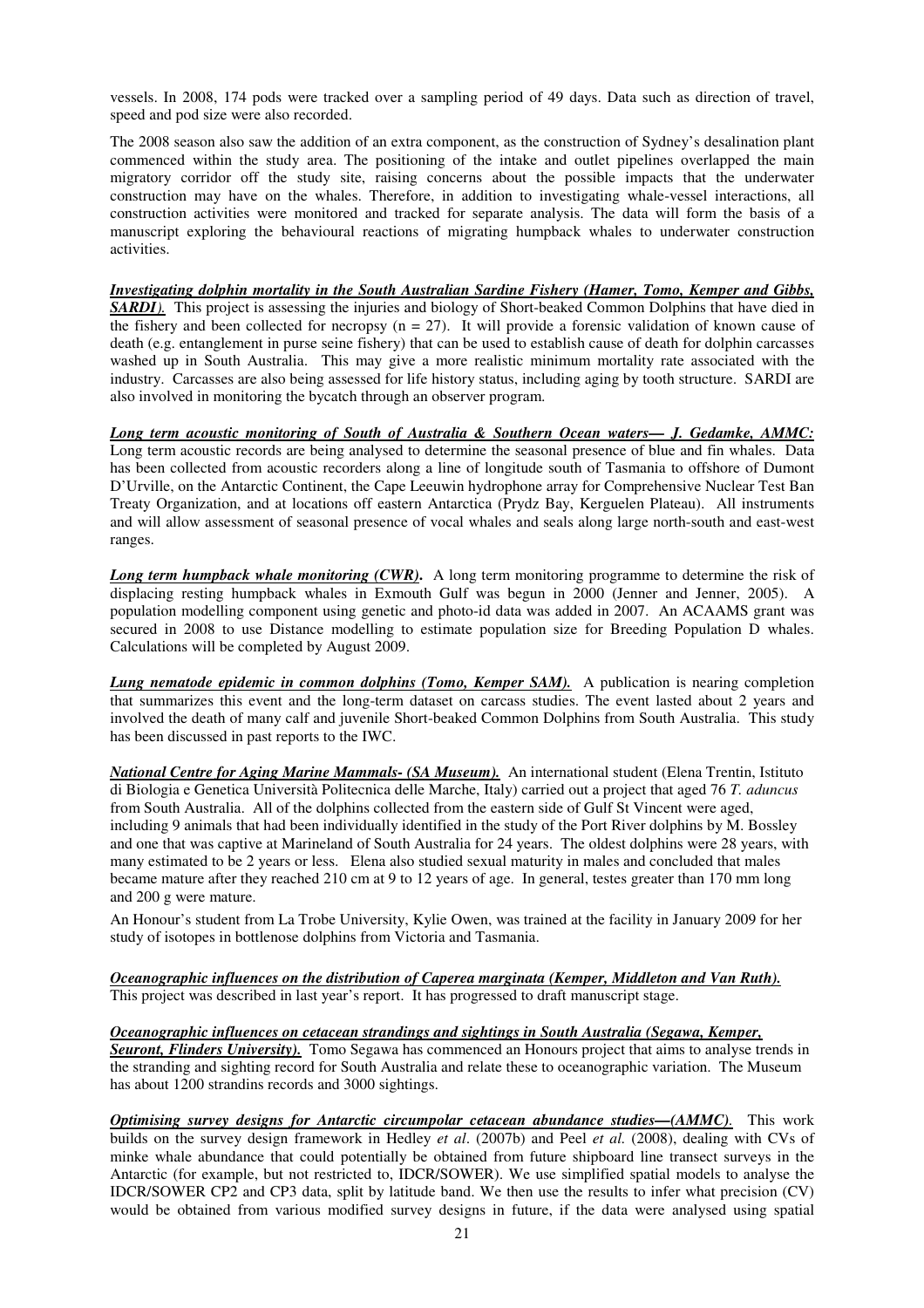models. Improvements upon the analysis methods presented previous papers presented to the SCIWC (above) include more realistic representation of sea ice concentrations and edges and geometry of line transects upon a curved spherical surface.

*Report on depredation mitigation devices (AFMA).* Relevant research projects to which AFMA co-invested funds and administered include: PROJECT REPORT (R02/0923)-*Testing of acoustic tracking system for toothed whales around longline and gillnet fishing gear, and preliminary trials of depredation mitigation devices for longline fisheries (September 2003)*. This Report was produced for the Eastern Tuna Management Advisory Committee, Southern and Western Tuna and Billfish Management Committee and Australian Fisheries Management Authority.

*Summary of cetacean permits current in 2008( GBRMPA).* The maximum allowable number of 9 permits remains current (first issued in 2003) for tourist programs that include the swim-with-dwarf minke whale activity in the Ribbon Reef Sector and Offshore Port Douglas Sector of the Marine Park.

Six permits were current for the conduct of a research program involving whales or dolphins:

- The study of dwarf minke whales (*Balaenoptera acutorostrata*) in the northern Great Barrier Reef and opportunistic observation of other cetacean species – permit expires 31 July 2010.
- Distribution and abundance of the Australian snubfin dolphins (*Orcaella heinsohni*) and Indo-Pacific humpback dolphins (*Sousa chinensis*) in the southern Great Barrier Reef – permit expires 30 April 2008.
- Conserving Australia's endemic dolphins in the Great Barrier Reef Marine Park permit expires 30 November 2008.
- Taxonomic status and phylogeographical population structure of inshore dolphins permit expires 30 November 2008.
- Conservation genetics of three species of cetaceans: Australian snubfin, Indo-Pacific humpback dolphins and Bottlenose dolphins in northeast Queensland waters – permit expires 31 May 2010.
- A six and final year of the Dwarf Minke Whale Tourism Monitoring Program Research Contract began in the 2008 dwarf minke whale season (June-August).

*Acoustic and surface behaviour of coastal dolphins in Queensland- Alvare Berg (UQ).* The research aims to investigate schooling dynamics, social structure and spatial-use patterns; the relationship between the acoustic and surface behaviour of each species; and the response of dolphins to acoustic stimuli including acoustic alarms (pingers) used to reduce by-catch in gill nets and acoustic modems used by marine scientists. Research methods involve land based photographic identification and video monitoring and deployment of acoustic alarms and acoustic modems.

*Taxonomy of Tursiops spp. in Australasia (Kemper, SA Museum).* This study began with a morphological description of South Australian bottlenose dolphin skulls during the late 1990s and early 2000s. Specimens have now been measured from all other states and New Zealand. It is envisaged that the data analysis will begin in late 2009. There is an urgent need to resolve the species boundaries of this difficult genus, at least in the Australasian region, in light of recent genetic publications.

*Whale Disentanglement workshop (DEC-WA & DEWHA).* Western Australia co-hosted the Australian Large Whale National Disentanglement workshop with DEHWA at Hillarys 14-15 April 2008.D. Coughran also ran a National large whale disentanglement accreditation course at Port Macquarie 29-30 July 2008 for NSW NPWS.

#### **10. LITERATURE CITED**

Anderson, M.J., Hinten, G., Paton, D., Baverstock, P.R., 2001. A model for the integration of microsatellite genotyping with photographic identification of humpback whales. Memoirs of the Queensland Museum 47(2): 451-457.

Bannister J. L., 2008a. Southern right whale aerial survey, southern Australian coast, August 2008. Final Report. 19pp. (Unpublished). Available from Department of the Environment, Water, Heritage and the Arts, Canberra, ACT, Australia.

- Costin R. and Sandes, A. (2009) Kimberley Whale Watching: Observations on the distribution and behaviour of humpback whales in the Kimberley. Report available electronically at: http://www.kimberleywhales.com.au/. Last accessed 10/03/2009.
- Dalebout, M. L., C. S. Baker, D. Steel, K. M. Robertson, S. J. Chivers, W. F. Perrin, J. G. Mead, R. V. Grace, and D. Schofield. 2007. A divergent mtDNA lineage among Mesoplodon beaked whales: molecular evidence for a new whale in the Tropical Pacific? Mar. Mamm. Sci. 23:954-966.
- Dalebout, M. L., K. M. Robertson, A. Frantzis, D. Engelhaupt, A. A. Mignucci-Giannoni, R. J. Rosario-Delestre, and C. S. Baker. 2005. Worldwide structure of mtDNA diversity among Cuvier's beaked whales (Ziphius cavirostris); implications for threatened populations. Mol Ecol. 14:3353–3371.
- Dalebout, M. L., D. Steel, and C. S. Baker. 2008. Phylogeny of the beaked whale genus Mesoplodon (Ziphiidae: Cetacea) revealed by nuclear introns: implications for the evolution of male tusks. Sys. Biol. 57:857 — 875.
- Elphinstone MS, Hinten GN, Anderson MJ, Nock CJ (2003) An inexpensive and high-throughput procedure to extract and purify total genomic DNA for population studies. Molecular Ecology Notes TECHNICAL NOTE 3:317
- Hedley, S., Bravington, M., Gales, N., Kelly, N. and Peel, D. (2007a). Aerial survey for minke whales off eastern Antarctica. Paper SC/59/IA2 presented to the IWC Scientific Committee (unpublished).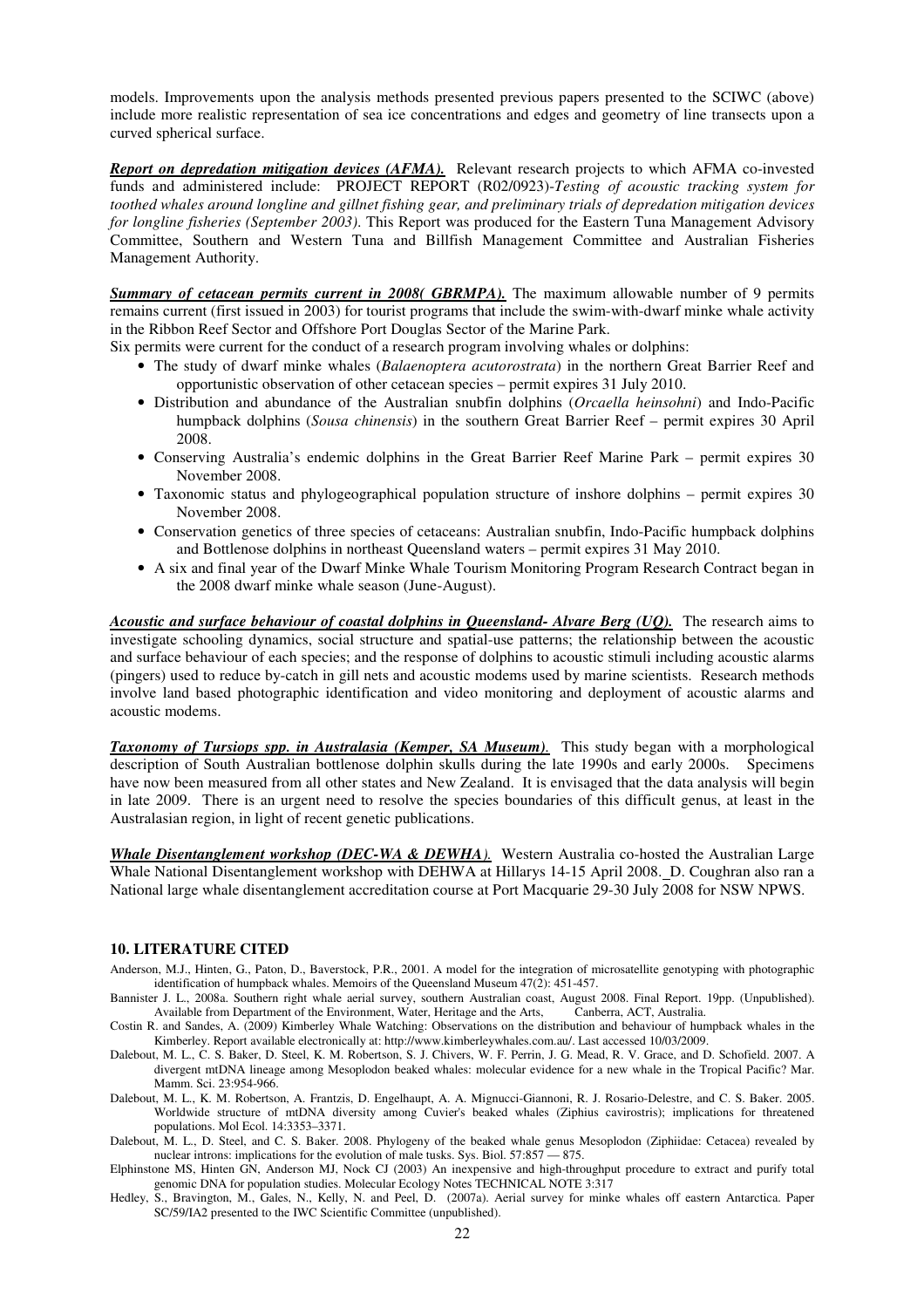Hedley, S.L., Bravington, M.V., and Peel, D. (2007b). Design of future SOWER cruises. Paper SC/59/IA3 presented to the IWC Scientific Committee (unpublished).

- Kelly, N., Peel, D., Pike, D., Bravington, M.V. and Gales, N. (2008). Aerial survey of minke whales off East Antarctica: report on 2007/08 test survey and future plans. Paper SC/60/IA4 presented to the IWC Scientific Committee (unpublished).
- Peel, D., Kelly, N., Bravington, M.V. and Hedley, S.L. (2008). Design of future SOWER voyages: an update. Paper SC/60/IA5 presented to the IWC Scientific Committee (unpublished).

## **11. PUBLICATIONS**

#### **11.1 Published or 'In Press' papers only**

- Allen, S., Constantine, R., Bejder, L., Waples, K., Harcourt, R (in press) Can't sleep, can't eat, let's split: short-term responses by indopacific bottlenose dolphins to tour boats in Port Stephens, New South Wales, Australia Journal of Cetacean Research and Management
- Allen, S., Smith, H., Waples, K., Harcourt, R. 2007. The voluntary code of conduct for dolphin watching in Port Stephens, N.S.W., Australia: Is self-regulation an effective management tool? Journal of Cetacean Research and Management 9(2): 159-166
- Bannister, J. L. 2008b. Great whales. Australian Natural History Series. CSIRO Publishing, Collingwood Vic., Australia. 142 pp.
- Bejder, L. and Lusseau, D. 2008. Valuable lessons from studies evaluating impacts of cetacean watch tourism. Bioacoustics (Special Issue) 17: 158-161.
- Bejder, L., Samuels, A., Whitehead, H., Finn, H. and Allen., S. In Press. Use and misuse of habituation, sensitisation and tolerance to describe wildlife responses to anthropogenic stimuli in impact assessment research. Marine Ecology Progress Series.
- Bilgmann, K., Möller, L., Harcourt, R., Gibbs, S., Beheregaray, L. 2007. Genetic differentiation in bottlenose dolphins from South Australia: a correlation with local oceanography and coastal geography? Marine Ecology Progress Series. 341:265-276.
- Bilgmann, K., Moller, L.M., Harcourt, R. G., Gales, R., and L. Beheregaray. (2008). Common dolphins subject to fisheries impacts in Southern Australia are genetically differentiated: implications for conservation. Animal Conservation 11: 518-528
- Bilgmann, K., Moller, L.M., Harcourt, R., Gales, R., Beheregaray L. B. 2008. Common dolphins subject to fisheries impacts in Southern Australia are genetically differentiated: implications for conservation. Animal Conservation. 11 (6); 518-528
- Dalebout, M. L., D. Steel, and C. S. Baker. 2008b. Phylogeny of the beaked whale genus Mesoplodon (Ziphiidae: Cetacea) revealed by nuclear introns: implications for the evolution of male tusks. Sys. Biol. 57:857 - 875.
- Dalebout, M. L., K. M. Robertson, S. J. Chivers, and A. Samuels. 2008a. DNA identification and the impact of Illegal, Unregulated, and Unreported (IUU) fishing on rare whales in Micronesian waters. Micronesica 40:139-147.
- Finn, H., Donaldson, R. and Calver, M. 2008. Feeding Flipper: a case-study of a human-wildlife interaction. Pacific Conservation Biology 14:215-225.
- Finn, H.C. and Calver, M.C. 2008. Feeding aggregations of bottlenose dolphins and seabirds in Cockburn Sound, Western Australia. Western Australian Naturalist:157-172.
- Forestell, P.H., Kaufman, G.D. and Chaloupka, M. (In press) Abundance of Humpback Whales in Hervey Bay, Australia, Based on CMR Profiles, 1998 -2007. IWC Special Reports: Comprehensive Assessment of Southern Hemisphere Humpback Whales.
- Forestell, P.H., Kaufman, G.D., Mallo, A. and Lehman, S. (In press) Calving Rates and Intervals for East Australia Female Humpback Whales, based on Individual Photo-Identifications: 1984 – 2007. IWC Special Reports: Comprehensive Assessment of Southern Hemisphere Humpback Whales.
- Forestell, P.H., Kaufman, G.D., Mallo, A. and Lehman, S. (In press) Calving Rates and Intervals for East Australia Female Humpback Whales, based on Individual Photo-Identifications: 1984 – 2007. IWC Special Reports: Comprehensive Assessment of Southern Hemisphere Humpback Whales.
- Gill, P.C., Kemper C.M., Talbot M., Lyons S.A. 2008. Large group of pygmy right whales seen in a shelf upwelling region off Victoria, Australia. Marine Mammal Science 24(4): 962-968.
- Gulesserian, M., Kessler, M. Harcourt, R. 2007. Are we loving our whales to death: the sustainability of a growing whale-watch industry. Proceedings of the 5th International coastal and marine tourism congress: Balancing marine tourism, development and
- sustainability. Eds: M. Lück, Gräupl, A., Auyong, J., Miller, M.L., Orams, M. AUT University, Auckland New Zealand. P644 Hamer, D. J., Ward, T. M. and McGarvey, R. (2008) Measurement, management and mitigation of operational interactions between the
- South Australian Sardine Fishery and short-beaked common dolphins (Delphinus delphis). Biological Conservation 141:2865–2878. Hawkins, E. R. & Gartside, D. F. (2008) 'Social and Behavioural Characteristics of Indo-Pacific Bottlenose Dolphins (Tursiops aduncus) in
- northern New South Wales, Australia.' Australian Mammalogy, 30: 71-82 Higham J.E.S., Bejder, L. and Lusseau D. 2008. An integrated and adaptive management model to address the long term sustainability of tourist interactions with cetaceans. Environmental Conservation.35 (4):294-302.
- Higham, J. and Bejder, L. 2008. Managing wildlife-based tourism: Edging slowly towards sustainability? Current Issues in Tourism 11(1): 75-83.
- Jensen, F.H., Wahlberg, M., Bejder, L. and Madsen, P. 2008. Noise levels and masking potential of small whale watching and research vessel around two delphinid species. Bioacoustics (Special Issue) 17: 166-168.
- Kemper, C. M. (2008) Pygmy right whale. Pp 939–941 In: Encyclopedia of marine mammals, Second Edition. Eds W. F. Perrin, B. Wursig and J. G. M. Thewissen. Academic Press, San Diego.
- Kemper, C., Bossley, M. and Shaughnessy, P. (2008) Chapter 25. Marine mammals of Gulf St Vincent, Investigator Strait and Backstairs Passage. Pp. 339-352 In: S. Bryars, S. A. Shepherd, P. Harbison and I. Kirkegaard (eds) Natural history of Gulf St Vincent and Investigator Strait. Royal Society of South Australia, Adelaide.
- Kemper, C., Coughran, D., Warneke, R., Pirzl, R., Watson, M., Gales, R., and Gibbs, S. (2008) Southern right whale (Eubalaena australis) mortalities and human interactions in Australia, 1950-2006. J. Cet. Res. Manage. 10 (1): 1–8.
- Kemper, C., Coughran, D., Warneke, R., Pirzl, R., Watson, M., Gales, R., and S. Gibbs. (2008). Southern right whale (Eubalaena australis) mortalities and human interactions in Australia, 1950-2006. Journal of Cetacean Research and Management 10: 1-8.
- Lavery, P. J., Kemper, C. M., Sanderson, K., Schultz, C. G., Coyle, P., Mitchell, J. G. and Seuront, L. (2009) Heavy metal toxicity of kidney and bone tissues in South Australian adult bottlenose dolphins (Tursiops aduncus). Marine Environmental Research 67: 1–7.
- Möller L.M., Bilgmann K., Charlton-Robb K., Beheregaray L. 2008. Multi-gene evidence for a new bottlenose dolphin species in southern Australia. Molecular Phylogenetics and Evolution 49: 674-681
- Moller, L.M., Harcourt, R. 2008. Shared reproductive state enhances female associations in dolphins. Research Letters in Ecology Article ID 498390, 5 pages
- Paton, D.A., Brooks, L., Burns, D., Franklin, T., Franklin, W., Harrison, P. and Baverstock, P. (in press) First abundance estimate of east coast Australian humpback whales (Megaptera novaeangliae) utilising mark-recapture analysis and multi-point sampling. Journal of Cetacean Research and Management (Special Issue on the Comprehensive Assessment of Southern Hemisphere Humpback Whales).